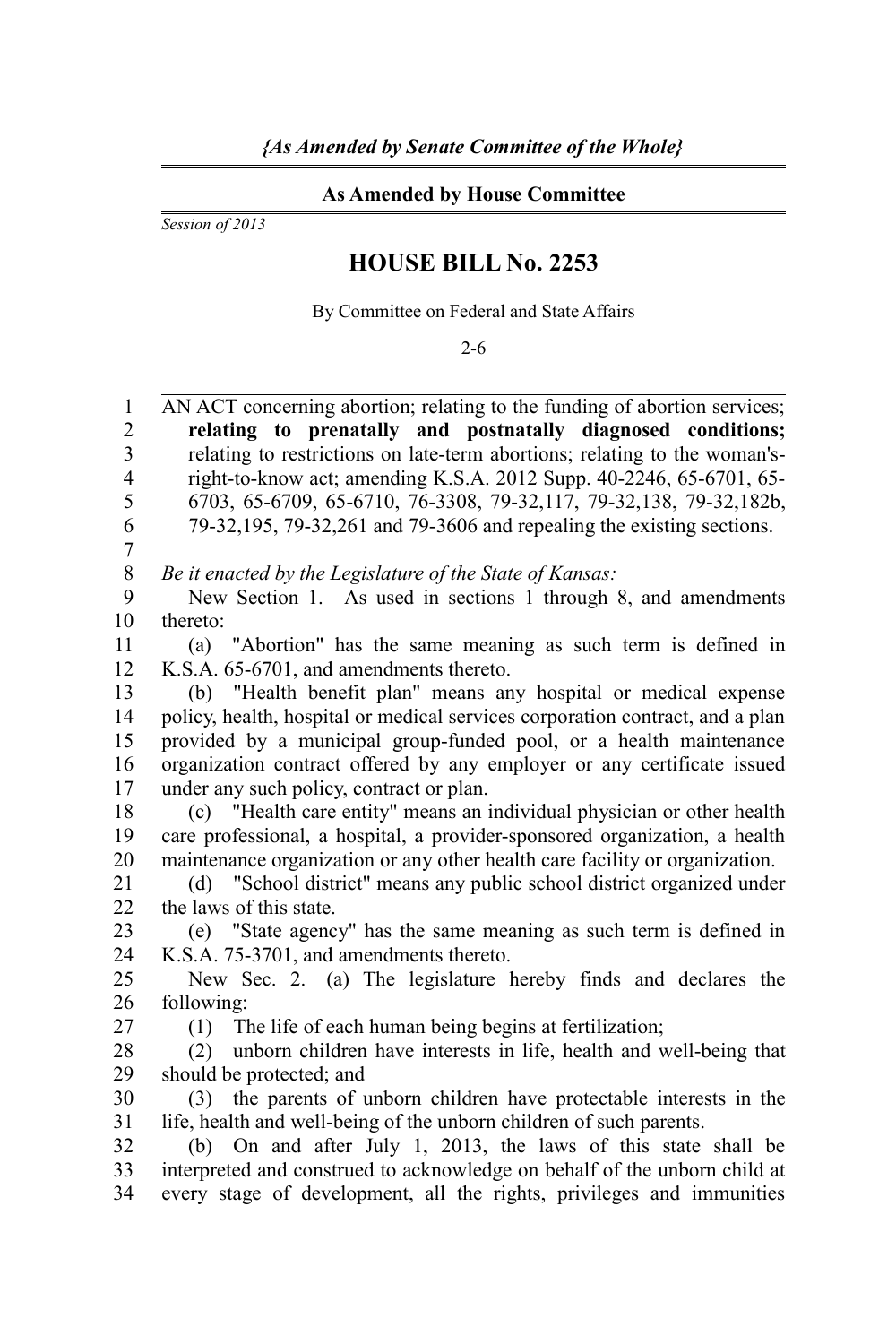available to other persons, citizens and residents of this state, subject only to the constitution of the United States, and decisional interpretations thereof by the United States supreme court and specific provisions to the contrary in the Kansas constitution and the Kansas Statutes Annotated. 1  $\mathcal{L}$ 3 4

5

(c) As used in this section:

(1) "Fertilization" means the fusion of a human spermatozoon with a human ovum. 6 7

(2) "Unborn children" or "unborn child" shall include all unborn children or the offspring of human beings from the moment of fertilization until birth at every stage of biological development. 8 9 10

(d) Nothing in this section shall be construed as creating a cause of action against a woman for indirectly harming her unborn child by failing to properly care for herself or by failing to follow any particular program of prenatal care. 11 12 13 14

15

New Sec. 3. Except to the extent required by federal law:

(a) No moneys appropriated from the state general fund or from any special revenue fund shall be expended for any abortion; 16 17

(b) no tax credit shall be allowed against any income tax, premium or privilege tax liability and no exemption shall be granted from sales or compensating use tax for that portion of such amounts paid or incurred for an abortion, or that portion of such amounts paid or incurred for a health benefit plan, including premium assistance, for the purchase of an optional rider for coverage of abortion in accordance with K.S.A. 2012 Supp. 40- 2,190, and amendments thereto; 18 19 20 21 22 23 24

(c) in the case of any tax-preferred trust or account, the purpose of which is to pay medical expenses of the account beneficiary, any amount paid or distributed from such an account for an abortion shall be included in the gross income of such beneficiary; and 25 26 27 28

(d) no health care services provided by any state agency, or any employee of a state agency while acting within the scope of such employee's employment, shall include abortion, nor shall money appropriated from the state general fund or from any special revenue fund be used to pay for the lease or operation of any facility in which abortions are performed. 29 30 31 32 33 34

New Sec. 4. No school district, employee or volunteer **agent** thereof, or educational service provider contracting with such school district shall provide abortion services. No school district shall permit any person or entity to offer, sponsor or otherwise furnish in any manner any course materials or instruction relating to human sexuality or sexually transmitted diseases if such person or entity is an abortion services provider, or an employee**, agent** or volunteer of an abortion services provider. 35 36 37 38 39 40 41

New Sec. 5. Nothing in sections 1 through 8, and amendments thereto, shall repeal, amend or have any effect on any other state law to the 42 43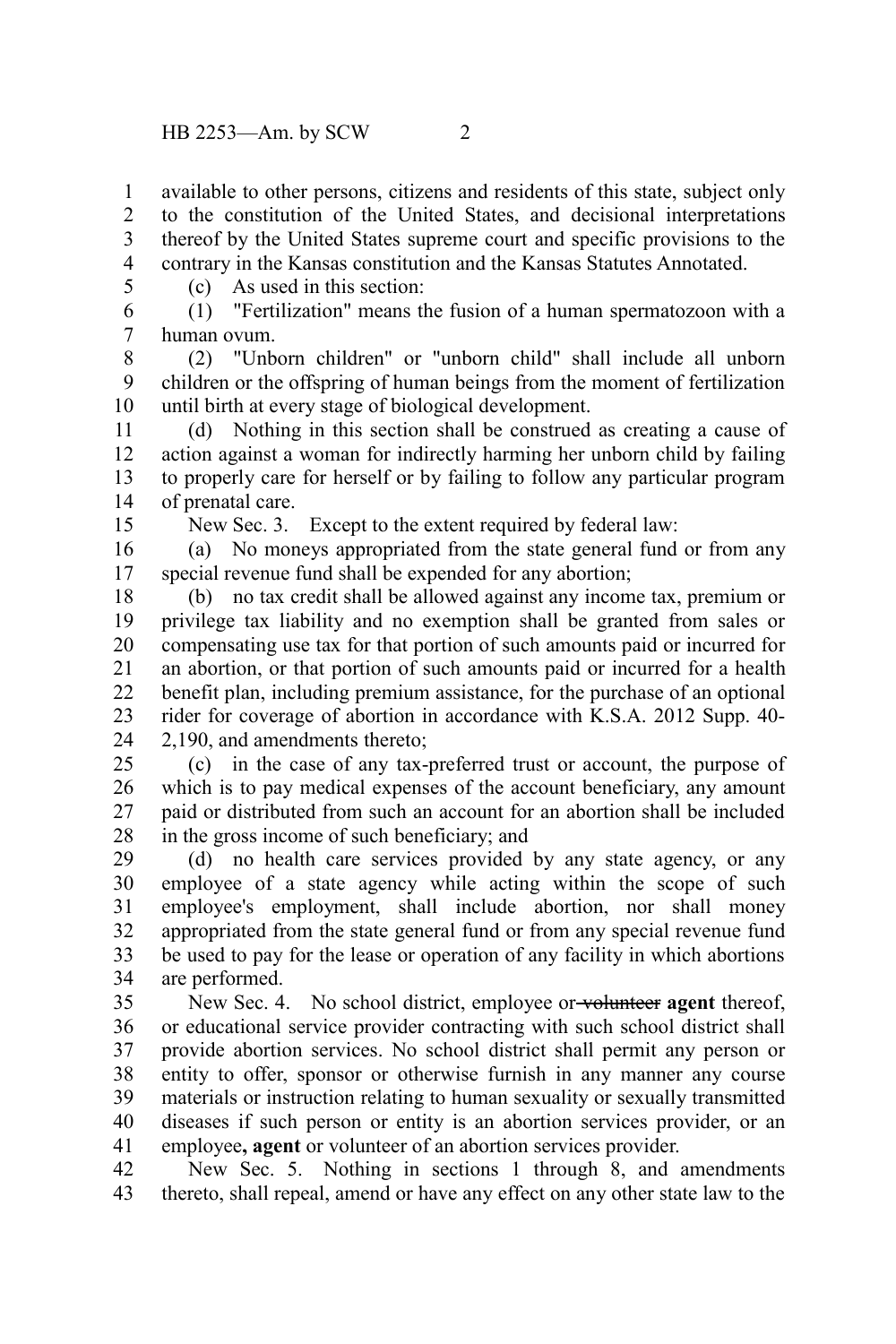extent such law imposes any limitation on the use of funds for abortion, 1

more restrictive than the limitations set forth in sections 1 through 8, and amendments thereto.  $\mathcal{L}$ 3

New Sec. 6. Nothing in sections 1 through 8, and amendments thereto, shall be construed: 4 5

(a) To require any state agency or municipality to provide or pay for any abortion; or 6 7

8

(b) as creating or recognizing a right to an abortion.

New Sec. 7. No state agency shall discriminate against any individual or institutional health care entity on the basis that such health care entity does not provide, pay for or refer for abortions. 9 10 11

Sec. 8. The limitations set forth in sections 1 through 8, and amendments thereto, shall not apply to an abortion which is necessary to preserve the life of the pregnant woman. 12 13 14

**New Sec. 9. (a) The secretary of the department of health and environment may authorize and oversee certain activities, including the awarding of grants, contracts or cooperative agreements to eligible entities to:** 15 16 17 18

**(1) Collect, synthesize and disseminate current evidence-based information relating to Down syndrome or other prenatally or postnatally diagnosed conditions; and** 19 20 21

**(2) coordinate the provision of, and access to, new or existing supportive services for women and the spouses of such women who receive a positive diagnosis of Down syndrome or other prenatally or postnatally diagnosed conditions for their child, including, but not limited to:** 22 23 24 25 26

**(A) The establishment of a resource telephone hotline or website accessible to women and the spouses of such women who receive a positive diagnosis of Down syndrome or other prenatally or postnatally diagnosed conditions for their child;** 27 28 29 30

**(B) the development of outreach programs to new and expecting parents to provide them with up-to-date information on the range of outcomes for individuals living with the diagnosed condition, including physical, developmental, educational and psychosocial outcomes;** 31 32 33 34 35

**(C) the development of local peer support programs to effectively serve women and the spouses of such women who receive a positive diagnosis of Down syndrome or other prenatally or postnatally diagnosed conditions for their child;** 36 37 38 39

**(D) the establishment of a network of local registries of families willing to adopt newborns with Down syndrome or other prenatally or postnatally diagnosed conditions, and links to adoption agencies willing to place babies with Down syndrome or other prenatally or** 40 41 42 43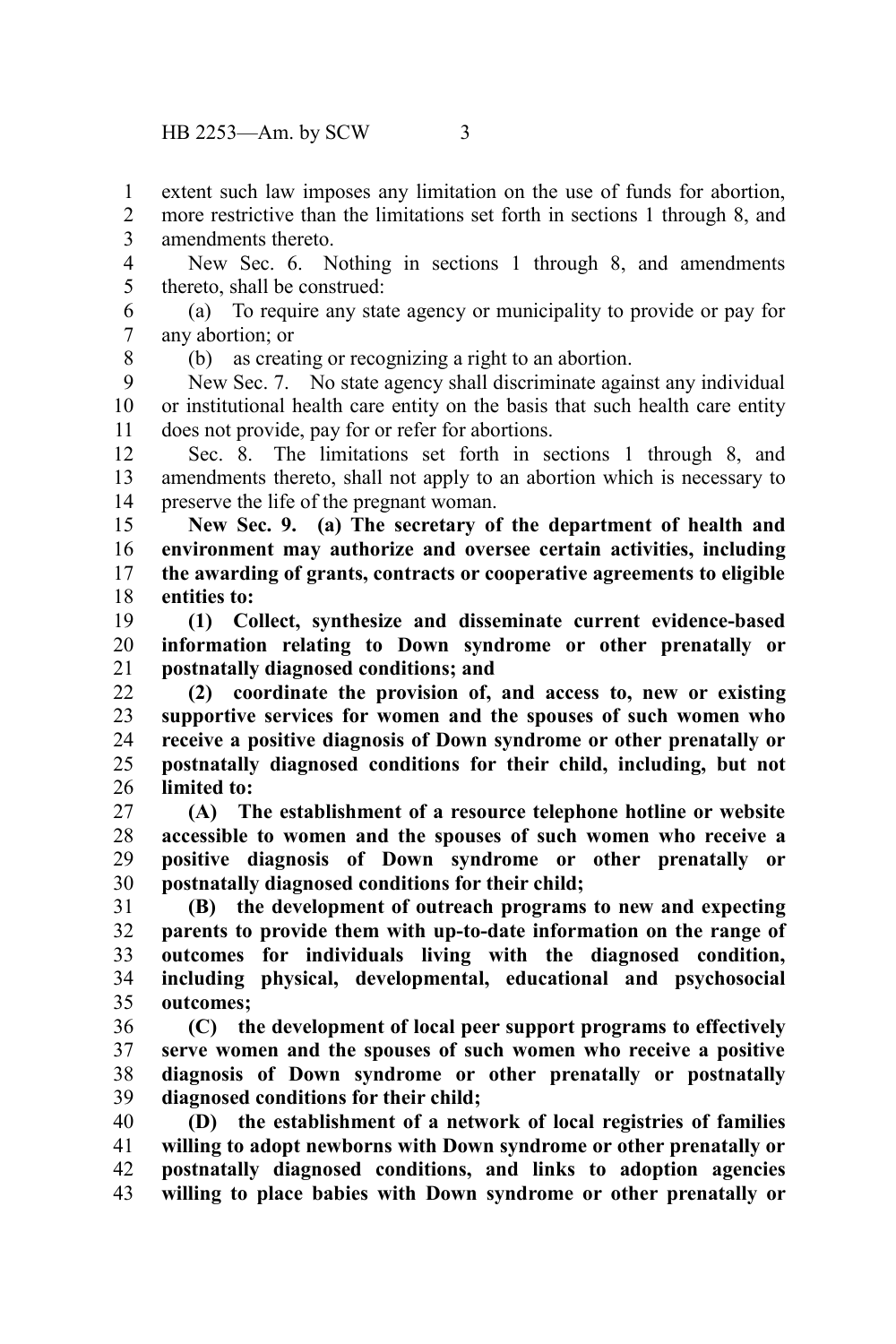**postnatally diagnosed conditions with families willing to adopt; and** 1

**(E) the establishment of awareness and education programs for health care providers who provide, interpret or inform parents of the results of prenatal tests for Down syndrome or other prenatally or postnatally diagnosed conditions to patients.** 2 3 4 5

**(b) A grantee under this section shall make the following available to health care providers of parents who receive a prenatal or postnatal diagnosis for their child:** 6 7 8

**(1) Up-to-date, evidence-based, written information concerning the range of outcomes for individuals living with the diagnosed condition, including physical, developmental, educational and psychosocial outcomes;** 9 10 11 12

**(2) contact information regarding support services, including information hotlines and websites specific to Down syndrome or other prenatally or postnatally diagnosed conditions, resource centers or clearinghouses, local peer support groups and other education and support programs.** 13 14 15 16 17

**(c) Information provided under this subsection shall be culturally and linguistically appropriate as needed by women and the spouses of such women who receive a positive diagnosis for Down syndrome or other prenatally or postnatally diagnosed conditions for their child, and approved by the secretary.** 18 19 20 21 22

**(d) In distributing funds under this section, the secretary shall place an emphasis on funding partnerships between health care professional groups and disability advocacy organizations.** 23 24 25

**(e) On or before January 12, 2015, the secretary shall prepare and submit a report to the governor and the legislature on the grants, contracts and cooperative agreements made under this section and the effectiveness of the programs supported by such grants, contracts and cooperative agreements.** 26 27 28 29 30

31

**(f) As used in this section:**

**(1) "Down syndrome" means a chromosomal disorder caused by an error in cell division that results in the presence of an extra whole or partial copy of chromosome 21.** 32 33 34

**(2) "Eligible entity" means the state, or any political subdivision thereof, or any other entity with appropriate expertise in prenatally and postnatally diagnosed conditions, as determined by the secretary.** 35 36 37

**(3) "Health care provider" shall have the same meaning as that term is defined in K.S.A. 40-3401, and amendments thereto.** 38 39

**(4) "Postnatally diagnosed condition" means any health condition identified during the 12-month period beginning at birth.** 40 41

**(5) "Prenatally diagnosed condition" means any fetal health condition identified by prenatal genetic testing or prenatal screening** 42 43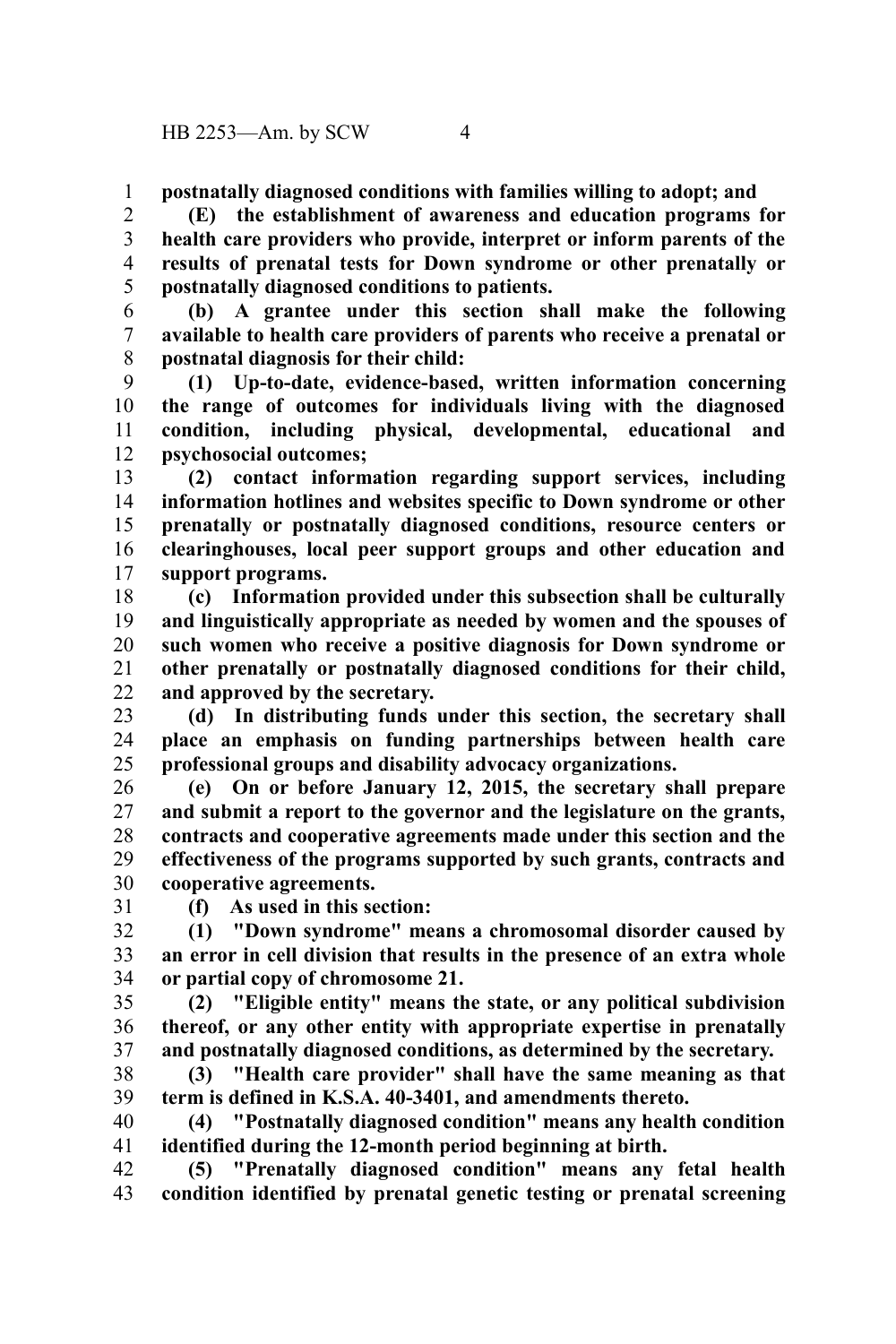**procedures.** 1

**(6) "Prenatal test" means diagnostic or screening tests offered to pregnant women seeking routine prenatal care that are administered on a required or recommended basis by a health care provider based on medical history, family background, ethnic background, previous test results or other risk factors.** 2 3 4 5 6

**(7) "Secretary" means the secretary of the department of health and environment.** 7 8

Sec. 9. **10.** K.S.A. 2012 Supp. 40-2246 is hereby amended to read as follows: 40-2246. (a) A credit against the taxes otherwise due under the Kansas income tax act shall be allowed to an employer for amounts paid during the taxable year for purposes of this act on behalf of an eligible employee as defined in K.S.A. 40-2239, and amendments thereto, to provide health insurance or care and amounts contributed to health savings accounts of eligible covered employees*, except that for taxable years commencing after December 31, 2013, no credit shall be allowed pursuant to this section for that portion of any amounts paid by an employer for healthcare {expenditures}, a health benefit plan, as defined in section 1, and amendments thereto, or amounts contributed to health savings accounts for the purchase of an optional rider for coverage of abortion in accordance with K.S.A. 40-2,190, and amendments thereto*. 9 10 11 12 13 14 15 16 17 18 19 20 21

(b)  $(1)$  For employers that have established a small employer health benefit plan after December 31, 1999, but prior to January 1, 2005, the amount of the credit allowed by subsection (a) shall be \$35 per month per eligible covered employee or 50% of the total amount paid by the employer during the taxable year, whichever is less, for the first two years of participation. In the third year, the credit shall be equal to 75% of the lesser of \$35 per month per employee or 50% of the total amount paid by the employer during the taxable year. In the fourth year, the credit shall be equal to 50% of the lesser of \$35 per month per employee or 50% of the total amount paid by the employer during the taxable year. In the fifth year, the credit shall be equal to 25% of the lesser of \$35 per month per employee or 50% of the total amount paid by the employer during the taxable year. For the sixth and subsequent years, no credit shall beallowed. 22 23 24 25 26 27 28 29 30 31 32 33 34 35

 $\frac{2}{2}$  For employers that have established a small employer health benefit plan or made contributions to a health savings account of an eligible covered employee after December 31, 2004, the amount of credit allowed by subsection (a) shall be \$70 per month per eligible covered employee for the first 12 months of participation, \$50 per month per eligible covered employee for the next 12 months of participation and \$35 per eligible covered employee for the next 12 months of participation. After 36 months of participation, no credit shall be allowed. 36 37 38 39 40 41 42 43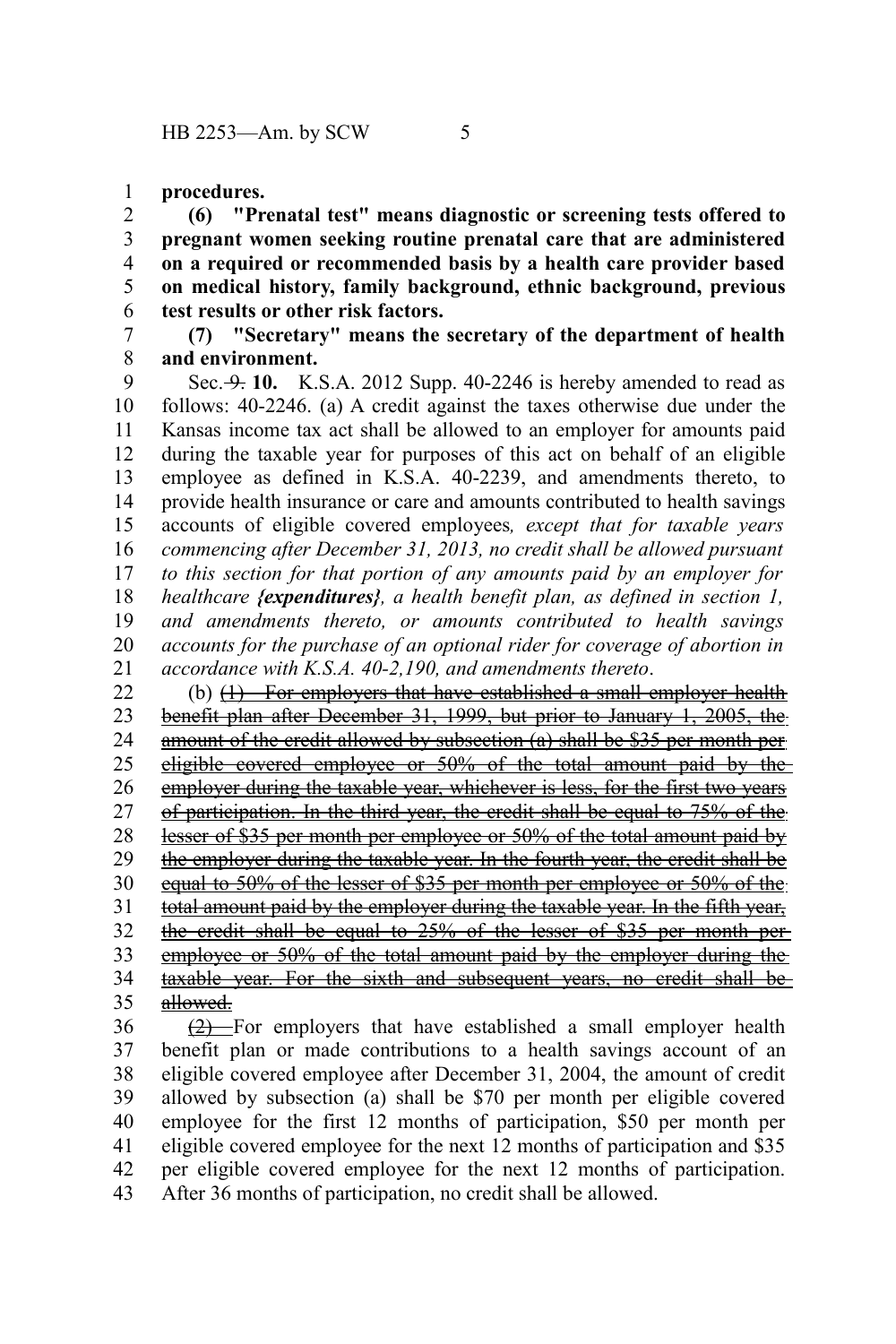(c) If the credit allowed by this section is claimed, the amount of any deduction allowable under the Kansas income tax act for expenses described in this section shall be reduced by the dollar amount of the credit. The election to claim the credit shall be made at the time of filing the tax return in accordance with law. If the credit allowed by this section exceeds the taxes imposed under the Kansas income tax act for the taxable year, that portion of the credit which exceeds those taxes shall be refunded to the taxpayer. 1 2 3 4 5 6 7 8

(d) Any amount of expenses paid by an employer under this act shall not be included as income to the employee for purposes of the Kansas income tax act. If such expenses have been included in federal taxable income of the employee, the amount included shall be subtracted in arriving at state taxable income under the Kansas income tax act. 9 10 11 12 13

(e) The secretary of revenue shall promulgate rules and regulations to carry out the provisions of this section. 14 15

(f) This section shall apply to all taxable years commencing after December 31, 1999 *{2004}*. 16 17

(g) For tax year 2013 and all tax years thereafter, the income tax credit provided by this section shall only be available to taxpayers subject to the income tax on corporations imposed pursuant to subsection (c) of K.S.A. 79-32,110, and amendments thereto, and shall be applied only against such taxpayer's corporate income tax liability. 18 19 20 21 22

Sec. 10. 11. K.S.A. 2012 Supp. 65-6701 is hereby amended to read as follows: 65-6701. As used in this act *K.S.A. 65-6701 through 65-6721, and amendments thereto*: 23 24  $25$ 

(a) "Abortion" means the use or prescription of any instrument, medicine, drug or any other substance or device to terminate the pregnancy of a woman known to be pregnant with an intention other than to increase the probability of a live birth, to preserve the life or health of the child after live birth, or to remove a dead unborn child who died as the result of natural causes in utero, accidental trauma or a criminal assault on the pregnant woman or her unborn child, and which causes the premature termination of the pregnancy. 26 27 28 29 30 31 32 33

(b) *"Bodily function" means physical functions only. The term "bodily function" does not include mental or emotional functions.* 34 35

*(c)* "Counselor" means a person who is: (1) Licensed to practice medicine and surgery; (2) licensed to practice psychology; (3) licensed to practice professional or practical nursing; (4) registered to practice professional counseling; (5) licensed as a social worker; (6) the holder of a master's or doctor's degree from an accredited graduate school of social work; (7) registered to practice marriage and family therapy; (8) *licensed to practice professional or practical nursing; (3) the following persons licensed to practice behavioral sciences: Licensed psychologists, licensed* 36 37 38 39 40 41 42 43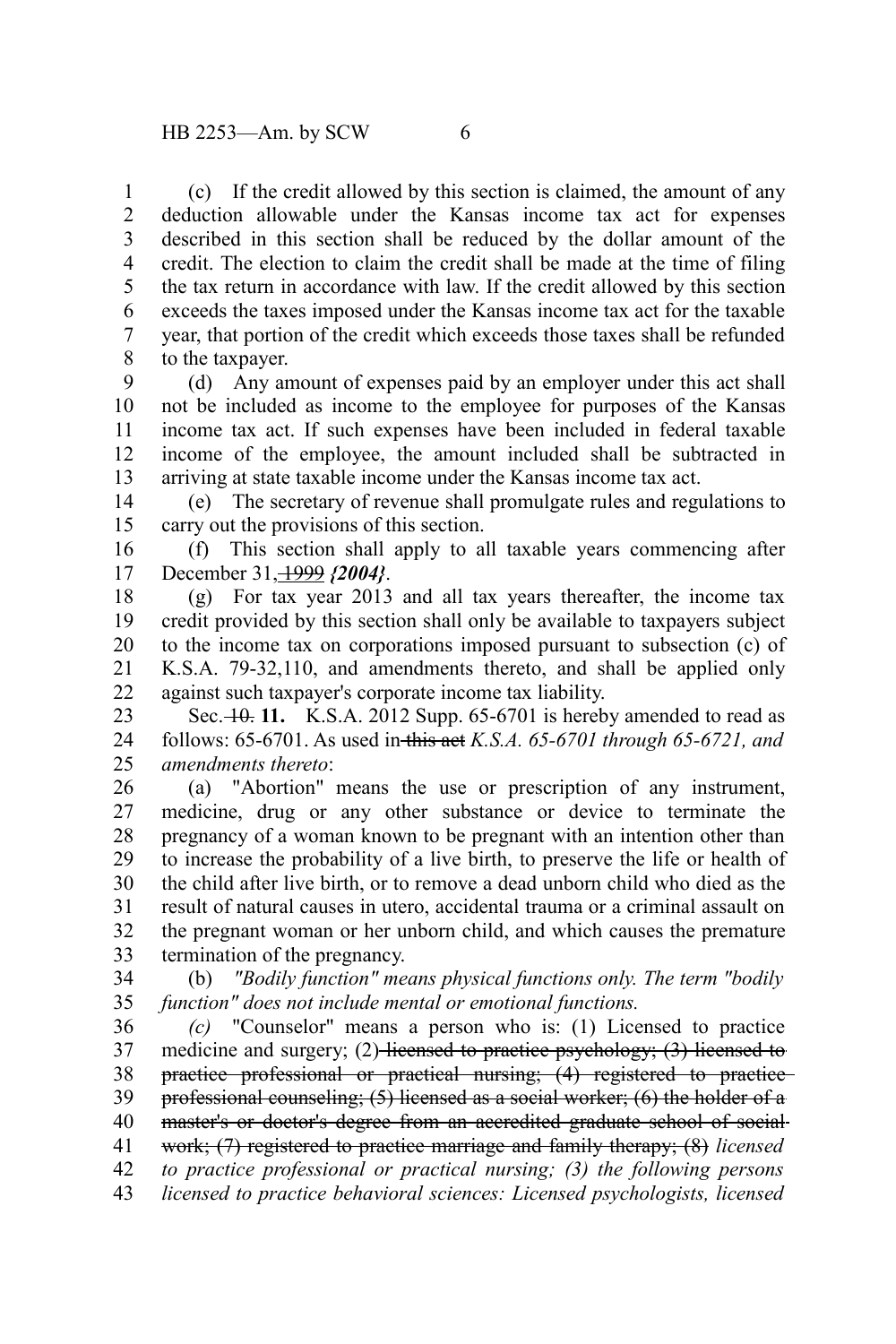*master's level psychologists, licensed clinical psychotherapists, licensed social workers, licensed specialist clinical social workers, licensed marriage and family therapists, licensed clinical marriage and family therapists, licensed professional counselors, licensed clinical professional counselors;* (4) a licensed physician assistant; or  $\left(\theta\right)$  (5) a currently ordained member of the clergy or religious authority of any religious denomination or society. Counselor does not include the physician who performs or induces the abortion or a physician or other person who assists in performing or inducing the abortion. 1 2 3 4 5 6 7 8 9

(c) *(d)* "Department" means the department of health and environment. 10 11

*(e) "Fertilization" means the fusion of a human spermatozoon with a human ovum.* 12 13

(d) *(f)* "Gestational age" means the time that has elapsed since the first day of the woman's last menstrual period. 14 15

(e) *(g)* "Medical emergency" means that *a* condition which, on the basis of the physician's good faith clinical judgment, *that, in reasonable medical judgment,* so complicates the medical condition of a *the* pregnant woman as to necessitate the immediate abortion of her pregnancy *without first determining gestational age* to avert her *the* death *of the woman* or for which a delay *necessary to determine gestational age* will create serious risk of substantial and irreversible *physical* impairment of a major bodily function. *No condition shall be deemed a medical emergency if based on a claim or diagnosis that the woman will engage in conduct which would result in her death or in substantial and irreversible physical impairment of a major bodily function.* 16 17 18 19 20 21 22 23 24 25 26

27

(f) *(h)* "Minor" means a person less than 18 years of age.

(g) *(i)* "Physician" means a person licensed to practice medicine and surgery in this state. 28 29

(h) *(j)* "Pregnant" or "pregnancy" means that female reproductive condition of having an unborn child in the mother's body. 30 31

 $(i)$  (k) "Qualified person" means an agent of the physician who is a psychologist, licensed social worker, registered *licensed* professional counselor, *licensed marriage and family therapist, licensed master's level psychologist, licensed clinical psychotherapist,* registered nurse or physician. 32 33 34 35 36

 $(i)$  (*l*) "Unemancipated minor" means any minor who has never been: (1) Married; or (2) freed, by court order or otherwise, from the care, custody and control of the minor's parents. 37 38 39

(k) *(m)* "Viable" means that stage of fetal development when it is the physician's judgment according to accepted obstetrical or neonatal standards of care and practice applied by physicians in the same or similar circumstances that there is a reasonable probability that the life of the child 40 41 42 43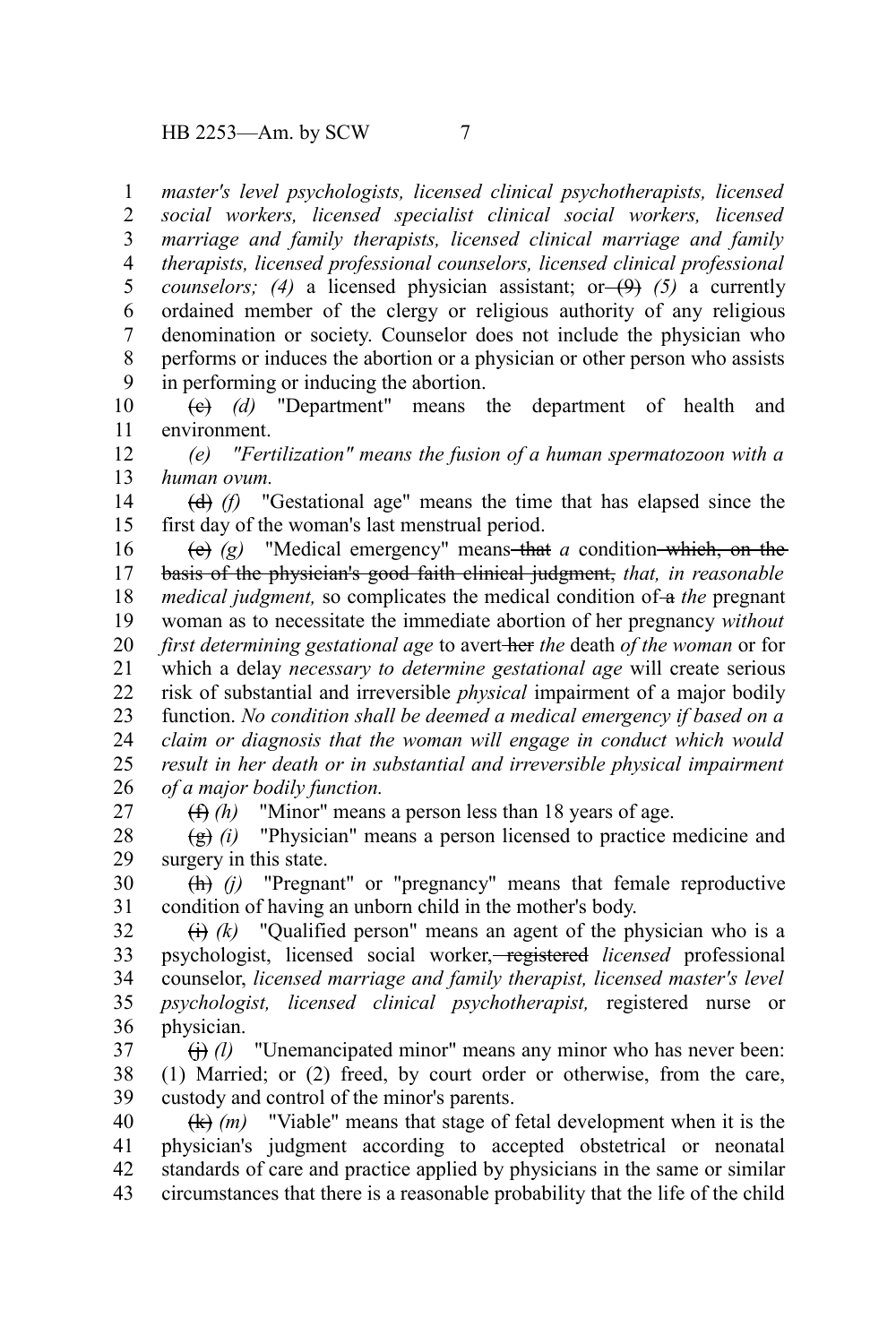can be continued indefinitely outside the mother's womb with natural or artificial life-supportive measures. 1 2

Sec. 11. **12.** K.S.A. 2012 Supp. 65-6703 is hereby amended to read as follows: 65-6703. (a) No person shall perform or induce*, or attempt to perform or induce* an abortion when the unborn child is viable unless such person is a physician and has a documented referral from another physician not legally or financially affiliated with the physician performing or inducing*, or attempting to perform or induce* the abortion and both physicians provide a written determination, based upon a medical judgment arrived at using and exercising that degree of care, skill and proficiency commonly exercised by the ordinary skillful, careful and prudent physician in the same or similar circumstances and that would be made by a reasonably prudent physician, knowledgeable in the field, and knowledgeable about the case and the treatment possibilities with respect to the conditions involved, that: (1) The abortion is necessary to preserve the life of the pregnant woman; or (2) a continuation of the pregnancy will cause a substantial and irreversible *physical* impairment of a major bodily function of the pregnant woman. *No condition shall be deemed to exist if it is based on a claim or diagnosis that the woman will engage in conduct that would result in her death or in substantial and irreversible physical impairment of a major bodily function.* 3 4 5 6 7 8 9 10 11 12 13 14 15 16 17 18 19 20 21

(b) Except in the case of a medical emergency, a copy of the written documented referral and of the abortion-performing physician's written determination shall be provided to the pregnant woman no less than 30 minutes prior to the initiation of the abortion. The written determination shall be time-stamped at the time it is delivered to the pregnant woman. The medical basis for the determination shall also be reported by the physician as part of the written report made by the physician to the secretary of health and environment under K.S.A. 65-445, and amendments thereto. Such determination shall specify: 22 23 24 25 26 27 28 29 30

(1) If the unborn child was determined to be nonviable and the medical basis of such determination; 31 32

(2) if the abortion is necessary to preserve the life of the pregnant woman and the medical basis of such determination, including the specific medical condition the physician believes would cause the death of the pregnant woman; or 33 34 35 36

(3) if a continuation of the pregnancy will cause a substantial and irreversible *physical* impairment of a major bodily function of the pregnant woman and the medical basis of such determination, including the specific medical condition the physician believes would constitute a substantial and irreversible *physical* impairment of a major bodily function of the pregnant woman. 37 38 39 40 41 42

43

(c) (1) Except in the case of a medical emergency, prior to performing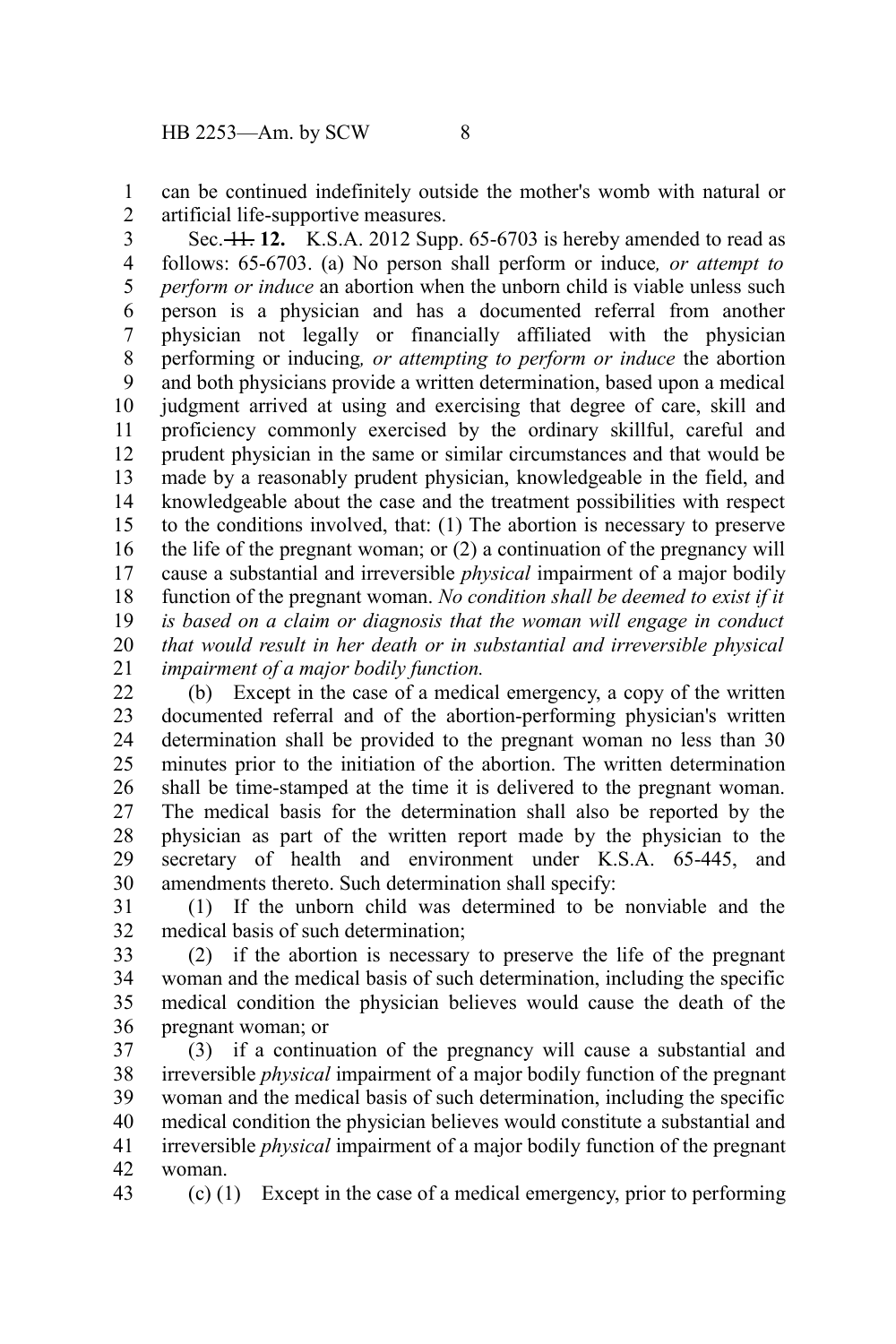*or inducing, or attempting to perform or induce* an abortion upon a woman, the physician shall determine the gestational age of the unborn child according to accepted obstetrical and neonatal practice and standards applied by physicians in the same or similar circumstances. If the physician determines the gestational age is less than 22 weeks, the physician shall document as part of the medical records of the woman the basis for the determination. The medical basis for the determination of the gestational age of the unborn child shall also be reported by the physician as part of the written report made by the physician to the secretary of health and environment under K.S.A. 65-445, and amendments thereto. 1 2 3 4 5 6 7 8 9 10

(2) If the physician determines the gestational age of the unborn child is 22 or more weeks, prior to performing *or inducing, or attempting to perform or induce* an abortion upon the woman the physician shall determine if the unborn child is viable by using and exercising that degree of care, skill and proficiency commonly exercised by the ordinary skillful, careful and prudent physician in the same or similar circumstances. In making this determination of viability, the physician shall perform or cause to be performed such medical examinations and tests as are necessary to make a finding of the gestational age of the unborn child and shall enter such findings and determinations of viability in the medical record of the woman. 11 12 13 14 15 16 17 18 19 20 21

(3) If the physician determines the gestational age of an unborn child is 22 or more weeks, and determines that the unborn child is not viable and performs an abortion on the woman, the physician shall report such determinations, the medical basis and the reasons for such determinations in writing to the medical care facility in which the abortion is performed for inclusion in the report of the medical care facility to the secretary of health and environment under K.S.A. 65-445, and amendments thereto, or if the abortion is not performed in a medical care facility, the physician shall report such determinations, the medical basis and the reasons for such determinations in writing to the secretary of health and environment as part of the written report made by the physician to the secretary of health and environment under K.S.A. 65-445, and amendments thereto.  $22$ 23 24 25 26 27 28 29 30 31 32 33

(4) If the physician who is to perform the abortion determines the gestational age of an unborn child is 22 or more weeks, and determines that the unborn child is viable, both physicians under subsection (a) determine in accordance with the provisions of subsection (a) that an abortion is necessary to preserve the life of the pregnant woman or that a continuation of the pregnancy will cause a substantial and irreversible *physical* impairment of a major bodily function of the pregnant woman and the physician performs an abortion on the woman, the physician who performs the abortion shall report such determinations, the medical basis and the reasons for such determinations, including the specific medical 34 35 36 37 38 39 40 41 42 43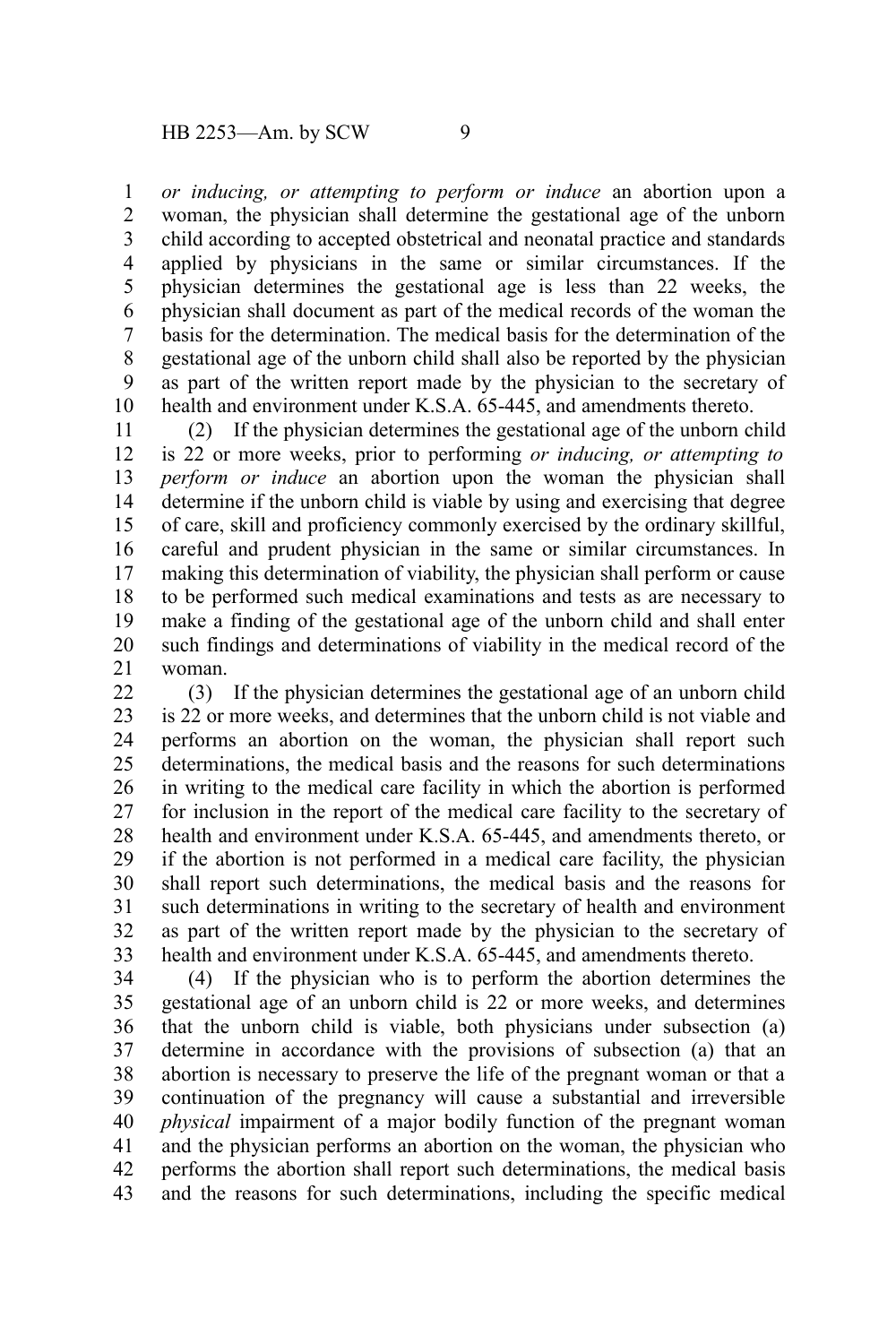diagnosis for the determination that an abortion is necessary to preserve 1

the life of the pregnant woman or that a continuation of the pregnancy will cause a substantial and irreversible *physical* impairment of a major bodily function of the pregnant woman and the name of the referring physician required by subsection (a) in writing to the medical care facility in which the abortion is performed for inclusion in the report of the medical care facility to the secretary of health and environment under K.S.A. 65-445, and amendments thereto, or if the abortion is not performed in a medical care facility, the physician who performs the abortion shall report such determinations, the medical basis and the reasons for such determinations, including the specific medical diagnosis for the determination that an abortion is necessary to preserve the life of the pregnant woman or that a continuation of the pregnancy will cause a substantial and irreversible *physical* impairment of a major bodily function of the pregnant woman and the name of the referring physician required by subsection (a) in writing to the secretary of health and environment as part of the written report made by the physician to the secretary of health and environment under K.S.A. 65-445, and amendments thereto. 2 3 4 5 6 7 8 9 10 11 12 13 14 15 16 17 18

(5) The physician shall retain the medical records required to be kept under paragraphs  $(1)$  and  $(2)$  of this subsection  $(c)$  for not less than  $10$ years and shall retain a copy of the written reports required under paragraphs (3) and (4) of this subsection (c) for not less than 10 years. 19 20 21 22

(d) The secretary of health and environment shall adopt rules and regulations to administer this section. Such rules and regulations shall include: 23 24 25

(1) A detailed list of the information that must be kept by a physician under paragraphs (1) and (2) of subsection (c); 26 27

(2) the contents of the written reports required under paragraphs (3) and (4) of subsection (c); and 28 29

(3) detailed specifications regarding information that must be provided by a physician in order to comply with the obligation to disclose the medical basis and specific medical diagnosis relied upon in determining that an abortion is necessary to preserve the life of the pregnant woman or that a continuation of the pregnancy will cause a substantial and irreversible *physical* impairment of a major bodily function of the pregnant woman. 30 31 32 33 34 35 36

(e) A woman upon whom an abortion is performed shall not be prosecuted under this section for a conspiracy to violate this section pursuant to K.S.A. 2012 Supp. 21-5302, and amendments thereto. 37 38 39

(f) Nothing in this section shall be construed to create a right to an abortion. Notwithstanding any provision of this section, a person shall not perform an abortion that is prohibited by law. 40 41 42

43

(g) (1) A woman upon whom an abortion is performed in violation of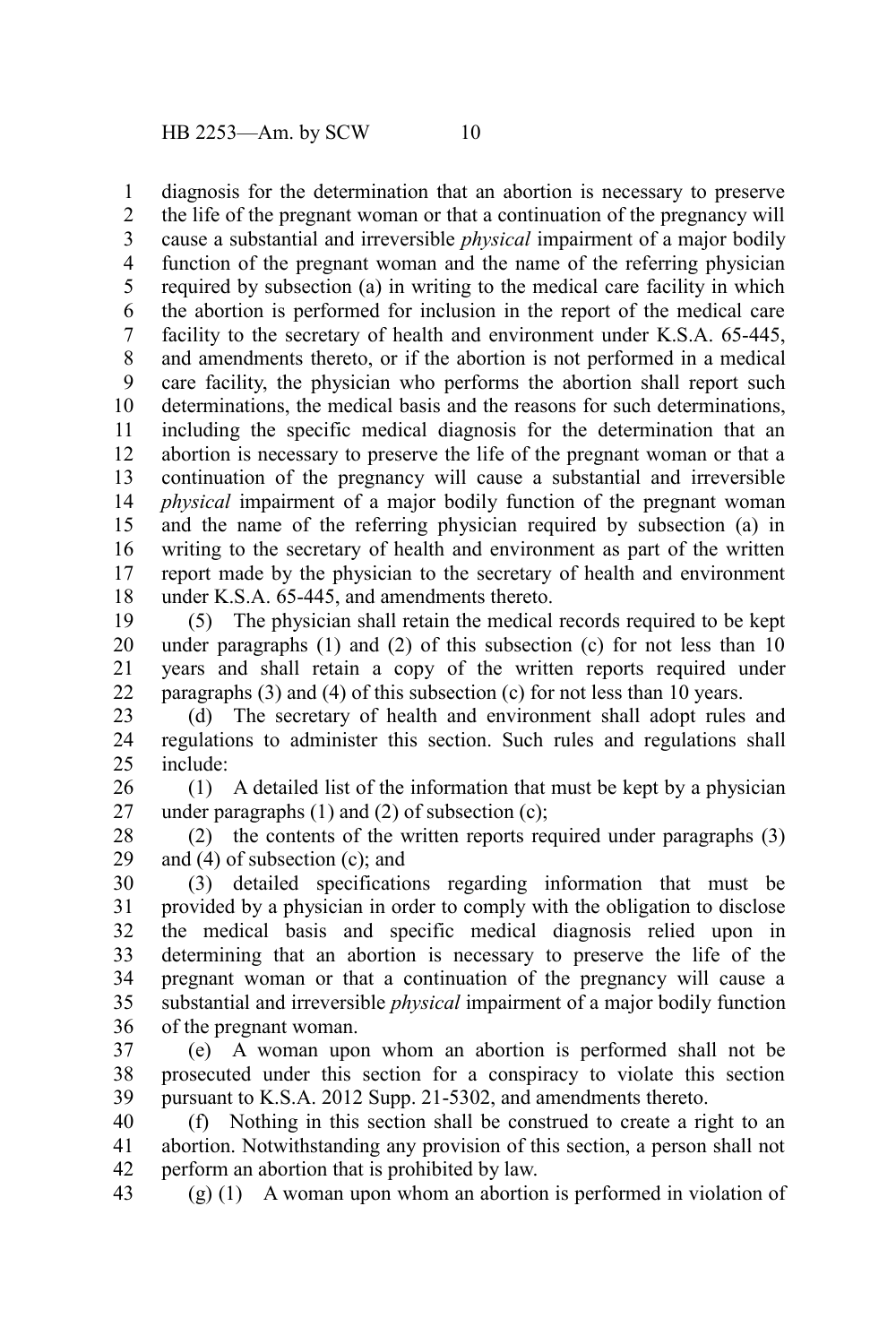this section, the father, if married to the woman at the time of the abortion, 1

and the parents or custodial guardian of the woman, if the woman has not attained the age of 18 years at the time of the abortion, may in a civil action obtain appropriate relief, unless, in a case where the plaintiff is not the woman upon whom the abortion was performed, the pregnancy resulted from the plaintiff's criminal conduct. 2 3 4 5 6

7

(2) Such relief shall include:

(A) Money damages for all injuries, psychological and physical, occasioned by the violation of this section; 8 9

(B) statutory damages equal to three times the cost of the abortion; and 10 11

12

(C) reasonable attorney fees.

(h) The prosecution of violations of this section may be brought by the attorney general or by the district attorney or county attorney for the county where any violation of this section is alleged to have occurred. 13 14 15

(i) Nothing in this section shall be construed to restrict the authority of the board of healing arts to engage in a disciplinary action. 16 17

(j) If any provision of this section is held to be invalid or unconstitutional, it shall be conclusively presumed that the legislature would have enacted the remainder of this section without such invalid or unconstitutional provision. 18 19 20 21

(k) Upon a first conviction of a violation of this section, a person shall be guilty of a class A nonperson misdemeanor. Upon a second or subsequent conviction of a violation of this section, a person shall be guilty of a severity level 10, nonperson felony.  $22$ 23 24 25

Sec. 12. **13.** K.S.A. 2012 Supp. 65-6709 is hereby amended to read as follows: 65-6709. No abortion shall be performed or induced without the voluntary and informed consent of the woman upon whom the abortion is to be performed or induced. Except in the case of a medical emergency, consent to an abortion is voluntary and informed only if: 26 27 28 29 30

(a) At least 24 hours before the abortion the physician who is to perform the abortion or the referring physician has informed the woman in writing of: 31 32 33

34

(1) The name of the physician who will perform the abortion;

35

(2) a description of the proposed abortion method;

(3) a description of risks related to the proposed abortion method, including *risk of premature birth in future pregnancies, risk of breast cancer and* risks to the woman's reproductive health and alternatives to the abortion that a reasonable patient would consider material to the decision of whether or not to undergo the abortion; 36 37 38 39 40

(4) the probable gestational age of the unborn child at the time the abortion is to be performed and that Kansas law requires the following: "No person shall perform or induce an abortion when the unborn child is 41 42 43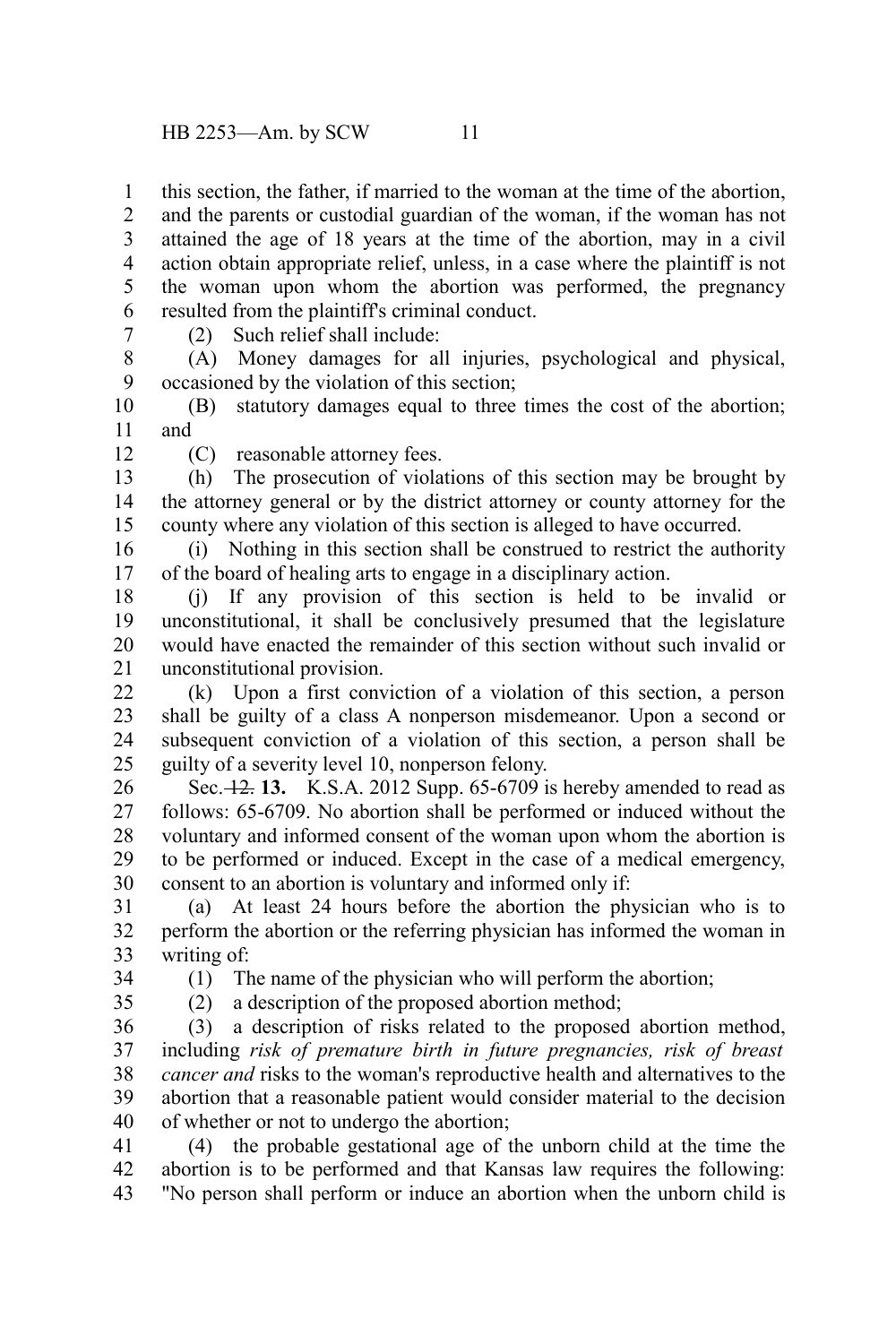viable unless such person is a physician and has a documented referral from another physician not financially associated with the physician performing or inducing the abortion and both physicians determine that: (1) The abortion is necessary to preserve the life of the pregnant woman; or (2) a continuation of the pregnancy will cause a substantial and irreversible *physical* impairment of a major bodily function of the pregnant woman." If the child is born alive, the attending physician has the legal obligation to take all reasonable steps necessary to maintain the life and health of the child; 1 2 3 4 5 6 7 8 9

(5) the probable anatomical and physiological characteristics of the unborn child at the time the abortion is to be performed; 10 11

(6) the contact information for free counseling assistance for medically challenging pregnancies and, the contact information for freeperinatal hospice services **and a listing of websites for national perinatal assistance***, including information regarding which entities provide such services free of charge*; 12 13 14 15 16

(7) the medical risks associated with carrying an unborn child to term; and 17 18

(8) any need for anti-Rh immune globulin therapy, if she is Rh negative, the likely consequences of refusing such therapy and the cost of the therapy. 19 20 21

(b) At least 24 hours before the abortion, the physician who is to perform the abortion, the referring physician or a qualified person has informed the woman in writing that:  $22$ 23 24

(1) Medical assistance benefits may be available for prenatal care, childbirth and neonatal care, and that more detailed information on the availability of such assistance is contained in the printed materials given to her and described in K.S.A. 65-6710, and amendments thereto; 25 26 27 28

(2) the informational materials in K.S.A. 65-6710, and amendments thereto, are available in printed form and online, and describe the unborn child, list agencies which offer alternatives to abortion with a special section listing adoption services and list providers of free ultrasound services<sup>.</sup> 29 30 31 32 33

(3) the father of the unborn child is liable to assist in the support of her child, even in instances where he has offered to pay for the abortion except that in the case of rape this information may be omitted; 34 35 36

(4) the woman is free to withhold or withdraw her consent to the abortion at any time prior to invasion of the uterus without affecting her right to future care or treatment and without the loss of any state or federally-funded benefits to which she might otherwise be entitled; and 37 38 39 40

(5) the abortion will terminate the life of a whole, separate, unique, living human being*; and* 41 42

*(6) by no later than 20 weeks from fertilization, the unborn child has* 43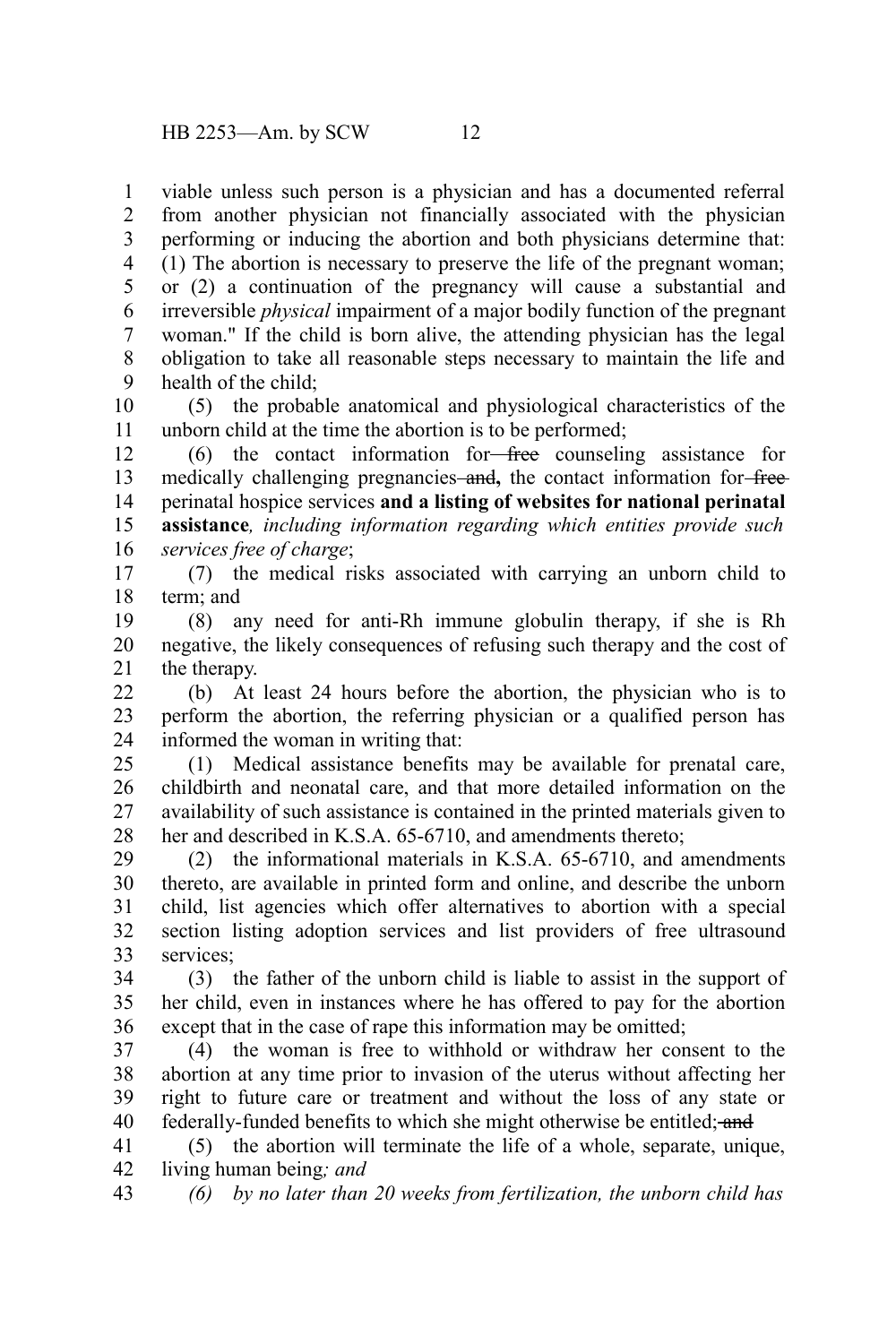*the physical structures necessary to experience pain. There is evidence that by 20 weeks from fertilization unborn children seek to evade certain stimuli in a manner that in an infant or an adult would be interpreted to be a response to pain. Anesthesia is routinely administered to unborn children who are 20 weeks from fertilization or older who undergo prenatal surgery*. 1 2 3 4 5 6

(c) At least 30 minutes prior to the abortion procedure, prior to physical preparation for the abortion and prior to the administration of medication for the abortion, the woman shall meet privately with the physician who is to perform the abortion and such person's staff to ensure that she has an adequate opportunity to ask questions of and obtain information from the physician concerning the abortion. 7 8 9 10 11 12

(d) At least 24 hours before the abortion, the woman is given a copy of the informational materials described in K.S.A. 65-6710, and amendments thereto. If the woman asks questions concerning any of the information or materials, answers shall be provided to her in her own language. 13 14 15 16 17

(e) The woman certifies in writing on a form provided by the department, prior to the abortion, that the information required to be provided under subsections (a), (b) and (d) has been provided and that she has met with the physician who is to perform the abortion on an individual basis as provided under subsection (c). All physicians who perform abortions shall report the total number of certifications received monthly to the department. *The total number of certifications shall be reported by the physician as part of the written report made by the physician to the secretary of health and environment under K.S.A. 65-445, and amendments thereto.* The department shall make the number of certifications received available on an annual basis. 18 19 20 21 22 23 24 25 26 27 28

(f) Prior to the performance of the abortion, the physician who is to perform the abortion or the physician's agent receives a copy of the written certification prescribed by subsection (e) of this section. 29 30 31

(g) The woman is not required to pay any amount for the abortion procedure until the 24-hour waiting period has expired. 32 33

(h) A physician who will use ultrasound equipment preparatory to or in the performance of the abortion, at least 30 minutes prior to the performance of the abortion: 34 35 36

(1) Informs the woman that she has the right to view the ultrasound image of her unborn child, at no additional expense to her; 37 38

(2) informs the woman that she has the right to receive a physical picture of the ultrasound image, at no additional expense to her; 39 40

(3) offers the woman the opportunity to view the ultrasound image and receive a physical picture of the ultrasound image; 41 42

(4) certifies in writing that the woman was offered the opportunity to 43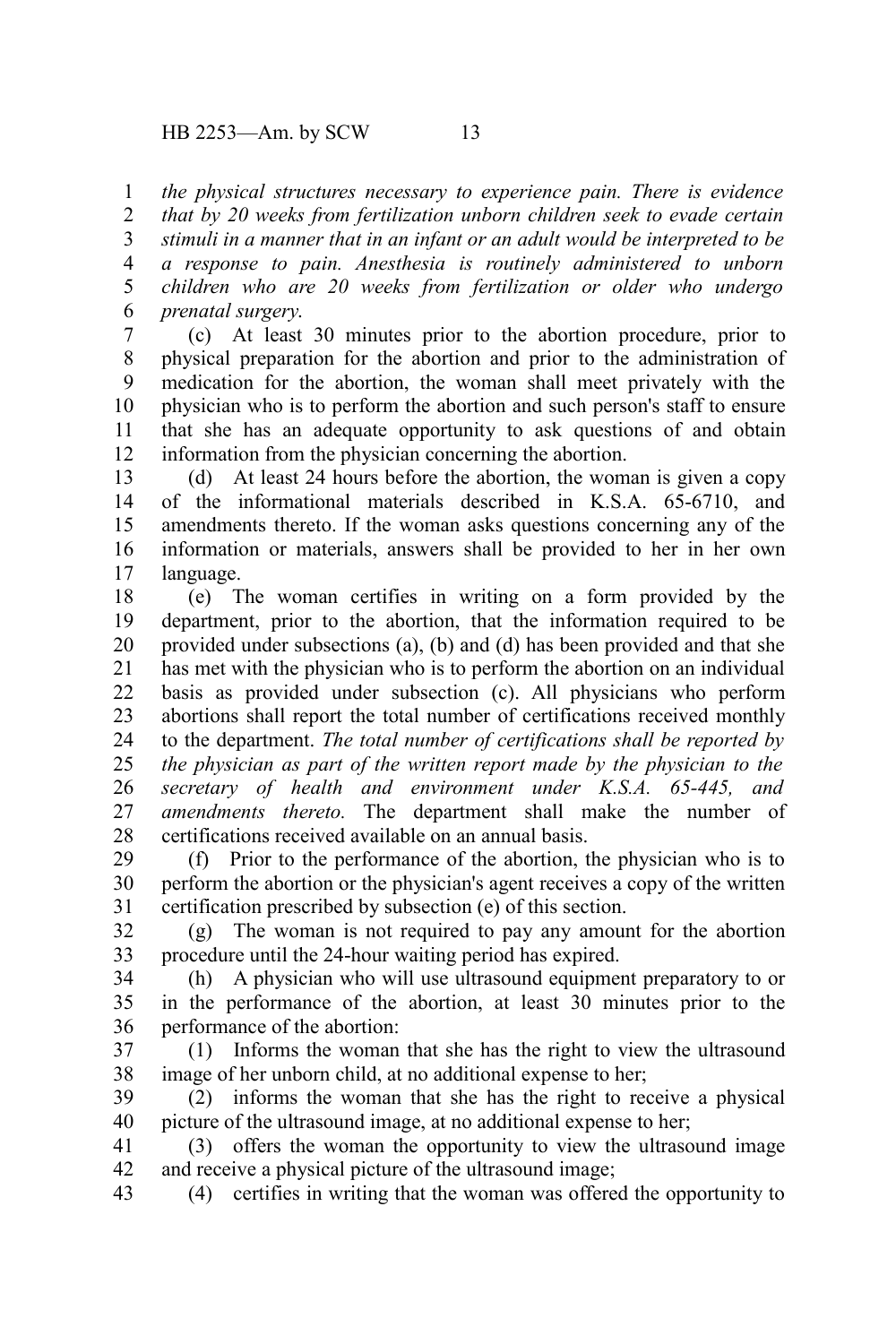view the ultrasound image and receive a physical picture of the ultrasound image at least 30 minutes prior to the performance of the abortion; and 1 2

(5) obtains the woman's signed acceptance or rejection of the opportunity to view the ultrasound image and receive a physical picture of the ultrasound image. 3 4 5

If the woman accepts the offer and requests to view the ultrasound image, receive a physical picture of the ultrasound image or both, her request shall be granted by the physician at no additional expense to the woman. The physician's certification shall be time-stamped at the time the opportunity to view the ultrasound image and receive a physical picture of the ultrasound image was offered. 6 7 8 9 10 11

(i) A physician who will use heart monitor equipment preparatory to or in the performance of the abortion, at least 30 minutes prior to the performance of the abortion: 12 13 14

(1) Informs the woman that she has the right to listen to the heartbeat of her unborn child, at no additional expense to her; 15 16

(2) offers the woman the opportunity to listen to the heartbeat of her unborn child; 17 18

(3) certifies in writing that the woman was offered the opportunity to listen to the heartbeat of her unborn child at least 30 minutes prior to the performance of the abortion; and 19 20 21

(4) obtains the woman's signed acceptance or rejection of the opportunity to listen to the heartbeat of her unborn child. 22 23

If the woman accepts the offer and requests to listen to the heartbeat of her unborn child, her request shall be granted by the physician at no additional expense to the woman. The physician's certification shall be time-stamped at the time the opportunity to listen to the heartbeat of her unborn child was offered. 24 25 26 27 28

(j) The physician's certification required by subsections (h) and (i) together with the pregnant woman's signed acceptance or rejection of such offer shall be placed in the woman's medical file in the physician's office and kept for 10 years. However, in the case of a minor, the physician shall keep a copy of the certification and the signed acceptance or rejection in the minor's medical file for five years past the minor's majority, but in no event less than 10 years. 29 30 31 32 33 34 35

(k) Any private office, freestanding surgical outpatient clinic or other facility or clinic in which abortions are performed shall conspicuously post a sign in a location so as to be clearly visible to patients. The sign required pursuant to this subsection shall be printed with lettering that is legible and shall be at least three quarters of an inch boldfaced type which reads*. The sign shall include the address for the pregnancy resources website published and maintained by the department of health and environment, and the following text*: 36 37 38 39 40 41 42 43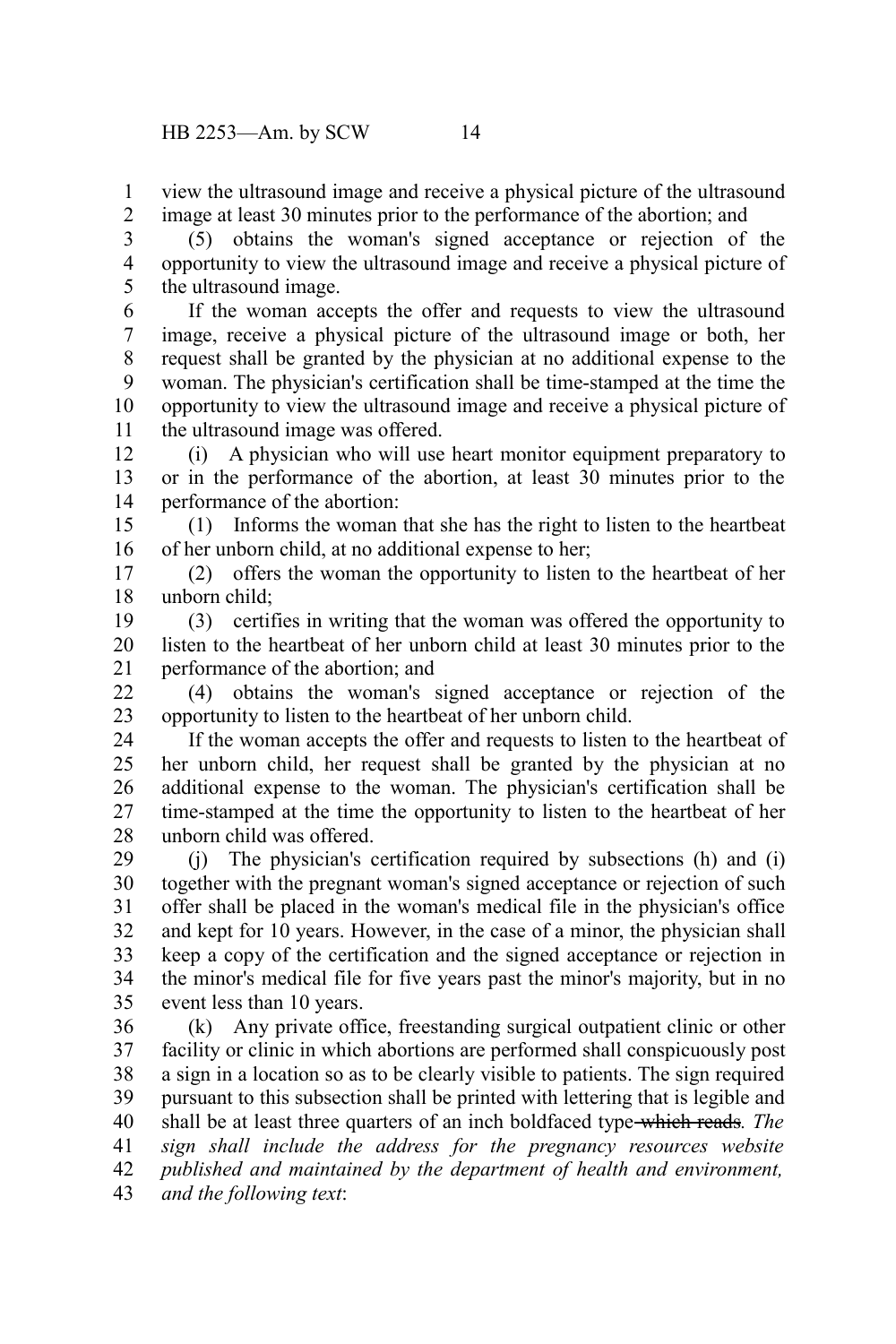Notice: It is against the law for anyone, regardless of their relationship to you, to force you to have an abortion. By law, we cannot perform an abortion on you unless we have your freely given and voluntary consent. It is against the law to perform an abortion on you against your will. You have the right to contact any local or state law enforcement agency to receive protection from any actual or threatened physical abuse or violence. You have the right to change your mind at any time prior to the actual abortion and request that the abortion procedure cease. *It is unlawful for anyone to make you have an abortion against your will, even if you are a minor. The father of your child must provide support for the child, even if he has offered to pay for an abortion. If you decide not to have an abortion, you may qualify for financial help for pregnancy, childbirth and newborn care. If you qualify, medicaid will pay or help pay the cost of doctor, clinic, hospital and other related medical expenses, including childbirth delivery services and care for your newborn baby. Many agencies are willing to provide assistance so that you may carry your child to term, and to assist you after your child's birth.* 1 2 3 4 5 6 7 8 9 10 11 12 13 14 15 16 17

The provisions of this subsection shall not apply to any private office, freestanding surgical outpatient clinic or other facility or clinic which performs abortions only when necessary to prevent the death of the pregnant woman. 18 19 20 21

**(l) Any private office, freestanding surgical outpatient clinic or other facility or clinic in which abortions are performed that has a website shall publish an easily identifiable link on the homepage of such website that directly links to the department of health and environment's website that provides informed consent materials under the woman's-right-to-know act. Such link shall read: "The Kansas Department of Health and Environment maintains a website containing objective, nonjudgmental, scientifically accurate information about the development of the unborn child, as well as video of sonogram images of the unborn child at various stages of development. The Kansas Department of Health and Environment's website can be reached by clicking here."** 22 23 24 25 26 27 28 29 30 31 32 33

34

(l) **(m)** For purposes of this section:

(1) The term "human being" means an individual living member of the species of homo sapiens, including the unborn human being during the entire embryonic and fetal ages from fertilization to full gestation. 35 36 37

(2) The term "medically challenging pregnancy" means a pregnancy where the unborn child is diagnosed as having: (A) A severe anomaly; or (B) an illness, disease or defect which is invariably fatal. 38 39 40

Sec. 13. **14.** K.S.A. 2012 Supp. 65-6710 is hereby amended to read as follows: 65-6710. (a) The department shall cause to be published and distributed widely, within 30 days after the effective date of this act, and 41 42 43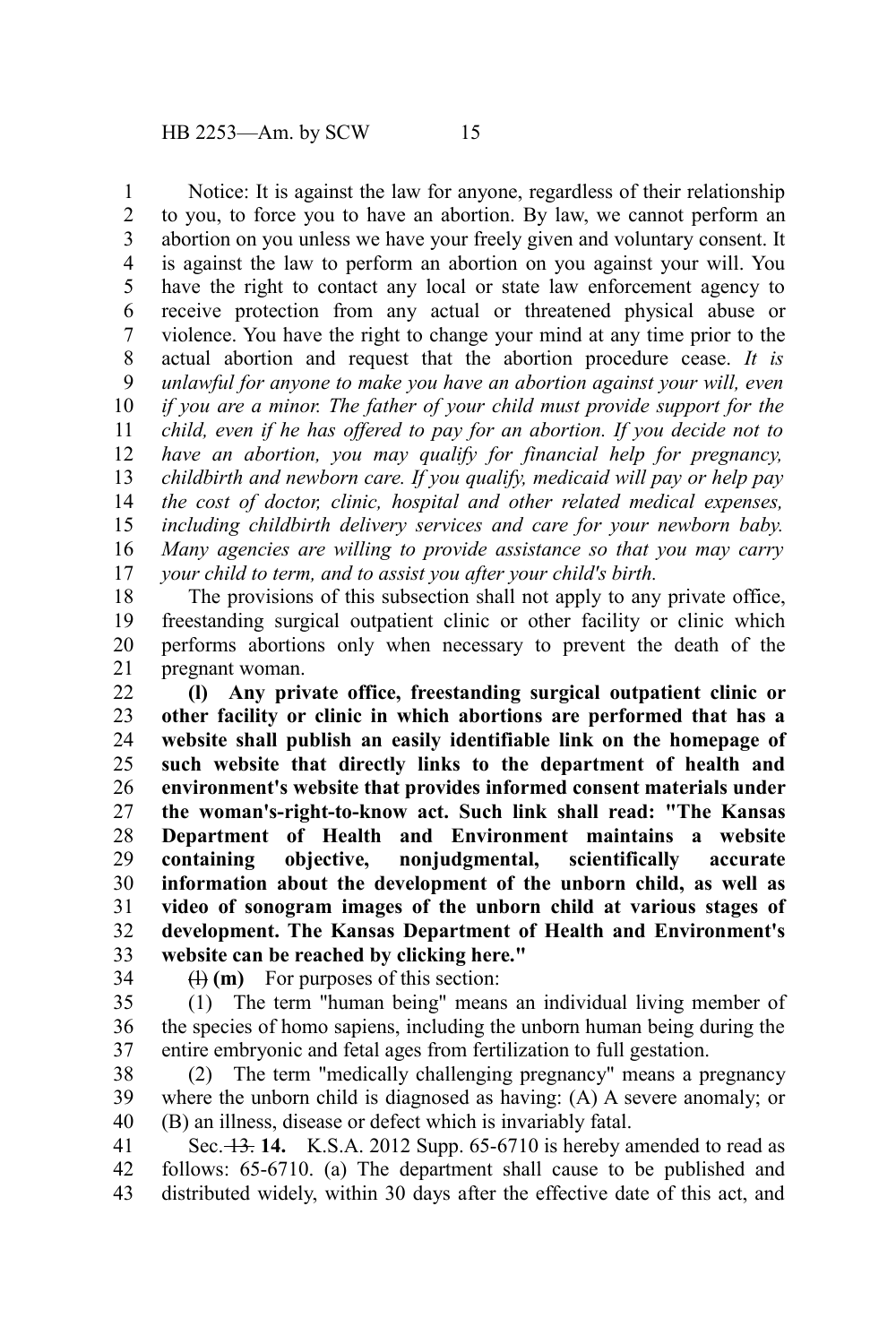shall update on an annual basis, the following easily comprehensible informational materials: 1 2

(1) Geographically indexed printed materials designed to inform the woman of public and private agencies and services available to assist a woman through pregnancy, upon childbirth and while her child is dependent, including but not limited to, a list of providers of free ultrasound services and adoption agencies. The materials shall include a comprehensive list of the agencies, a description of the services they offer and the telephone numbers and addresses of the agencies; and inform the woman about available medical assistance benefits for prenatal care, childbirth and neonatal care and about the support obligations of the father of a child who is born alive. The department shall ensure that the materials described in this section are comprehensive and do not directly or indirectly promote, exclude or discourage the use of any agency or service described in this section. The materials shall also contain a toll-free 24 hour-a-day telephone number which may be called to obtain, orally, such a list and description of agencies in the locality of the caller and of the services they offer. The materials shall state that it is unlawful for any individual to coerce a woman to undergo an abortion, *and* that any physician who performs an abortion upon a woman without her informed consent may be liable to her for damages. Kansas law permits adoptive parents to pay costs of prenatal care, childbirth and neonatal care. The materials shall include the following statement: 3 4 5 6 7 8 9 10 11 12 13 14 15 16 17 18 19 20 21 22 23

"Many public and private agencies exist to provide counseling and information on available services. You are strongly urged to seek their assistance to obtain guidance during your pregnancy. In addition, you are encouraged to seek information on abortion services, alternatives to abortion, including adoption, and resources available to postpartum mothers. The law requires that your physician or the physician's agent provide the enclosed information." 24 25 26 27 28 29 30

(2) Printed materials that inform the pregnant woman of the probable anatomical and physiological characteristics of the unborn child at twoweek gestational increments from fertilization to full term, including pictures or drawings representing the development of an unborn child at two-week gestational increments, and any relevant information on the possibility of the unborn child's survival. Any such pictures or drawings shall contain the dimensions of the unborn child and shall be realistic. The material shall include the statement *the following statements: (A) That by no later than 20 weeks from fertilization, the unborn child has the physical structures necessary to experience pain; (B) that there is evidence that by 20 weeks from fertilization unborn children seek to evade certain stimuli in a manner that in an infant or an adult would be interpreted to be a response to pain; (C) that anesthesia is routinely administered to unborn* 31 32 33 34 35 36 37 38 39 40 41 42 43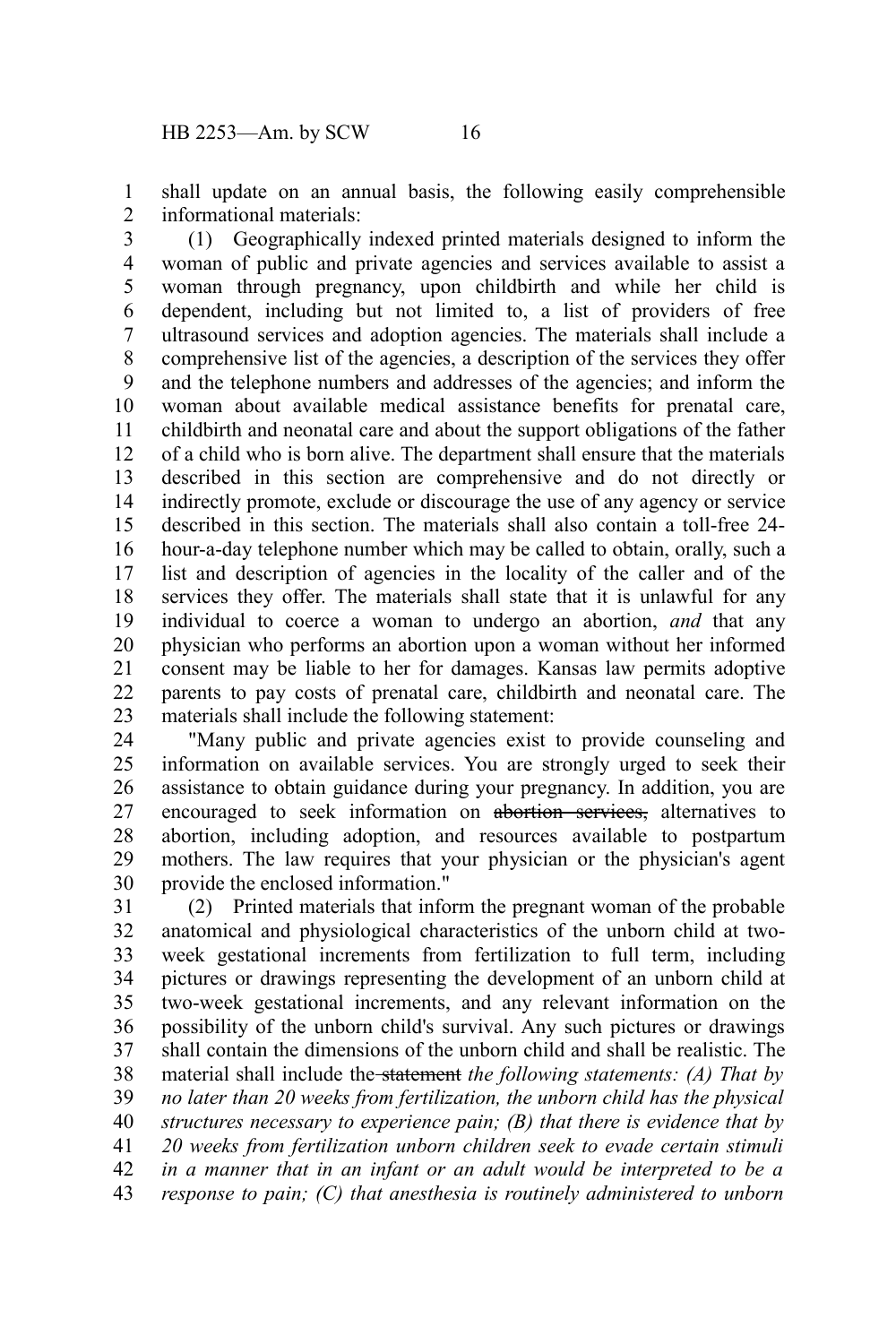*children who are 20 weeks from fertilization or older who undergo* 1

*prenatal surgery; (D) that less than 5% of all natural pregnancies end in spontaneous miscarriage after detection of cardiac activity, and a fetal heartbeat is, therefore, a key medical indicator that an unborn child is likely to achieve the capacity for live birth; and (E)* that abortion terminates the life of a whole, separate, unique, living human being. The materials shall be objective, nonjudgmental and designed to convey only accurate scientific information about the unborn child at the various gestational ages. The material shall also contain objective information describing the methods of abortion procedures commonly employed, the medical risks commonly associated with each such procedure*, including risk of premature birth in future pregnancies, risk of breast cancer, risks to the woman's reproductive health* and the medical risks associated with carrying an unborn child to term. 2 3 4 5 6 7 8 9 10 11 12 13 14

(3) *The printed materials shall, at a minimum, contain the following text:* 15 16

*Your doctor is required to tell you about the nature of the physical and emotional risks of both the abortion procedure and carrying a child to term. The doctor must tell you how long you have been pregnant and must give you a chance to ask questions and discuss your decision about the pregnancy carefully and privately in your own language.* 17 18 19 20 21

*In order to determine the gestational age of the unborn child, the doctor may use ultrasound equipment preparatory to the performance of an abortion. You have the right to view the ultrasound image of the unborn child at no additional expense, and you have the right to receive a picture of the unborn child.*  22 23 24 25 26

*A directory of services is also available. By calling or visiting the agencies and offices in the directory you can find out about alternatives to abortion, assistance to make an adoption plan for your baby or locate public and private agencies that offer medical and financial help during pregnancy, during childbirth and while you are raising your child.* 27 28 29 30 31

*Furthermore, you should know that: (A) It is unlawful for any individual to coerce you to undergo an abortion. Coercion is the use of express or implied threats of violence or intimidation to compel a person to act against such person's will; (B) abortion terminates the life of a whole, separate, unique, living human being; (C) any physician who fails to provide informed consent prior to performing an abortion may be guilty of unprofessional conduct and liable for damages; (D) you are not required to pay any amount for the abortion procedure until the 24-hour waiting period has expired; (E) the father of your child is legally responsible to assist in the support of the child, even in instances where the father has offered to pay for an abortion; and (F) the law permits adoptive parents to pay the costs of prenatal care, childbirth and neonatal* 32 33 34 35 36 37 38 39 40 41 42 43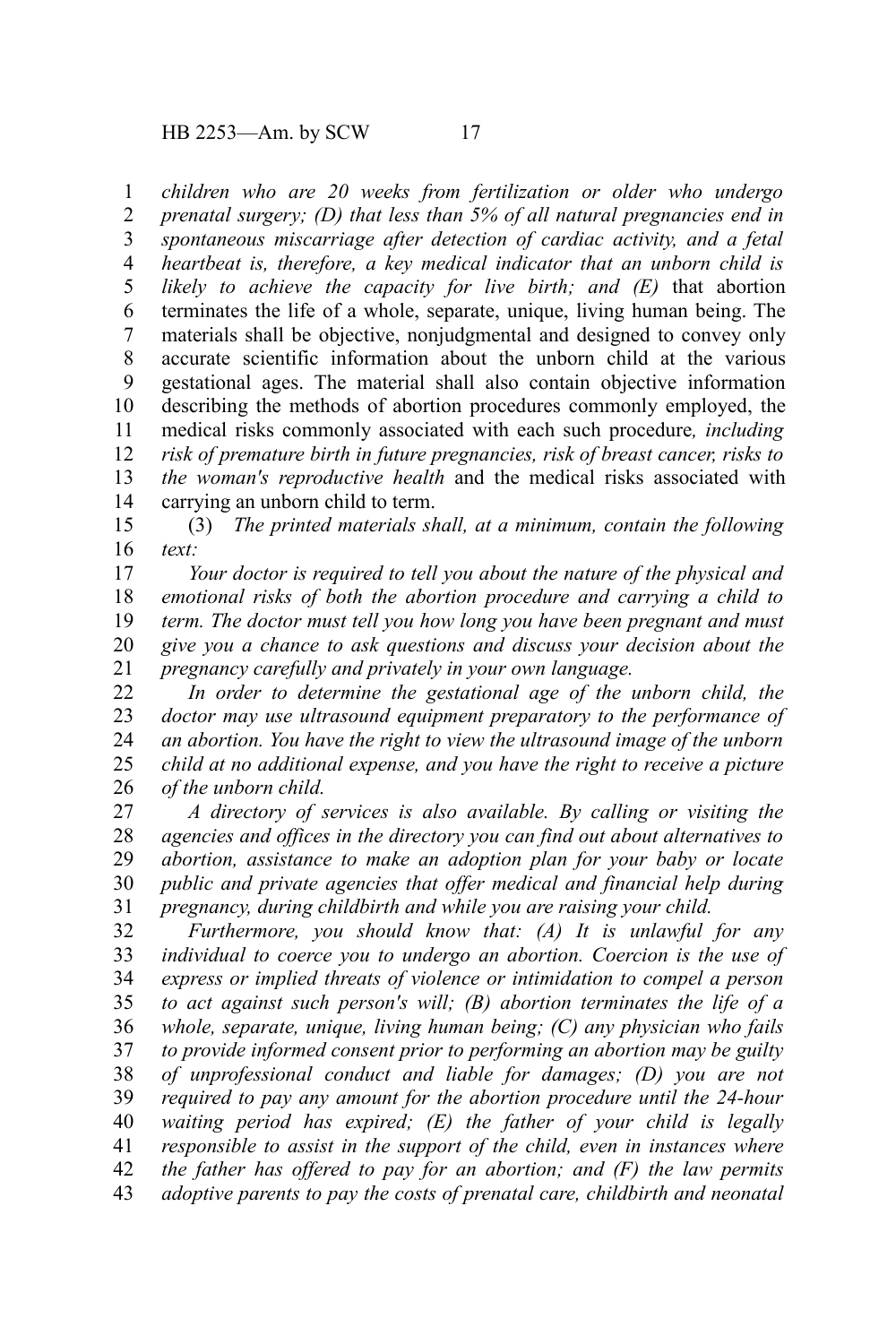*care.* 1

*Many public and private agencies exist to provide counseling and information on available services. You are strongly urged to seek assistance from such agencies in order to obtain guidance during your pregnancy. In addition, you are encouraged to seek information on alternatives to abortion, including adoption, and resources available to postpartum mothers. The law requires that your physician, or the physician's agent, provide this information.* 2 3 4 5 6 7 8

*Pregnancy begins at fertilization with the union of a man's sperm and a woman's egg to form a single-cell embryo. This brand new being contains the original copy of a new individual's complete genetic code. Gender, eye color and other traits are determined at fertilization.* 9 10 11 12

*Most significant developmental milestones occur long before birth during the first eight weeks following fertilization when most body parts and all body systems appear and begin to function. The main divisions of the body, such as the head, chest, abdomen, pelvis, arms and legs are established by about four weeks after fertilization. Eight weeks after fertilization, except for the small size, the developing human's overall appearance and many internal structures closely resemble the newborn.* 13 14 15 16 17 18 19

*Pregnancy is not just a time for growing all the parts of the body. It is also a time of preparation for survival after birth. Starting more than 30 weeks before birth, many common daily activities seen in children and adults begin in the womb. These activities include, but are not limited to, hiccups, touching the face, breathing motions, urination, right- or lefthandedness, thumb-sucking, swallowing, yawning, jaw movement, reflexes, REM sleep, hearing, taste and sensation.* 20 21 22 23 24 25 26

*Unless otherwise noted, all prenatal ages in the rest of these materials are referenced from the start of the last normal menstrual period. This age is two weeks greater than the age since fertilization.* 27 28 29

*By five weeks, development of the brain, the spinal cord and the heart is well underway. The heart begins beating at five weeks and one day, and is visible by ultrasound almost immediately. By six weeks, the heart is pumping the unborn child's own blood to such unborn child's brain and body. All four chambers of the heart are present, and more than one million heartbeats have occurred. The head, chest and abdominal cavities have formed and the beginnings of the arms and legs are easily seen. At 6½ weeks, rapid brain development continues with the appearance of the cerebral hemispheres. At 7½ weeks, the unborn child reflexively turns away in response to light touch on the face. The fingers also begin to form on the hand.* 30 31 32 33 34 35 36 37 38 39 40

*By 8½ weeks, the bones of the jaw and collarbone begin to harden. Brainwaves have been measured and recorded by this point in gestation. By nine weeks, the hands move, the neck turns and hiccups begin. Girls* 41 42 43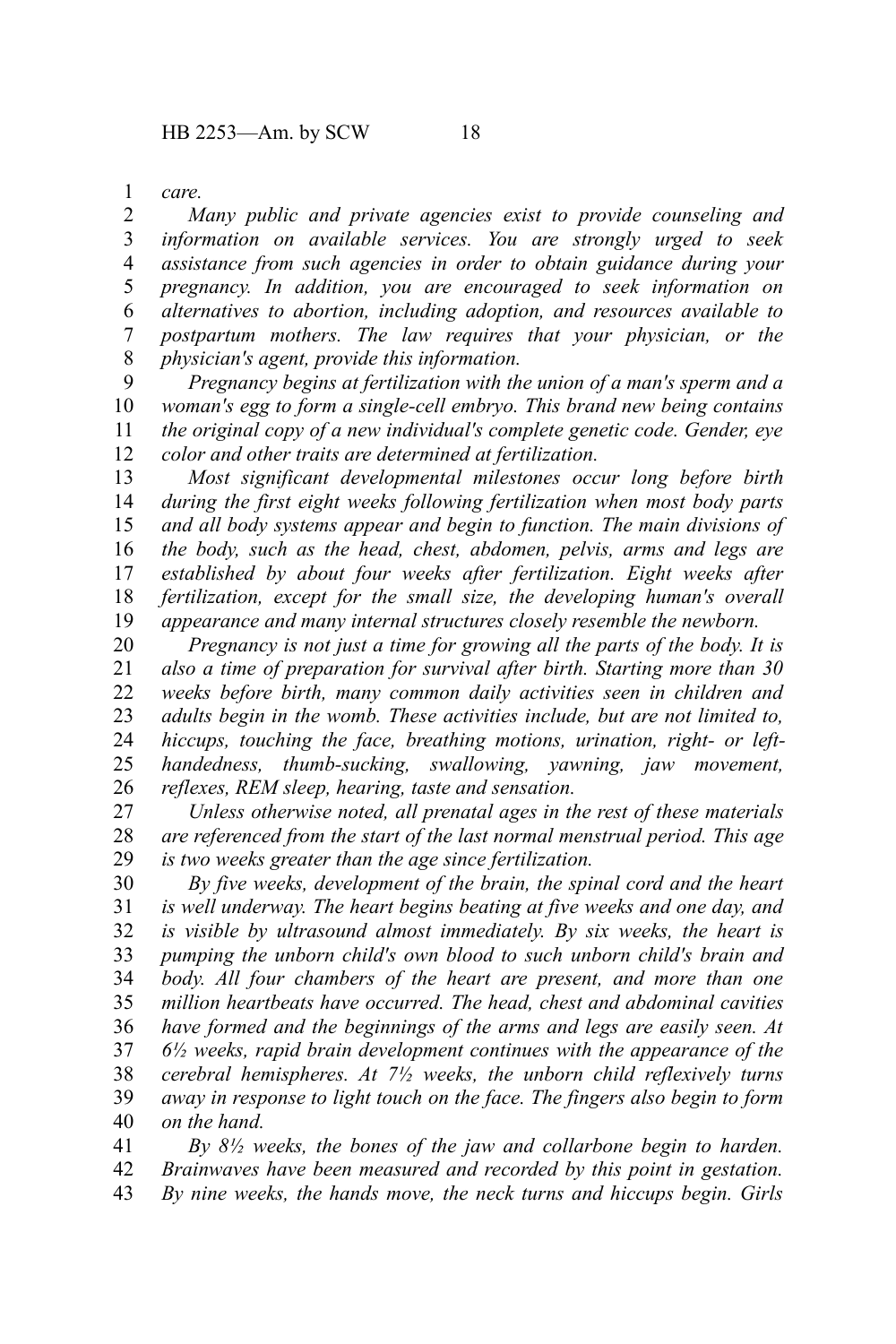*also now have ovaries and boys have testes. The unborn child's heart is nearly fully formed, and the heart rate peaks at about 170 beats per minute and will gradually slow down until birth. Electrical recordings of the heart at 9½ weeks are very similar to the EKG tracing of the unborn child.* 1 2 3 4 5

*By 10 weeks, intermittent breathing motions begin, and the kidneys begin to produce and release urine. All the fingers and toes are free and fully formed, and several hundred muscles are now present. The hands and feet move frequently, and most unborn children show the first signs of right- or left-handedness. Pain receptors in the skin, the sensory nerves connecting them to the spinal cord, and the nerve tracts in the spinal cord that will carry pain impulses to the brain are all present by this time. Experts estimate the 10-week unborn child possesses approximately 90% of the 4,500 body parts found in adults. This means approximately 4,000 permanent body parts are present just eight weeks after fertilization.* 6 7 8 9 10 11 12 13 14 15

*By 11 weeks, the head moves forward and back, the jaw actively opens and closes and the unborn child periodically sighs and stretches. The face, palms of the hands and soles of the feet are sensitive to light touch. The unborn child begins thumb-sucking and swallowing amniotic fluid. The uterus is now present, and girls' ovaries now contain reproductive cells that will give rise to eggs later in life.* 16 17 18 19 20 21

*At 12 weeks, fingerprints start forming, while fingernails and toenails begin to grow. The bones are hardening in many locations. The heartbeat can be detected with a hand-held doppler fetal monitor, or external heart rate monitor. By 13 weeks the lips and nose are fully formed and the unborn child can make complex facial expressions.* 22 23 24 25 26

*At 14 weeks, taste buds are present all over the mouth and tongue. The unborn child now produces a wide variety of hormones. Also, the arms reach final proportion to body size. By 15 weeks, the entire unborn child, except for parts of the scalp, responds to light touch, and tooth development is underway.* 27 28 29 30 31

*At 16 weeks, a pregnant woman may begin to feel the unborn child move. The unborn child also begins making several digestive enzymes. Around 17 weeks, blood cell formation moves to its permanent location inside the bone marrow, and the unborn child begins storing energy in the form of body fat.* 32 33 34 35 36

*By 18 weeks, the formation of the breathing passages, called the bronchial tree, is complete. The unborn child will release stress hormones in response to being poked with a needle. By 19 weeks, the unborn child's heart has beaten more than 20 million times.* 37 38 39 40

*By 20 weeks, nearly all organs and structures of the unborn child have been formed. The larynx, or voice box, moves in a way similar to movement seen during crying after birth. The skin has developed sweat* 41 42 43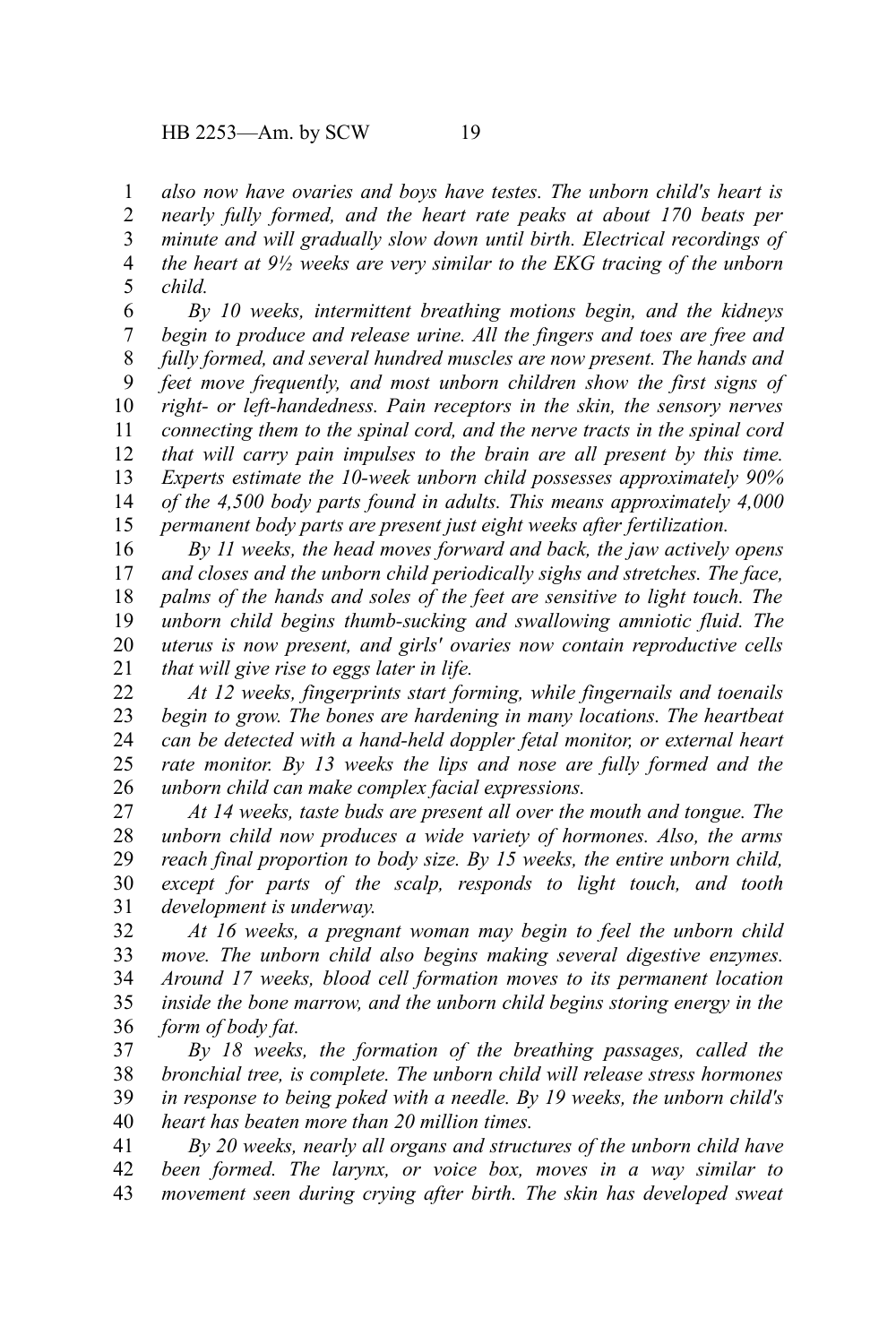*glands and is covered by a greasy white substance called vernix, which* 1

*protects the skin from the long exposure to amniotic fluid. At 21 weeks, breathing patterns, body movements and the heart rate begin to follow* 2 3

*daily cycles called circadian rhythms.* 4

*By 22 weeks, the cochlea, the organ of hearing, reaches adult size, and the unborn child begins hearing and responding to various sounds. All the skin layers and structures are now complete. The unborn child reacts to stimuli that would be recognized as painful if applied to an adult human. By 22 weeks, some infants can live outside the womb with specialized medical care, and survival rates have been reported as high as 40% in some medical centers. Between 20 and 23 weeks, rapid eye movements begin, which are similar to the REM sleep pattern seen when children and adults have dreams.* 5 6 7 8 9 10 11 12 13

*By 24 weeks, more than 30 million heartbeats have occurred. Survival rates for infants born at 24 weeks have been reported as high as 81%. By 25 weeks, breathing motions may occur up to 44 times per minute.* 14 15 16

*By 26 weeks, sudden, loud noises trigger a blink-startle response in the unborn child and may increase body movement, the heart rate and swallowing. The lungs begin to produce a substance necessary for breathing after birth. The survival rate of infants born at 26 weeks has been reported as high as 95%.* 17 18 19 20 21

*By 28 weeks, the sense of smell is functioning and the eyes produce tears. Nearly all infants born between this point and full term survive. By 29 weeks, pupils of the eyes react to light. By 31 weeks, the heart has beat more than 40 million times, and wrinkles in the skin disappear as more fat deposits are formed.* 22 23 24 25 26

*By 32 weeks, breathing movements occur up to 40% of the time. By 34 weeks true alveoli, or air "pocket" cells, begin developing in the lungs. At 36 weeks, scalp hair is silky and lies against the head. By 37 weeks, the unborn child has a firm hand grip, and the heart has beat more than 50 million times. The unborn child initiates labor, ideally around 40 weeks, leading to childbirth.* 27 28 29 30 31 32

*By state law, no person shall perform or induce an abortion when the unborn child is viable or pain-capable unless such person is a physician and has a documented referral. The physician who performs or induces an abortion when the unborn child is viable must have a documented referral from another physician not legally or financially affiliated with the physician performing or inducing the abortion. Both physicians must determine that the abortion is necessary to preserve the life of the pregnant woman or that a continuation of the pregnancy will cause a substantial and irreversible impairment of a major physical bodily function of the pregnant woman. If the child is born alive, the attending physician has the legal obligation to take all reasonable steps necessary to* 33 34 35 36 37 38 39 40 41 42 43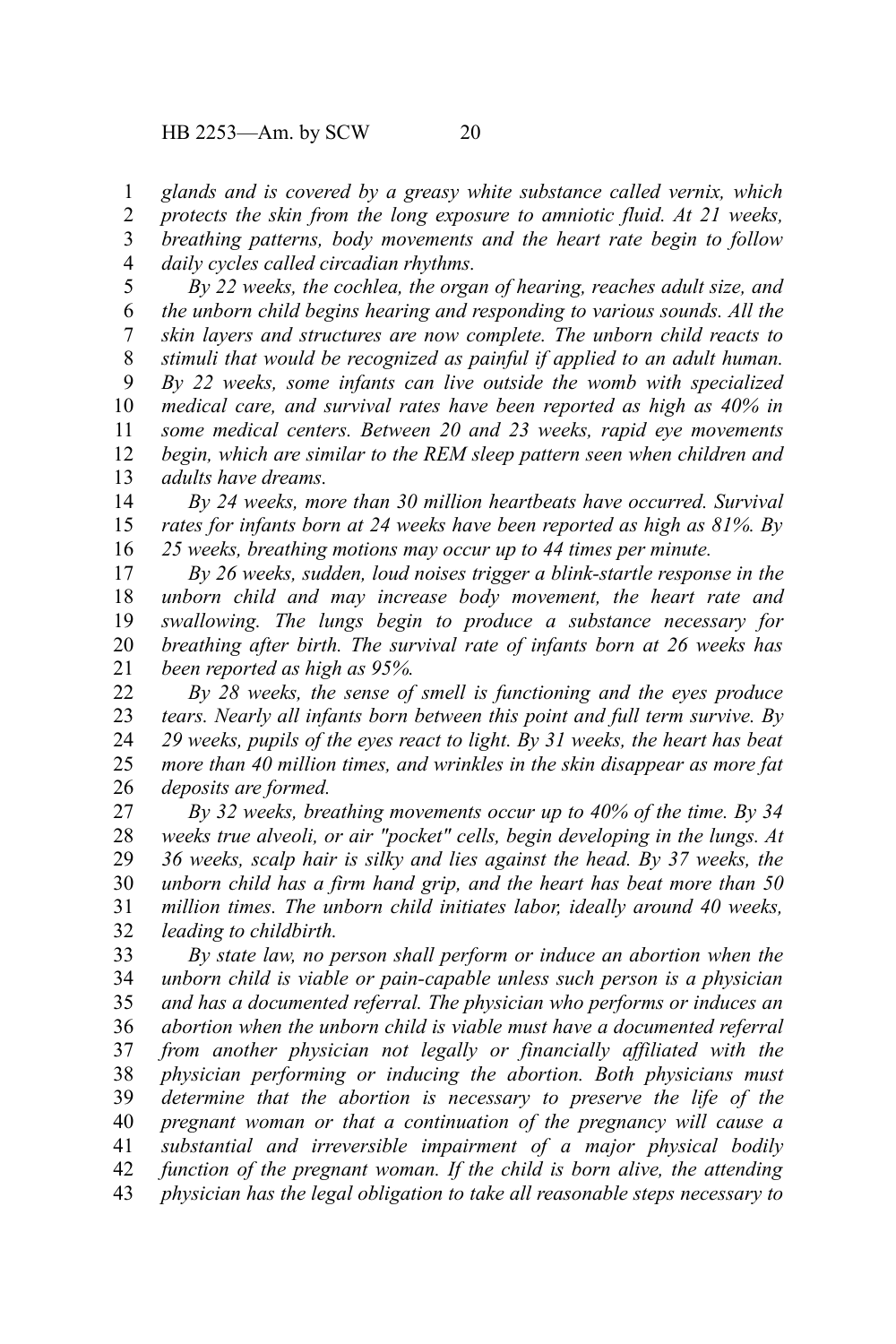HB 2253—Am. by SCW 21

*maintain the life and health of the child.* 1

*What about adoption? Women or couples facing an untimely pregnancy who choose not to take on the full responsibilities of parenthood have another option, which is adoption. Counseling and support services are a key part of adoption and are available from a variety of adoption agencies and parent support groups across the state. A list of adoption agencies is available. There are several ways to make a plan for adoption, including through a child placement agency or through a private attorney. Although fully anonymous adoptions are available, some degree of openness in adoption is more common, such as permitting the birth mother to choose the adoptive parents. A father only has the right to consent to an adoption or refuse consent and raise the child if he provides support for the mother during the last six months of the pregnancy.* 2 3 4 5 6 7 8 9 10 11 12 13

*The father of a child has a legal responsibility to provide for the support, educational, medical and other needs of the child. In Kansas, that responsibility includes child support payments to the child's mother or legal guardian. A child has rights of inheritance from the father and may be eligible through him for benefits such as life insurance, social security, pension, veteran's or disability benefits. Further, the child benefits from knowing the father's medical history and any potential health problems that can be passed genetically. A father's and mother's rights are equal regarding access, care and custody.* 14 15 16 17 18 19 20 21 22

*Paternity can be established in Kansas by two methods: (A) The father and mother, at the time of birth, can sign forms provided by the hospital acknowledging paternity and the father's name is added to the birth certificate; or (B) a legal action can be brought in a court of law to determine paternity and establish a child support order. Issues of paternity affect your legal rights and the rights of the child.* 23 24 25 26 27 28

*The decision regarding your pregnancy is one of the most important decisions you will ever make. There are lists of state, county and local health and social service agencies and organizations available to assist you. You are encouraged to contact these groups if you need more information so you can make an informed decision.* 29 30 31 32 33

*(4)* A certification form to be used by physicians or their agents under subsection (e) of K.S.A. 65-6709, and amendments thereto, which will list all the items of information which are to be given to women by physicians or their agents under the woman's-right-to-know act. 34 35 36 37

(4) *(5)* A standardized video containing all of the information described in paragraphs (1) and (2). In addition, the video shall show ultrasound images, using the best available ultrasound technology, of an unborn child at two week gestational increments. 38 39 40 41

(b) The print materials required under this section shall be printed in a typeface large enough to be clearly legible. The informational video-shall 42 43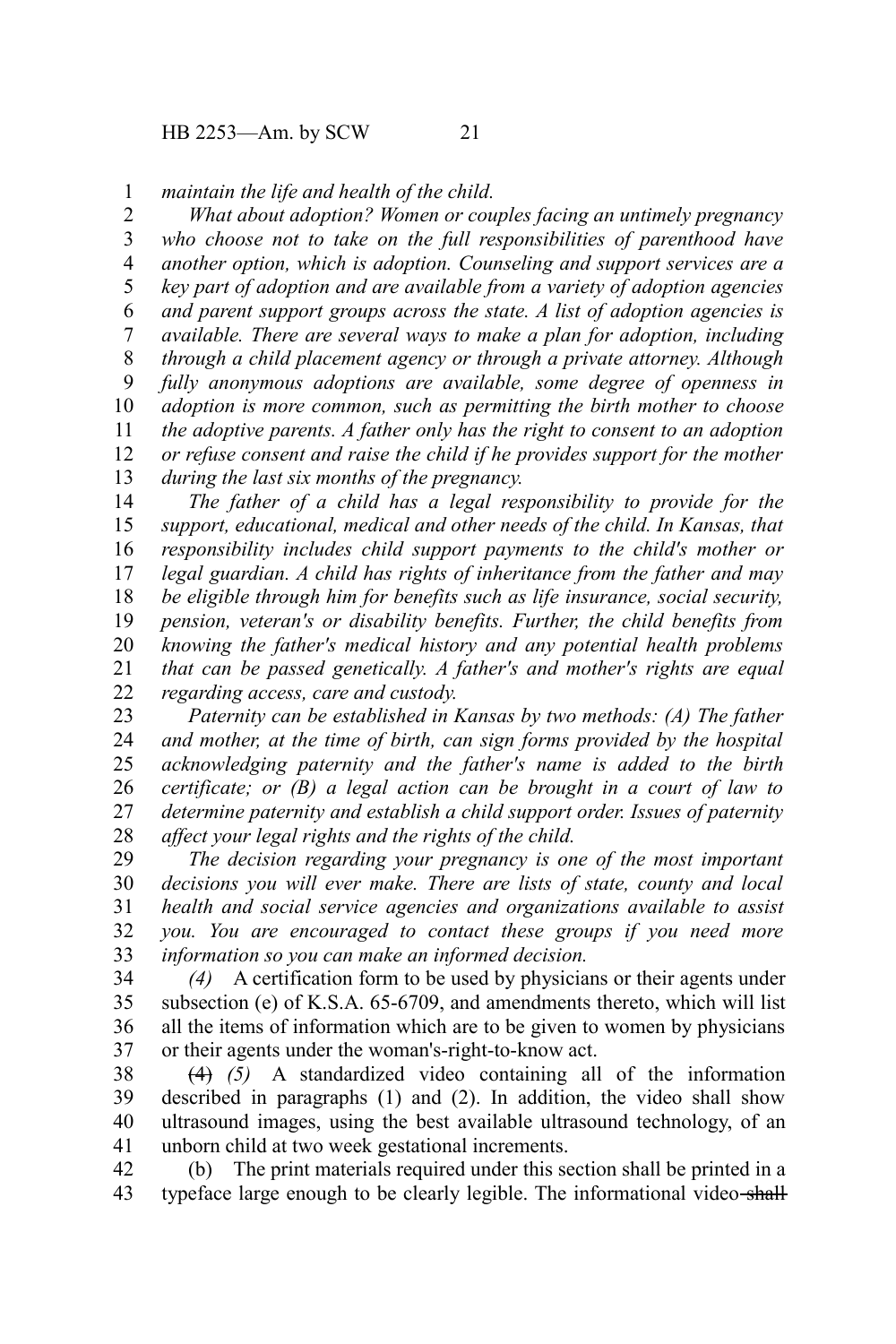*may* be published in digital video disc format *or in the latest video technology available*. All materials required to be published under this section shall also be published online on the department's website. All materials shall be made available in both English and Spanish language versions. 1 2 3 4 5

(c) The materials required under this section shall be available at no cost from the department upon request and in appropriate number to any person, facility or hospital. 6 7 8

Sec. 14. **15.** K.S.A. 2012 Supp. 76-3308 is hereby amended to read as follows: 76-3308. (a) The authority shall have all the powers necessary to carry out the purposes and provisions of this act, including, without limitation, the following powers to: 9 10 11 12

(1) Have the duties, privileges, immunities, rights, liabilities and disabilities of a body corporate and a political instrumentality of the state; 13 14 15

(2) have perpetual existence and succession; (3) adopt, have and use a seal and to alter the same at its pleasure;

16 17

(4) sue and be sued in its own name;

(5) make and execute contracts, guarantees or any other instruments and agreements necessary or convenient for the exercise of its powers and functions including, without limitation, to make and execute contracts with hospitals or other health care businesses to operate and manage any or all of the hospital facilities or operations and to incur liabilities and secure the obligations of any entity or individual; 18 19 20 21 22 23

(6) borrow money and to issue bonds evidencing the same and pledge all or any part of the authority's assets therefor; 24 25

(7) purchase, lease, trade, exchange or otherwise acquire, maintain, hold, improve, mortgage, sell, lease and dispose of personal property, whether tangible or intangible, and any interest therein; and to purchase, lease, trade, exchange or otherwise acquire real property or any interest therein, and to maintain, hold, improve, mortgage, lease and otherwise transfer such real property, so long as such transactions do not conflict with the mission of the authority as specified in this act; 26 27 28 29 30 31 32

(8) incur or assume indebtedness to, and enter into contracts with the Kansas development finance authority, which is authorized to borrow money and provide financing for the authority; 33 34 35

(9) develop policies and procedures generally applicable to the procurement of goods, services and construction, based upon sound business practices; 36 37 38

(10) contract for and to accept any gifts, grants and loans of funds, property, or any other aid in any form from the federal government, the state, any state agency, or any other source, or any combination thereof, and to comply with the provisions of the terms and conditions thereof; 39 40 41 42

(11) acquire space, equipment, services, supplies and insurance 43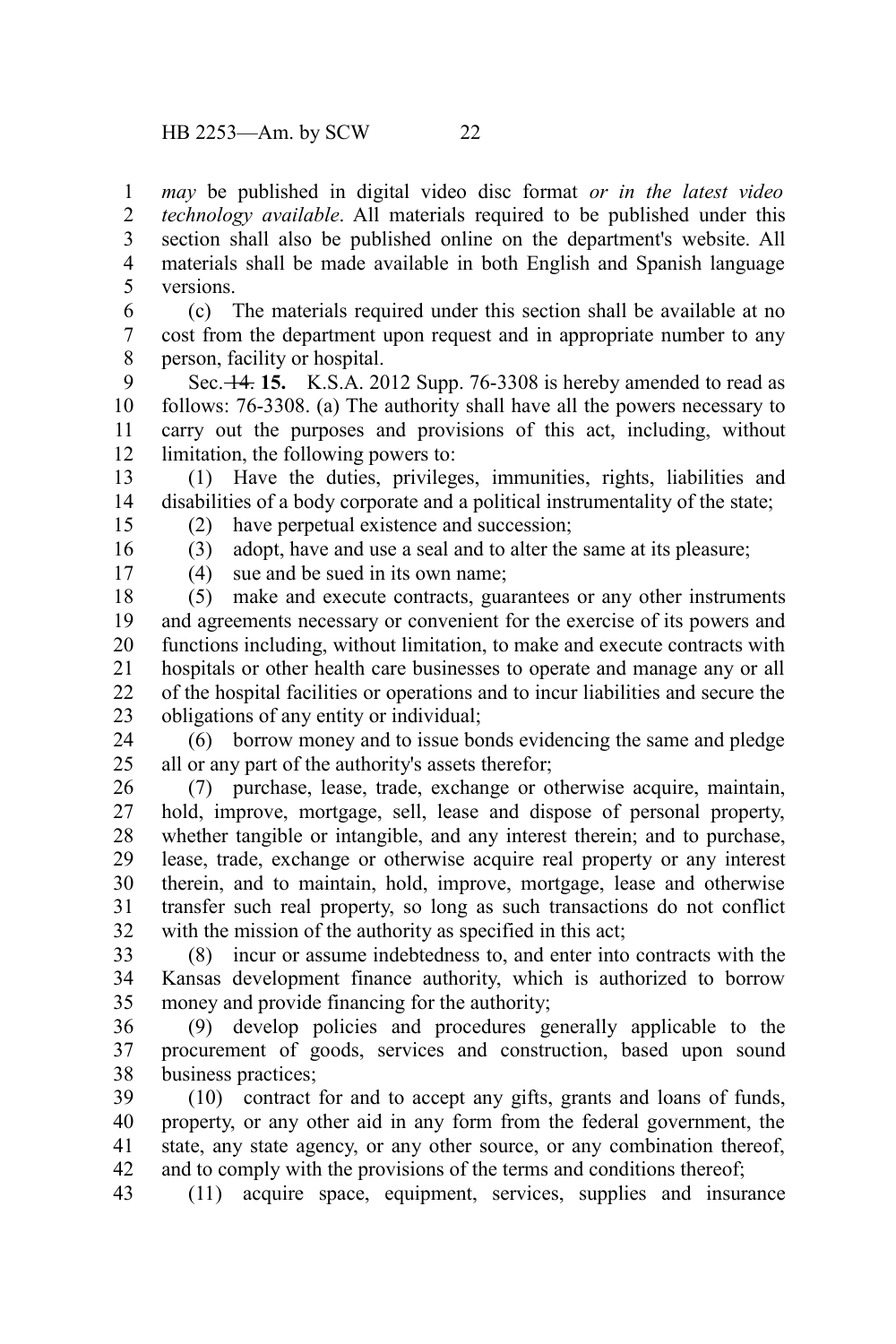necessary to carry out the purposes of this act; 1

(12) deposit any moneys of the authority in any banking institution within or without the state or in any depository authorized to receive such deposits, one or more persons to act as custodians of the moneys of the authority, to give surety bonds in such amounts in form and for such purposes as the board requires; 2 3 4 5 6

(13) procure such insurance, participate in such insurance plans or provide such self insurance or both as it deems necessary or convenient to carry out the purposes and provisions of this act; the purchase of insurance, participation in an insurance plan or creation of a self-insurance fund by the authority shall not be deemed as a waiver or relinquishment of any sovereign immunity to which the authority or its officers, directors, employees or agents are otherwise entitled; 7 8 9 10 11 12 13

(14) appoint, supervise and set the salary and compensation of a president of the authority who shall be appointed by and serve at the pleasure of the board; 14 15 16

(15) fix, revise, charge and collect rates, rentals, fees and other charges for the services or facilities furnished by or on behalf of the authority, and to establish policies and procedures regarding any such service rendered for the use, occupancy or operation of any such facility; such charges and policies and procedures not to be subject to supervision or regulation by any commission, board, bureau or agency of the State; and 17 18 19 20 21 22 23

(16) do any and all things necessary or convenient to carry out the authority's purposes and exercise the powers given in this act. 24 25

(b) The authority may create, own in whole or in part, or otherwise acquire or dispose of any entity organized for a purpose related to or in support of the mission of the authority. 26 27 28

(c) The authority may participate in joint ventures with individuals, corporations, governmental bodies or agencies, partnerships, associations, insurers or other entities to facilitate any activities or programs consistent with the public purpose and intent of this act. 29 30 31 32

(d) The authority may create a nonprofit entity or entities for the purpose of soliciting, accepting and administering grants, outright gifts and bequests, endowment gifts and bequests and gifts and bequests in trust which entity or entities shall not engage in trust business. 33 34 35 36

(e) In carrying out any activities authorized by this act, the authority may provide appropriate assistance, including the making of loans and providing time of employees, to corporations, partnerships, associations, joint ventures or other entities, whether or not such corporations, partnerships, associations, joint ventures or other entities are owned or controlled in whole or in part, directly or indirectly, by the authority. 37 38 39 40 41 42

(f) Effective with the transfer date, all moneys of the authority shall 43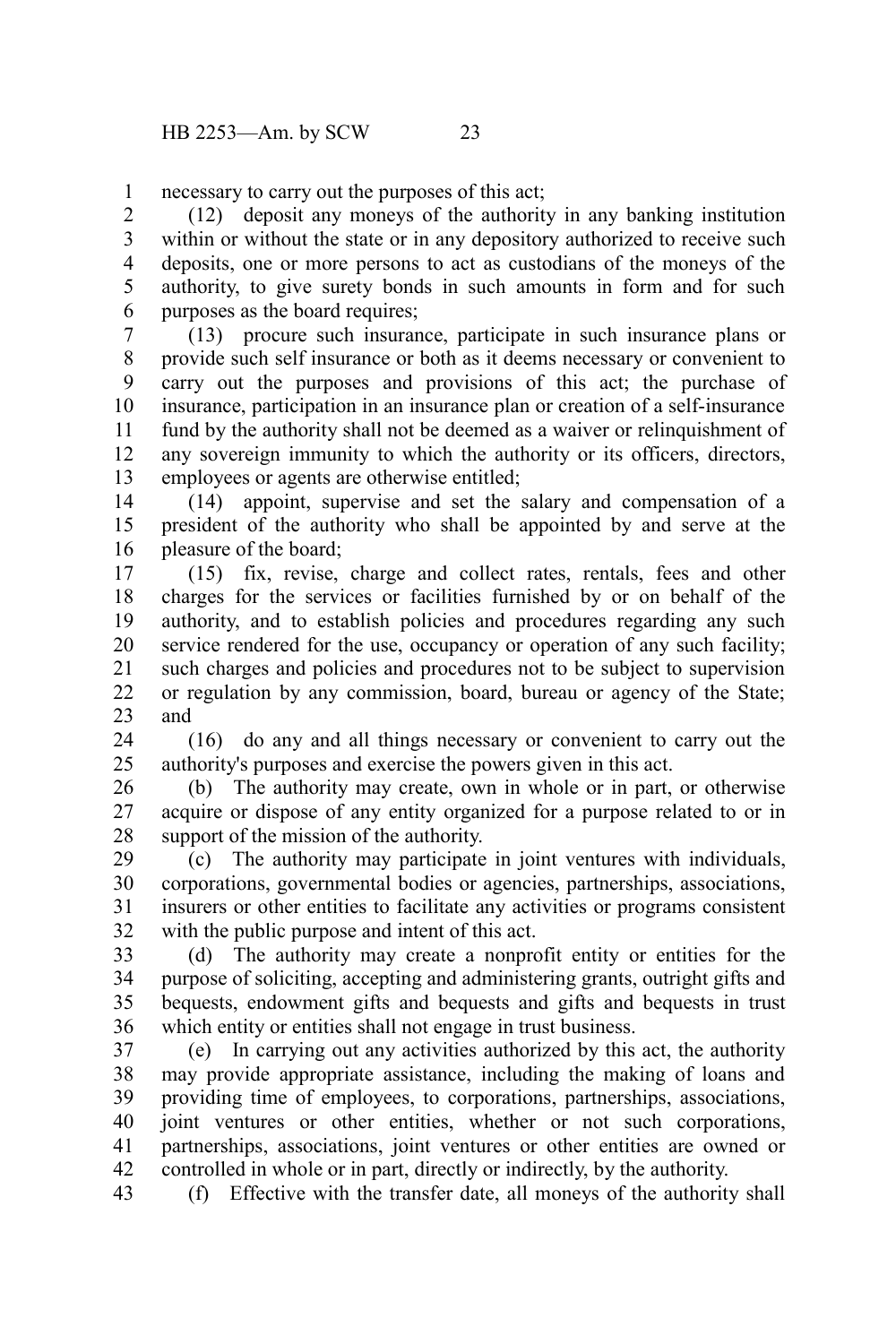be deposited in one or more banks or trust companies in one or more special accounts. All banks and trust companies are authorized to give security for such deposits if required by the authority. The moneys in such accounts shall be paid out on a warrant or other orders of the treasurer of the authority or any such other person or persons as the authority may authorize to execute such warrants or orders. 1 2 3 4 5 6

(g) Notwithstanding any provision of law to the contrary, the authority, effective with the transfer date, may invest the authority's operating funds in any obligations or securities as authorized by the board. The board shall adopt written investment guidelines. 7 8 9 10

(h) The authority is authorized to negotiate contracts with one or more qualified parties to provide collection services. The selection of a collection services provider shall be based on responses to a request for proposals from qualified professional firms and shall be administered in accordance with policies adopted by the board. 11 12 13 14 15

(i) Notwithstanding any provision of law to the contrary, no abortion shall be performed, except in the event of a medical emergency, in any medical facility, hospital or clinic owned, leased or operated by the authority. The provisions of this subsection are not applicable to any member of the physician faculty of the university of Kansas school of medicine *when such abortion is performed outside the scope of such member's employment* on property not owned, leased or operated by the authority. As used in this subsection, "medical emergency" means a pregnant woman's medical condition that, on the basis of a physician's good-faith clinical judgment, necessitates an immediate abortion to avert the woman's death or to avert a serious risk of substantial and irreversible impairment of a major bodily function *a condition that, in reasonable medical judgment, so complicates the medical condition of the pregnant woman as to necessitate the immediate abortion of her pregnancy to avert the death of the woman. No condition shall be deemed a medical emergency if based on a claim or diagnosis that the woman will engage in conduct which would result in her death*. 16 17 18 19 20 21 22 23 24 25 26 27 28 29 30 31 32

Sec. 15. **16.** K.S.A. 2012 Supp. 79-32,117 is hereby amended to read as follows: 79-32,117. (a) The Kansas adjusted gross income of an individual means such individual's federal adjusted gross income for the taxable year, with the modifications specified in this section. 33 34 35 36

37

(b) There shall be added to federal adjusted gross income:

(i) Interest income less any related expenses directly incurred in the purchase of state or political subdivision obligations, to the extent that the same is not included in federal adjusted gross income, on obligations of any state or political subdivision thereof, but to the extent that interest income on obligations of this state or a political subdivision thereof issued prior to January 1, 1988, is specifically exempt from income tax under the 38 39 40 41 42 43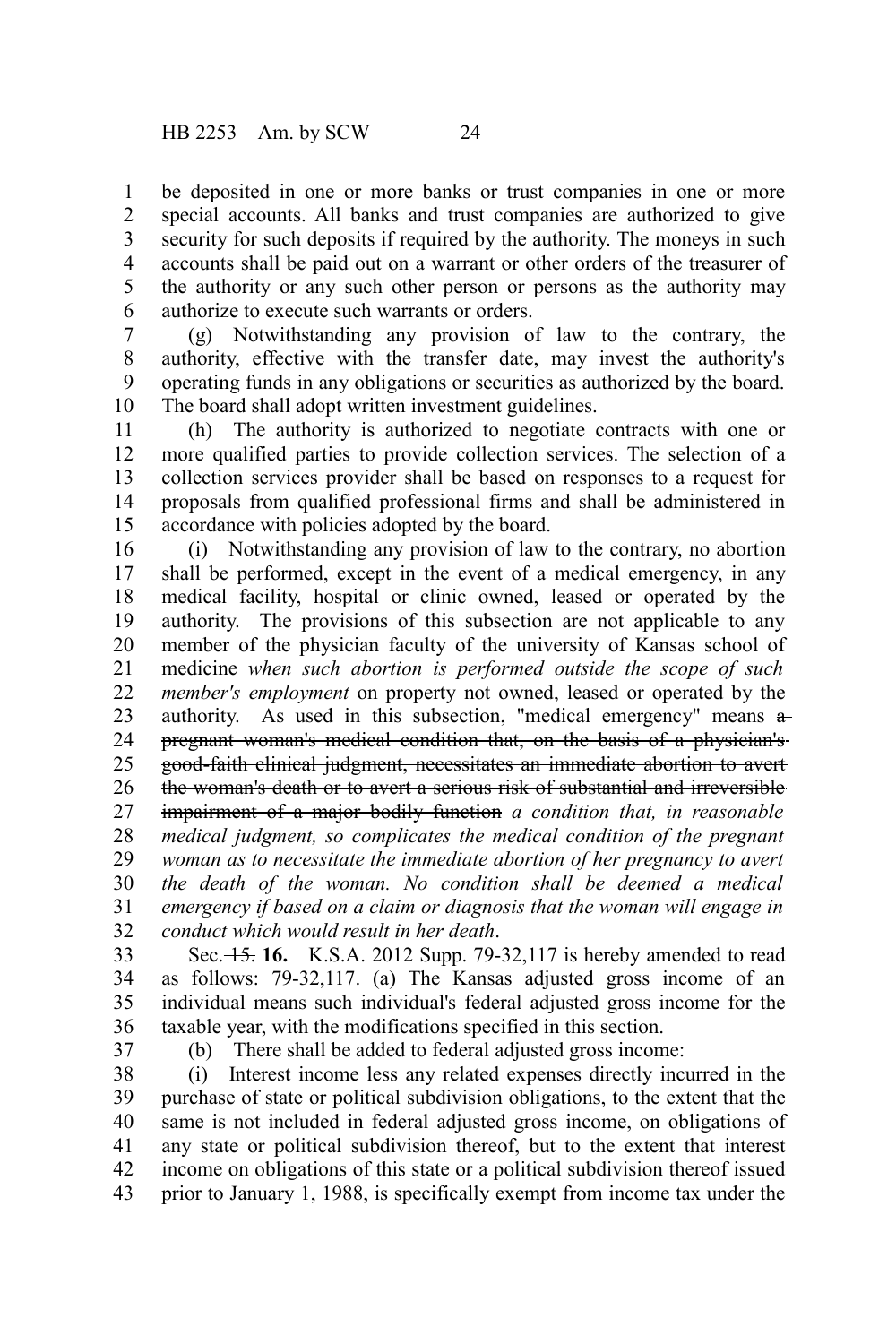laws of this state authorizing the issuance of such obligations, it shall be excluded from computation of Kansas adjusted gross income whether or not included in federal adjusted gross income. Interest income on obligations of this state or a political subdivision thereof issued after December 31, 1987, shall be excluded from computation of Kansas adjusted gross income whether or not included in federal adjusted gross income. 1 2 3 4 5 6 7

(ii) Taxes on or measured by income or fees or payments in lieu of income taxes imposed by this state or any other taxing jurisdiction to the extent deductible in determining federal adjusted gross income and not credited against federal income tax. This paragraph shall not apply to taxes imposed under the provisions of K.S.A. 79-1107 or 79-1108, and amendments thereto, for privilege tax year 1995, and all such years thereafter. 8 9 10 11 12 13 14

15

(iii) The federal net operating loss deduction.

(iv) Federal income tax refunds received by the taxpayer if the deduction of the taxes being refunded resulted in a tax benefit for Kansas income tax purposes during a prior taxable year. Such refunds shall be included in income in the year actually received regardless of the method of accounting used by the taxpayer. For purposes hereof, a tax benefit shall be deemed to have resulted if the amount of the tax had been deducted in determining income subject to a Kansas income tax for a prior year regardless of the rate of taxation applied in such prior year to the Kansas taxable income, but only that portion of the refund shall be included as bears the same proportion to the total refund received as the federal taxes deducted in the year to which such refund is attributable bears to the total federal income taxes paid for such year. For purposes of the foregoing sentence, federal taxes shall be considered to have been deducted only to the extent such deduction does not reduce Kansas taxable income below zero. 16 17 18 19 20 21 22 23 24 25 26 27 28 29 30

(v) The amount of any depreciation deduction or business expense deduction claimed on the taxpayer's federal income tax return for any capital expenditure in making any building or facility accessible to the handicapped, for which expenditure the taxpayer claimed the credit allowed by K.S.A. 79-32,177, and amendments thereto. 31 32 33 34 35

(vi) Any amount of designated employee contributions picked up by an employer pursuant to K.S.A. 12-5005, 20-2603, 74-4919 and 74-4965, and amendments thereto. 36 37 38

(vii) The amount of any charitable contribution made to the extent the same is claimed as the basis for the credit allowed pursuant to K.S.A. 79- 32,196, and amendments thereto. 39 40 41

(viii) The amount of any costs incurred for improvements to a swine facility, claimed for deduction in determining federal adjusted gross 42 43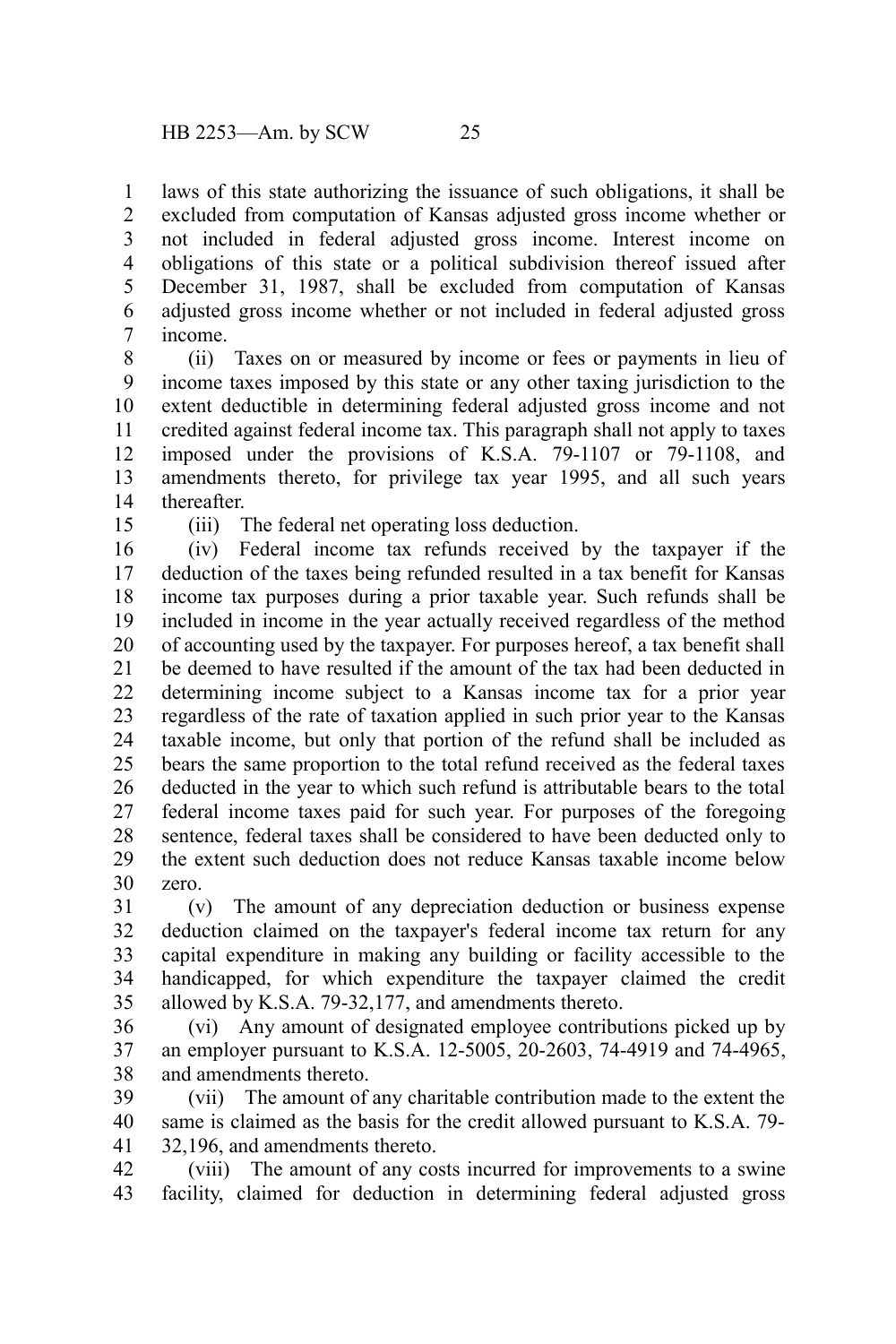income, to the extent the same is claimed as the basis for any credit allowed pursuant to K.S.A. 2012 Supp. 79-32,204, and amendments thereto. 1 2 3

(ix) The amount of any ad valorem taxes and assessments paid and the amount of any costs incurred for habitat management or construction and maintenance of improvements on real property, claimed for deduction in determining federal adjusted gross income, to the extent the same is claimed as the basis for any credit allowed pursuant to K.S.A. 79-32,203, and amendments thereto. 4 5 6 7 8 9

(x) Amounts received as nonqualified withdrawals, as defined by K.S.A. 2012 Supp. 75-643, and amendments thereto, if, at the time of contribution to a family postsecondary education savings account, such amounts were subtracted from the federal adjusted gross income pursuant to paragraph (xv) of subsection (c) of K.S.A. 79-32,117, and amendments thereto, or if such amounts are not already included in the federal adjusted gross income. 10 11 12 13 14 15 16

(xi) The amount of any contribution made to the same extent the same is claimed as the basis for the credit allowed pursuant to K.S.A. 2012 Supp. 74-50,154, and amendments thereto. 17 18 19

(xii) For taxable years commencing after December 31, 2004, amounts received as withdrawals not in accordance with the provisions of K.S.A. 2012 Supp. 74-50,204, and amendments thereto, if, at the time of contribution to an individual development account, such amounts were subtracted from the federal adjusted gross income pursuant to paragraph (xiii) of subsection (c), or if such amounts are not already included in the federal adjusted gross income. 20 21 22 23 24 25 26

(xiii) The amount of any expenditures claimed for deduction in determining federal adjusted gross income, to the extent the same is claimed as the basis for any credit allowed pursuant to K.S.A. 2012 Supp. 79-32,217 through 79-32,220 or 79-32,222, and amendments thereto. 27 28 29 30

(xiv) The amount of any amortization deduction claimed in determining federal adjusted gross income to the extent the same is claimed for deduction pursuant to K.S.A. 2012 Supp. 79-32,221, and amendments thereto. 31 32 33 34

(xv) The amount of any expenditures claimed for deduction in determining federal adjusted gross income, to the extent the same is claimed as the basis for any credit allowed pursuant to K.S.A. 2012 Supp. 79-32,223 through 79-32,226, 79-32,228 through 79-32,231, 79-32,233 through 79-32,236, 79-32,238 through 79-32,241, 79-32,245 through 79- 32,248 or 79-32,251 through 79-32,254, and amendments thereto. 35 36 37 38 39 40

(xvi) The amount of any amortization deduction claimed in determining federal adjusted gross income to the extent the same is claimed for deduction pursuant to K.S.A. 2012 Supp. 79-32,227, 79- 41 42 43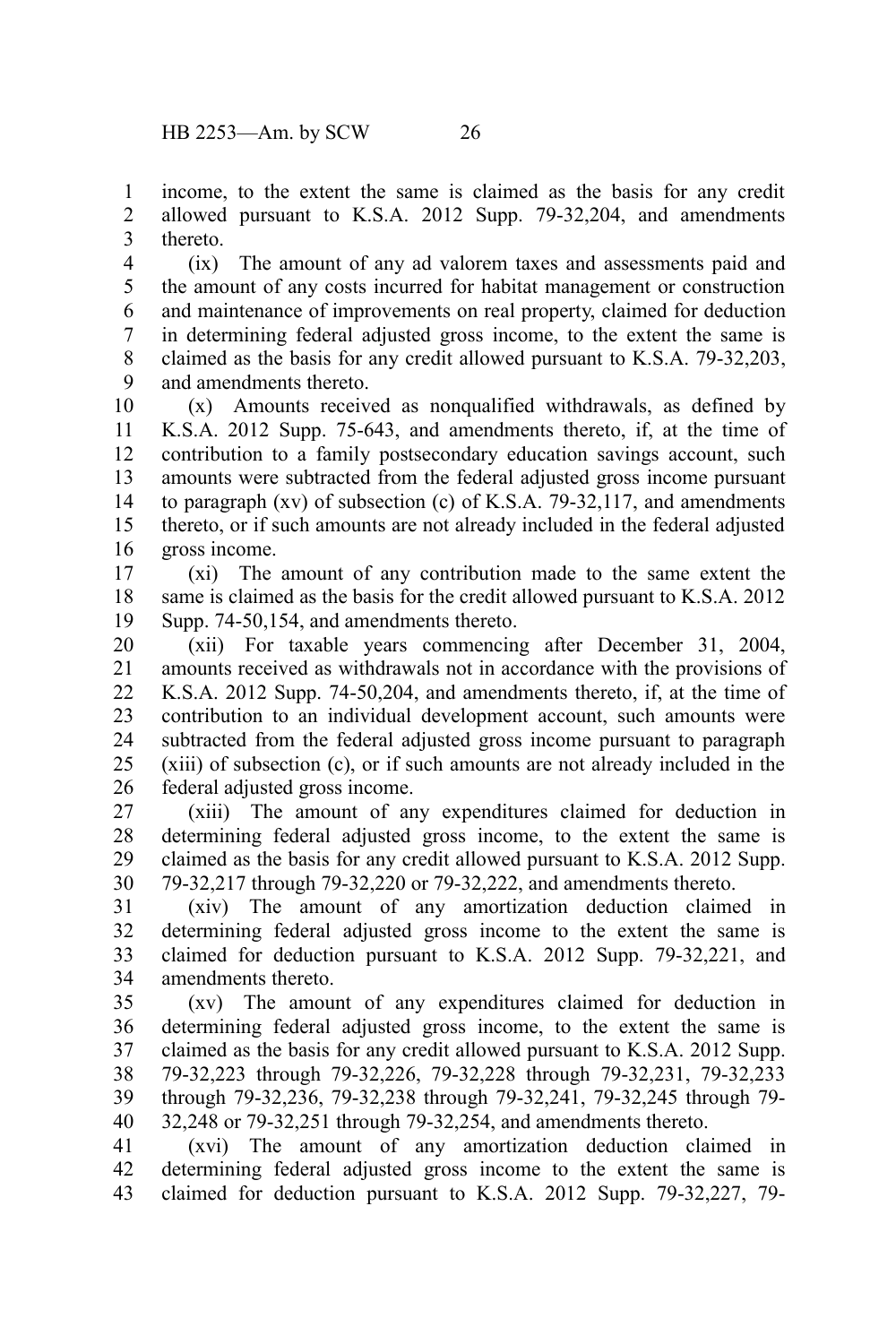32,232, 79-32,237, 79-32,249, 79-32,250 or 79-32,255, and amendments thereto. 1 2

(xvii) The amount of any amortization deduction claimed in determining federal adjusted gross income to the extent the same is claimed for deduction pursuant to K.S.A. 2012 Supp. 79-32,256, and amendments thereto. 3 4 5 6

(xviii) For taxable years commencing after December 31, 2006, the amount of any ad valorem or property taxes and assessments paid to a state other than Kansas or local government located in a state other than Kansas by a taxpayer who resides in a state other than Kansas, when the law of such state does not allow a resident of Kansas who earns income in such other state to claim a deduction for ad valorem or property taxes or assessments paid to a political subdivision of the state of Kansas in determining taxable income for income tax purposes in such other state, to the extent that such taxes and assessments are claimed as an itemized deduction for federal income tax purposes. 7 8 9 10 11 12 13 14 15 16

(xix) For all taxable years beginning after December 31, 2012, the amount of any: (1) Loss from business as determined under the federal internal revenue code and reported from schedule C and on line 12 of the taxpayer's form 1040 federal individual income tax return; (2) loss from rental real estate, royalties, partnerships, S corporations, estates, trusts, residual interest in real estate mortgage investment conduits and net farm rental as determined under the federal internal revenue code and reported from schedule E and on line 17 of the taxpayer's form 1040 federal individual income tax return; and (3) farm loss as determined under the federal internal revenue code and reported from schedule F and on line 18 of the taxpayer's form 1040 federal income tax return; all to the extent deducted or subtracted in determining the taxpayer's federal adjusted gross income. For purposes of this subsection, references to the federal form 1040 and federal schedule C, schedule E, and schedule F, shall be to such form and schedules as they existed for tax year 2011, and as revised thereafter by the internal revenue service. 17 18 19 20 21 22 23 24 25 26 27 28 29 30 31 32

(xx) For all taxable years beginning after December 31, 2012, the amount of any deduction for self-employment taxes under section 164(f) of the federal internal revenue code as in effect on January 1, 2012, and amendments thereto, in determining the federal adjusted gross income of an individual taxpayer. 33 34 35 36 37

(xxi) For all taxable years beginning after December 31, 2012, the amount of any deduction for pension, profit sharing, and annuity plans of self-employed individuals under section  $62(a)(6)$  of the federal internal revenue code as in effect on January 1, 2012, and amendments thereto, in determining the federal adjusted gross income of an individual taxpayer. 38 39 40 41 42

(xxii) For all taxable years beginning after December 31, 2012, the 43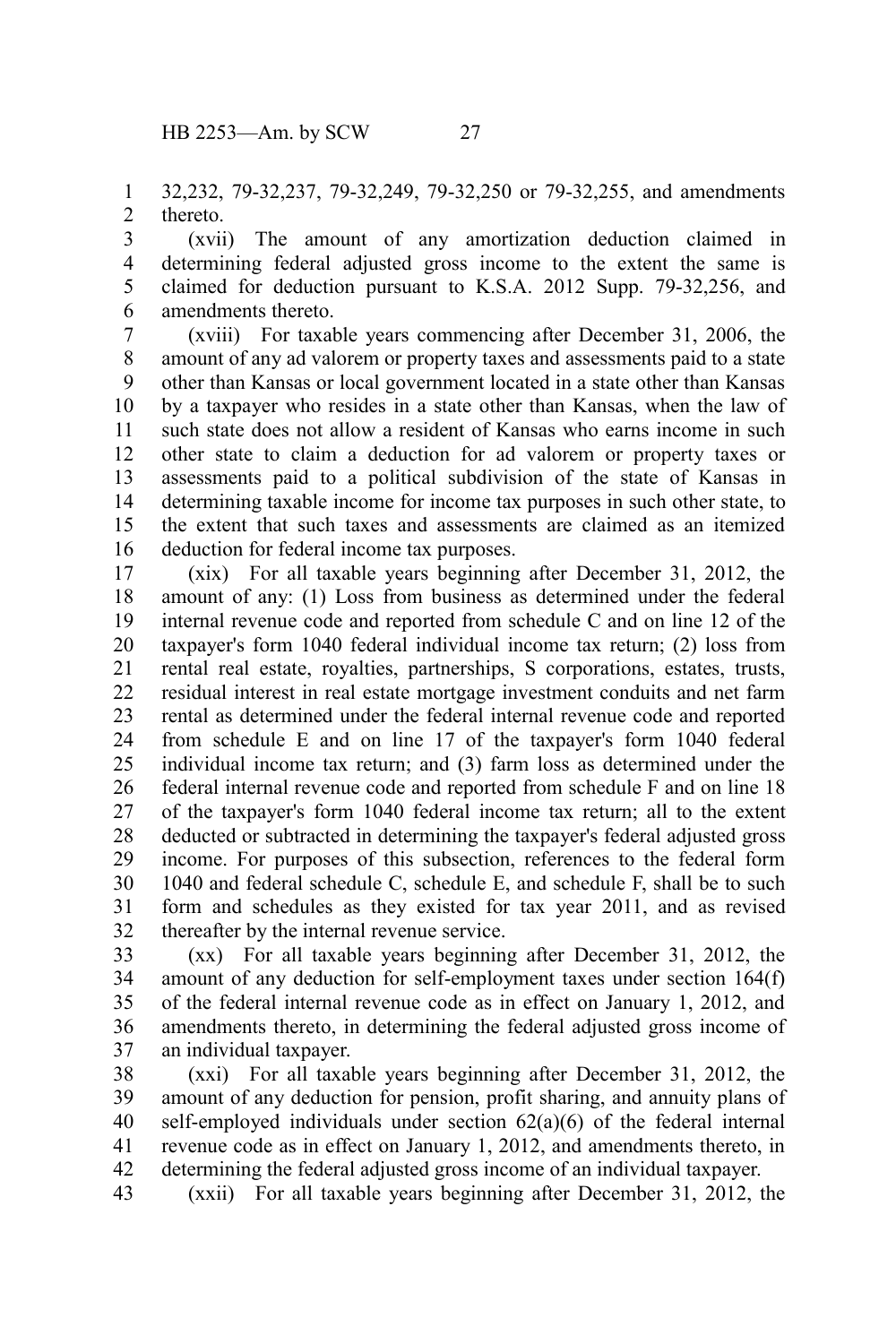amount of any deduction for health insurance under section 162(l) of the federal internal revenue code as in effect on January 1, 2012, and amendments thereto, in determining the federal adjusted gross income of an individual taxpayer. 1 2 3 4

(xxiii) For all taxable years beginning after December 31, 2012, the amount of any deduction for domestic production activities under section 199 of the federal internal revenue code as in effect on January 1, 2012, and amendments thereto, in determining the federal adjusted gross income of an individual taxpayer. 5 6 7 8 9

*(xxiv) For taxable years commencing after December 31, 2013, that portion of the amount of any expenditure deduction claimed in determining federal adjusted gross income for expenses paid for medical care of the taxpayer or the taxpayer's spouse or dependents when such expenses were paid or incurred for an abortion, or for a health benefit plan, as defined in section 1, and amendments thereto, for the purchase of an optional rider for coverage of abortion in accordance with K.S.A. 2012 Supp. 40-2,190, and amendments thereto, to the extent that such taxes and assessments are claimed as an itemized deduction for federal income tax purposes.* 10 11 12 13 14 15 16 17 18 19

*(xxv) For taxable years commencing after December 31, 2013, that portion of the amount of any expenditure deduction claimed in determining federal adjusted gross income for expenses paid by a taxpayer for health care, a health benefit plan, as defined in section 1, and amendments thereto, or amounts contributed to health savings accounts for such taxpayer's employees for the purchase of an optional rider for coverage of abortion in accordance with K.S.A. 2012 Supp. 40-2,190, and amendments thereto, to the extent that such taxes and assessments are claimed as an itemized deduction for federal income tax purposes.* 20 21 22 23 24 25 26 27 28 29

(c) There shall be subtracted from federal adjusted gross income:

(i) Interest or dividend income on obligations or securities of any authority, commission or instrumentality of the United States and its possessions less any related expenses directly incurred in the purchase of such obligations or securities, to the extent included in federal adjusted gross income but exempt from state income taxes under the laws of the United States. 30 31 32 33 34 35

(ii) Any amounts received which are included in federal adjusted gross income but which are specifically exempt from Kansas income taxation under the laws of the state of Kansas. 36 37 38

(iii) The portion of any gain or loss from the sale or other disposition of property having a higher adjusted basis for Kansas income tax purposes than for federal income tax purposes on the date such property was sold or disposed of in a transaction in which gain or loss was recognized for purposes of federal income tax that does not exceed such difference in 39 40 41 42 43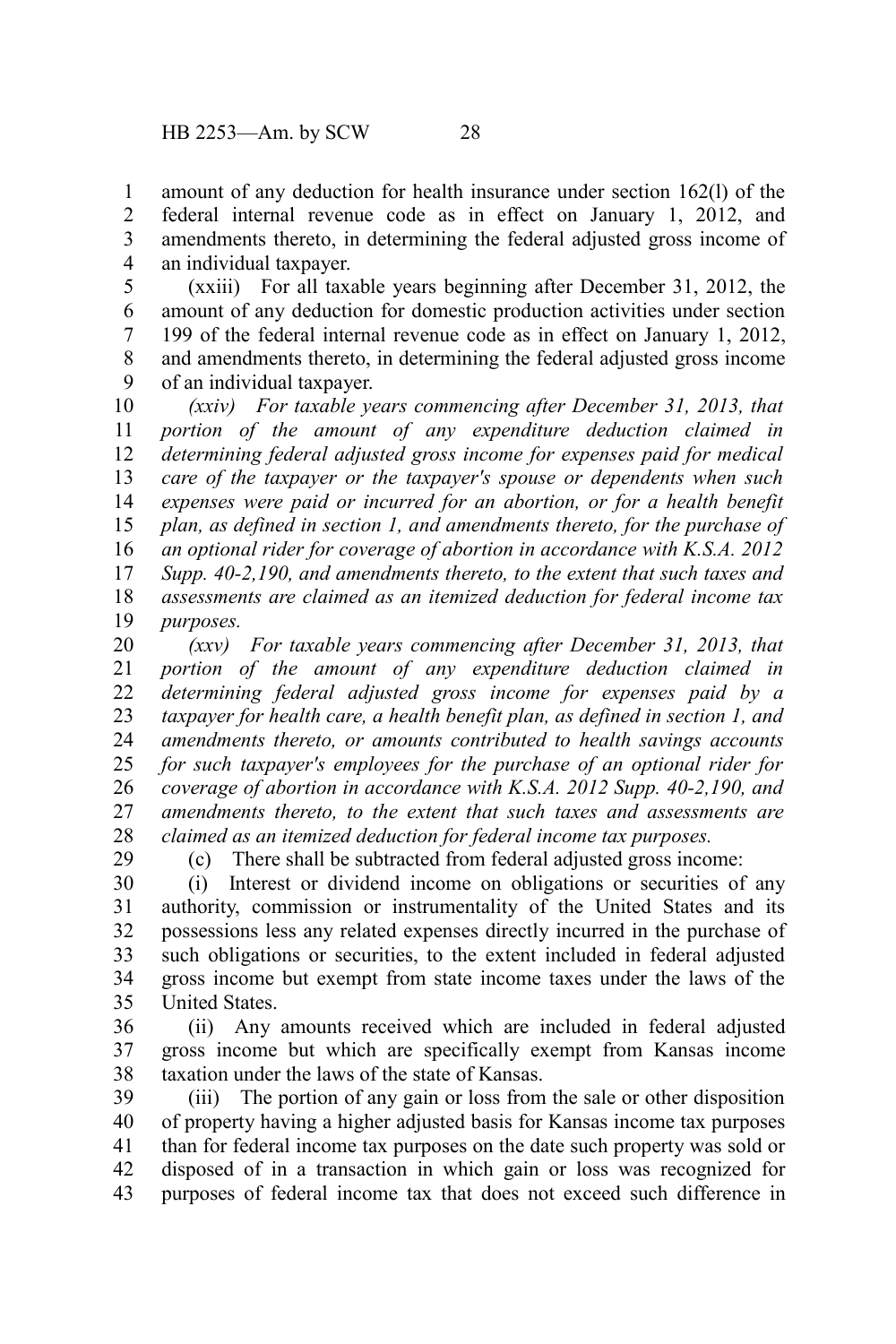basis, but if a gain is considered a long-term capital gain for federal income tax purposes, the modification shall be limited to that portion of such gain which is included in federal adjusted gross income. 1 2 3

(iv) The amount necessary to prevent the taxation under this act of any annuity or other amount of income or gain which was properly included in income or gain and was taxed under the laws of this state for a taxable year prior to the effective date of this act, as amended, to the taxpayer, or to a decedent by reason of whose death the taxpayer acquired the right to receive the income or gain, or to a trust or estate from which the taxpayer received the income or gain. 4 5 6 7 8 9 10

(v) The amount of any refund or credit for overpayment of taxes on or measured by income or fees or payments in lieu of income taxes imposed by this state, or any taxing jurisdiction, to the extent included in gross income for federal income tax purposes. 11 12 13 14

(vi) Accumulation distributions received by a taxpayer as a beneficiary of a trust to the extent that the same are included in federal adjusted gross income. 15 16 17

(vii) Amounts received as annuities under the federal civil service retirement system from the civil service retirement and disability fund and other amounts received as retirement benefits in whatever form which were earned for being employed by the federal government or for service in the armed forces of the United States. 18 19 20 21 22

(viii) Amounts received by retired railroad employees as a supplemental annuity under the provisions of 45 U.S.C. §§ 228b (a) and 228c (a)(1) et seq*.* 23 24 25

(ix) Amounts received by retired employees of a city and by retired employees of any board of such city as retirement allowances pursuant to K.S.A. 13-14,106, and amendments thereto, or pursuant to any charter ordinance exempting a city from the provisions of K.S.A. 13-14,106, and amendments thereto. 26 27 28 29 30

(x) For taxable years beginning after December 31, 1976, the amount of the federal tentative jobs tax credit disallowance under the provisions of 26 U.S.C. § 280 C. For taxable years ending after December 31, 1978, the amount of the targeted jobs tax credit and work incentive credit disallowances under 26 U.S.C. § 280 C. 31 32 33 34 35

(xi) For taxable years beginning after December 31, 1986, dividend income on stock issued by Kansas Venture Capital, Inc. 36 37

(xii) For taxable years beginning after December 31, 1989, amounts received by retired employees of a board of public utilities as pension and retirement benefits pursuant to K.S.A. 13-1246, 13-1246a and 13-1249, and amendments thereto. 38 39 40 41

(xiii) For taxable years beginning after December 31, 2004, amounts contributed to and the amount of income earned on contributions deposited 42 43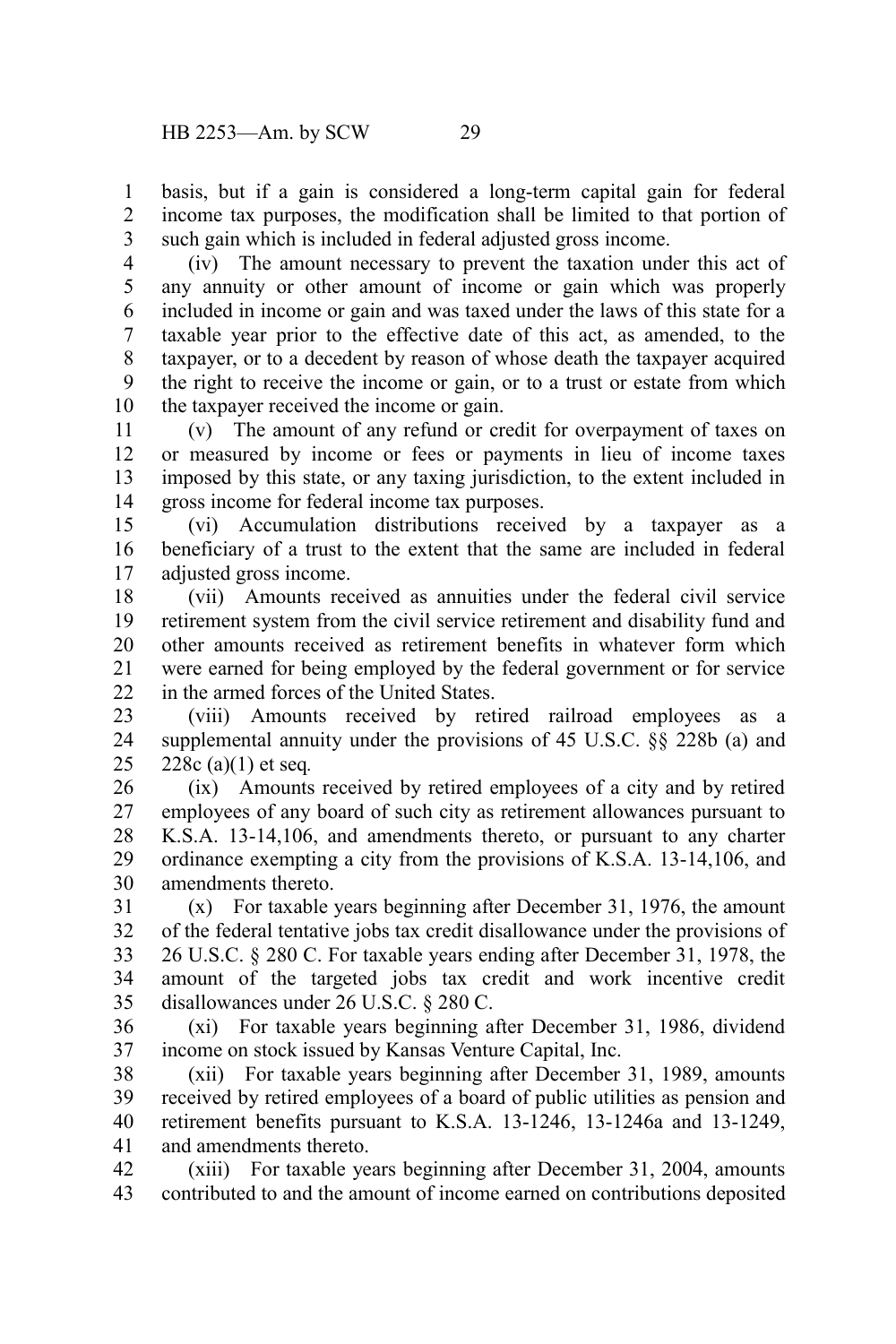to an individual development account under K.S.A. 2012 Supp. 74-50,201 et seq*.*, and amendments thereto. 1

2

(xiv) For all taxable years commencing after December 31, 1996, that portion of any income of a bank organized under the laws of this state or any other state, a national banking association organized under the laws of the United States, an association organized under the savings and loan code of this state or any other state, or a federal savings association organized under the laws of the United States, for which an election as an S corporation under subchapter S of the federal internal revenue code is in effect, which accrues to the taxpayer who is a stockholder of such corporation and which is not distributed to the stockholders as dividends of the corporation. For all taxable years beginning after December 31, 2012, the amount of modification under this subsection shall exclude the portion of income or loss reported on schedule E and included on line 17 of the taxpayer's form 1040 federal individual income tax return. 3 4 5 6 7 8 9 10 11 12 13 14 15

(xv) For all taxable years beginning after December 31, 2006, amounts not exceeding \$3,000, or \$6,000 for a married couple filing a joint return, for each designated beneficiary which are contributed to a family postsecondary education savings account established under the Kansas postsecondary education savings program or a qualified tuition program established and maintained by another state or agency or instrumentality thereof pursuant to section 529 of the internal revenue code of 1986, as amended, for the purpose of paying the qualified higher education expenses of a designated beneficiary at an institution of postsecondary education. The terms and phrases used in this paragraph shall have the meaning respectively ascribed thereto by the provisions of K.S.A. 2012 Supp. 75-643, and amendments thereto, and the provisions of such section are hereby incorporated by reference for all purposes thereof. 16 17 18 19 20 21 22 23 24 25 26 27 28

(xvi) For all taxable years beginning after December 31, 2004, amounts received by taxpayers who are or were members of the armed forces of the United States, including service in the Kansas army and air national guard, as a recruitment, sign up or retention bonus received by such taxpayer as an incentive to join, enlist or remain in the armed services of the United States, including service in the Kansas army and air national guard, and amounts received for repayment of educational or student loans incurred by or obligated to such taxpayer and received by such taxpayer as a result of such taxpayer's service in the armed forces of the United States, including service in the Kansas army and air national guard. 29 30 31 32 33 34 35 36 37 38

(xvii) For all taxable years beginning after December 31, 2004, amounts received by taxpayers who are eligible members of the Kansas army and air national guard as a reimbursement pursuant to K.S.A. 48- 281, and amendments thereto, and amounts received for death benefits pursuant to K.S.A. 48-282, and amendments thereto, or pursuant to section 39 40 41 42 43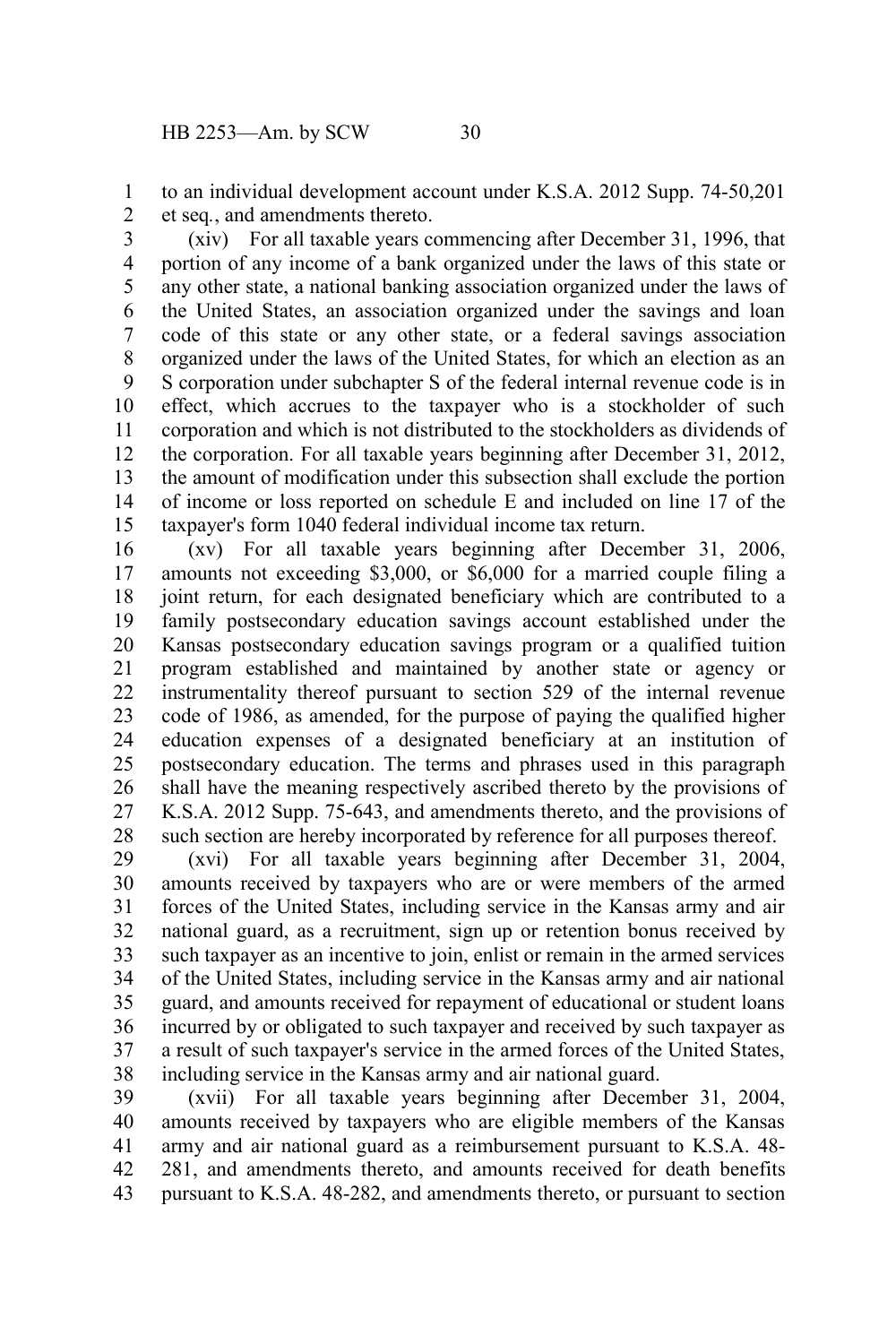1 or section 2 of chapter 207 of the 2005 Session Laws of Kansas, and amendments thereto, to the extent that such death benefits are included in federal adjusted gross income of the taxpayer. 1 2 3

(xviii) For the taxable year beginning after December 31, 2006, amounts received as benefits under the federal social security act which are included in federal adjusted gross income of a taxpayer with federal adjusted gross income of \$50,000 or less, whether such taxpayer's filing status is single, head of household, married filing separate or married filing jointly; and for all taxable years beginning after December 31, 2007, amounts received as benefits under the federal social security act which are included in federal adjusted gross income of a taxpayer with federal adjusted gross income of \$75,000 or less, whether such taxpayer's filing status is single, head of household, married filing separate or married filing jointly. 4 5 6 7 8 9 10 11 12 13 14

(xix) Amounts received by retired employees of Washburn university as retirement and pension benefits under the university's retirement plan. 15 16

(xx) For all taxable years beginning after December 31, 2012, the amount of any: (1) Net profit from business as determined under the federal internal revenue code and reported from schedule C and on line 12 of the taxpayer's form 1040 federal individual income tax return; (2) net income from rental real estate, royalties, partnerships, S corporations, estates, trusts, residual interest in real estate mortgage investment conduits and net farm rental as determined under the federal internal revenue code and reported from schedule E and on line 17 of the taxpayer's form 1040 federal individual income tax return; and (3) net farm profit as determined under the federal internal revenue code and reported from schedule F and on line 18 of the taxpayer's form 1040 federal income tax return; all to the extent included in the taxpayer's federal adjusted gross income. For purposes of this subsection, references to the federal form 1040 and federal schedule C, schedule E, and schedule F, shall be to such form and schedules as they existed for tax year 2011 and as revised thereafter by the internal revenue service. 17 18 19 20 21 22 23 24 25 26 27 28 29 30 31 32

(d) There shall be added to or subtracted from federal adjusted gross income the taxpayer's share, as beneficiary of an estate or trust, of the Kansas fiduciary adjustment determined under K.S.A. 79-32,135, and amendments thereto. 33 34 35 36

(e) The amount of modifications required to be made under this section by a partner which relates to items of income, gain, loss, deduction or credit of a partnership shall be determined under K.S.A. 79-32,131, and amendments thereto, to the extent that such items affect federal adjusted gross income of the partner. 37 38 39 40 41

Sec. 16. **17.** K.S.A. 2012 Supp. 79-32,138 is hereby amended to read as follows: 79-32,138. (a) Kansas taxable income of a corporation taxable 42 43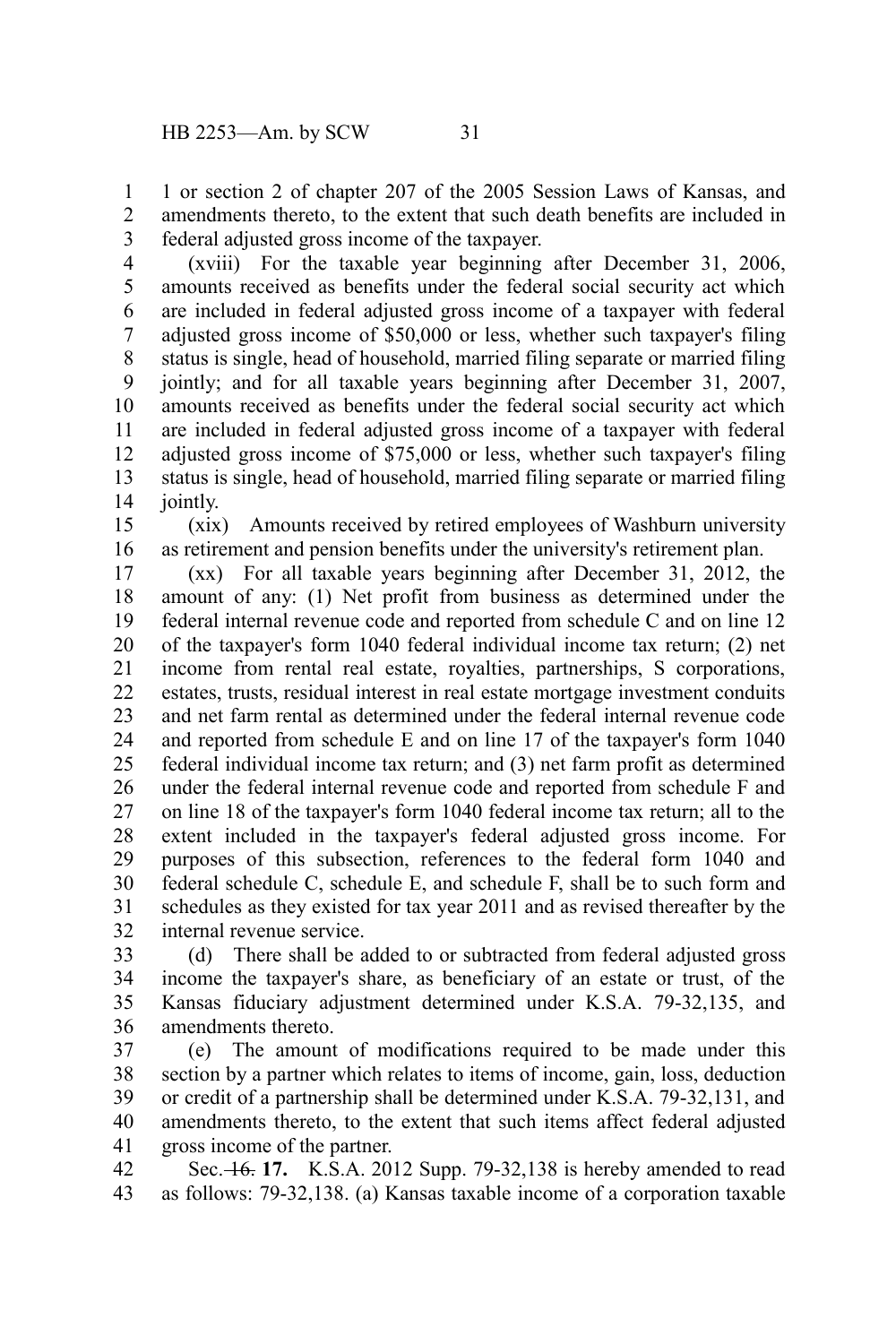under this act shall be the corporation's federal taxable income for the taxable year with the modifications specified in this section. 1 2

(b) There shall be added to federal taxable income: (i) The same modifications as are set forth in subsection (b) of K.S.A. 79-32,117, and amendments thereto, with respect to resident individuals, except subsections (b)(xix), (b)(xx), (b)(xxi), (b)(xxii) and (b)(xxiii). 3 4 5 6

(ii) The amount of all depreciation deductions claimed for any property upon which the deduction allowed by K.S.A. 2012 Supp. 79- 32,221, 79-32,227, 79-32,232, 79-32,237, 79-32,249, 79-32,250, 79- 32,255 or 79-32,256, and amendments thereto, is claimed. 7 8 9 10

(iii) The amount of any charitable contribution deduction claimed for any contribution or gift to or for the use of any racially segregated educational institution. 11 12 13

*(iv) For taxable years commencing December 31, 2013, that portion of the amount of any expenditure deduction claimed in determining federal adjusted gross income for expenses paid by a taxpayer for health care, a health benefit plan, as defined in section 1, and amendments thereto, or amounts contributed to health savings accounts for such taxpayer's employees for the purchase of an optional rider for coverage of abortion in accordance with K.S.A. 2012 Supp. 40-2,190, and amendments thereto.* 14 15 16 17 18 19 20

(c) There shall be subtracted from federal taxable income: (i) The same modifications as are set forth in subsection (c) of K.S.A. 79-32,117, and amendments thereto, with respect to resident individuals, except subsection  $(c)(xx)$ . 21 22 23 24

(ii) The federal income tax liability for any taxable year commencing prior to December 31, 1971, for which a Kansas return was filed after reduction for all credits thereon, except credits for payments on estimates of federal income tax, credits for gasoline and lubricating oil tax, and for foreign tax credits if, on the Kansas income tax return for such prior year, the federal income tax deduction was computed on the basis of the federal income tax paid in such prior year, rather than as accrued. Notwithstanding the foregoing, the deduction for federal income tax liability for any year shall not exceed that portion of the total federal income tax liability for such year which bears the same ratio to the total federal income tax liability for such year as the Kansas taxable income, as computed before any deductions for federal income taxes and after application of subsections (d) and (e) of this section as existing for such year, bears to the federal taxable income for the same year. 25 26 27 28 29 30 31 32 33 34 35 36 37 38

(iii) An amount for the amortization deduction allowed pursuant to K.S.A. 2012 Supp. 79-32,221, 79-32,227, 79-32,232, 79-32,237, 79- 32,249, 79-32,250, 79-32,255 or 79-32,256, and amendments thereto. 39 40 41

(iv) For all taxable years commencing after December 31, 1987, the amount included in federal taxable income pursuant to the provisions of 42 43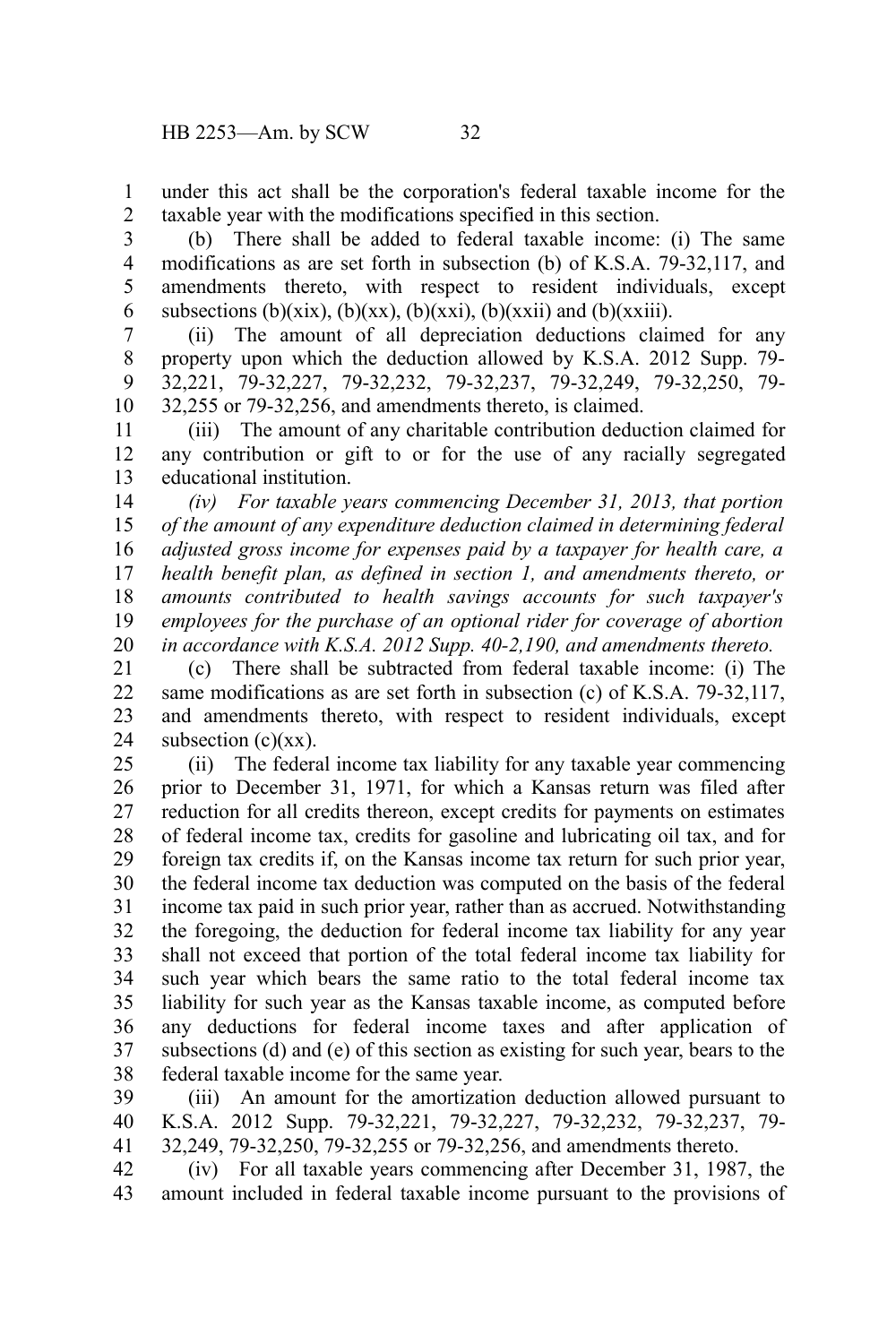section 78 of the internal revenue code. 1

(v) For all taxable years commencing after December 31, 1987, 80% of dividends from corporations incorporated outside of the United States or the District of Columbia which are included in federal taxable income. 2 3 4

(d) If any corporation derives all of its income from sources within Kansas in any taxable year commencing after December 31, 1979, its Kansas taxable income shall be the sum resulting after application of subsections (a) through (c) hereof. Otherwise, such corporation's Kansas taxable income in any such taxable year, after excluding any refunds of federal income tax and before the deduction of federal income taxes provided by subsection (c)(ii) shall be allocated as provided in K.S.A. 79- 3271 to K.S.A. 79-3293, inclusive, and amendments thereto, plus any refund of federal income tax as determined under paragraph (iv) of subsection (b) of K.S.A. 79-32,117, and amendments thereto, and minus the deduction for federal income taxes as provided by subsection (c)(ii) shall be such corporation's Kansas taxable income. 5 6 7 8 9 10 11 12 13 14 15 16

(e) A corporation may make an election with respect to its first taxable year commencing after December 31, 1982, whereby no addition modifications as provided for in subsection (b)(ii) of K.S.A. 79-32,138, and amendments thereto, and subtraction modifications as provided for in subsection (c)(iii) of K.S.A. 79-32,138, and amendments thereto, as those subsections existed prior to their amendment by this act, shall be required to be made for such taxable year. 17 18 19 20 21 22 23

Sec. 17. **18.** K.S.A. 2012 Supp. 79-32,182b is hereby amended to read as follows: 79-32,182b. (a) For all taxable years commencing after December 31, 2000, a credit shall be allowed against the tax imposed by the Kansas income tax act on the Kansas taxable income of a taxpayer for expenditures in research and development activities conducted within this state in an amount equal to  $6^{1/2}$ % of the amount by which the amount expended for such activities in the taxable year of the taxpayer exceeds the taxpayer's average of the actual expenditures for such purposes made in such taxable year and the next preceding two taxable years. 24 25 26 27 28 29 30 31 32

(b) In any one taxable year, the amount of such credit allowable for deduction from the taxpayer's tax liability shall not exceed 25% of the total amount of such credit plus any applicable carry forward amount. The amount by which that portion of the credit allowed by subsections (a) and (b) to be claimed in any one taxable year exceeds the taxpayer's tax liability in such year may be carried forward until the total amount of the credit is used. 33 34 35 36 37 38 39

(c) As used in this section, the term "expenditures in research and development activities" means expenditures made for such purposes, other than expenditures of moneys made available to the taxpayer pursuant to federal or state law, which are treated as expenses allowable for deduction 40 41 42 43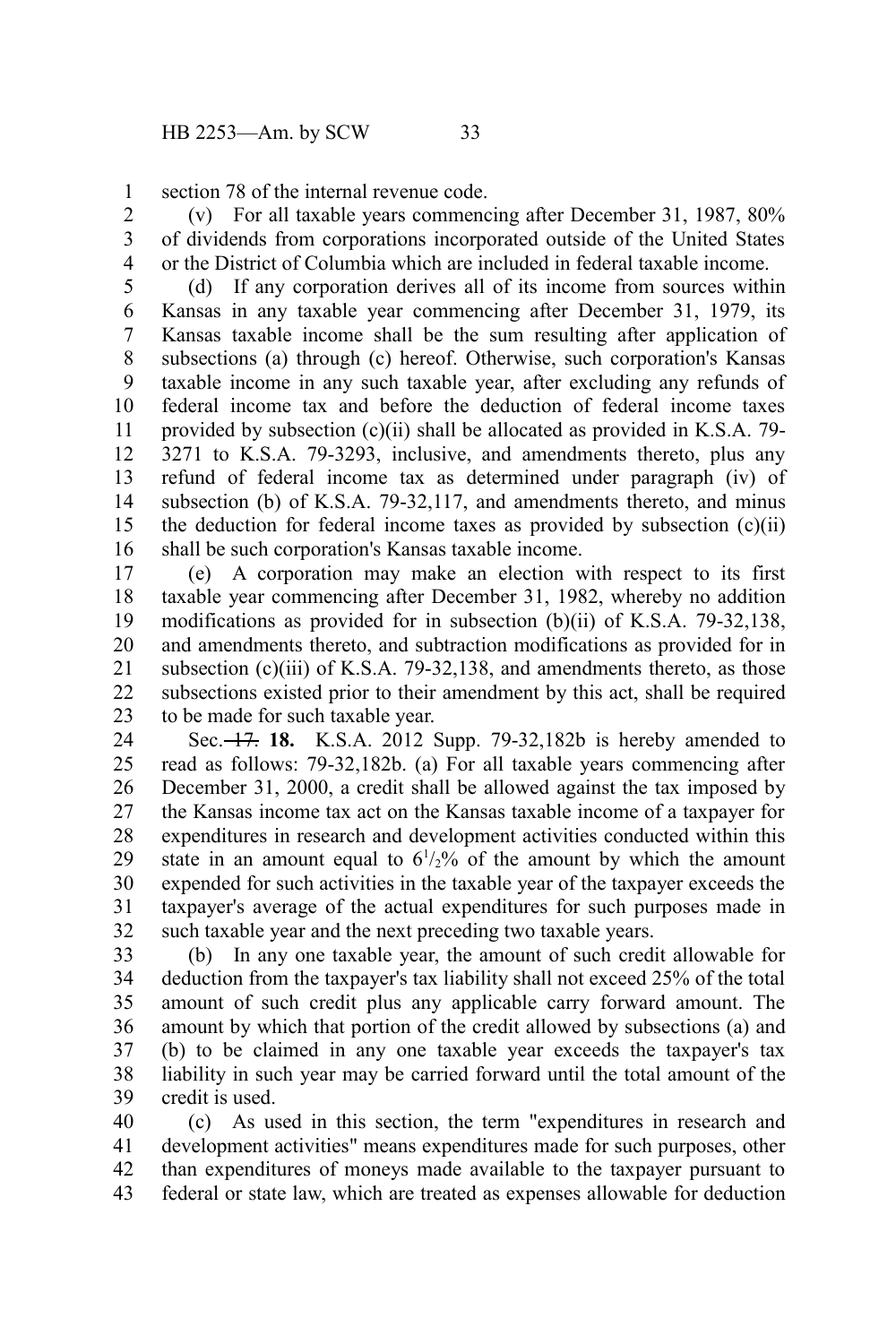under the provisions of the federal internal revenue code of 1986,—andamendments thereto *as amended, except that for taxable years commencing after December 31, 2013, expenditures in research and development activities shall not include any expenditures for the performance of any abortion, as defined in K.S.A. 65-6701, and amendments thereto*. 1 2 3 4 5 6

(d) For tax year 2013 and all tax years thereafter, the income tax credit provided by this section shall only be available to taxpayers subject to the income tax on corporations imposed pursuant to subsection (c) of K.S.A. 79-32,110, and amendments thereto, and shall be applied only against such taxpayer's corporate income tax liability. 7 8 9 10 11

Sec. 18. **19.** K.S.A. 2012 Supp. 79-32,195 is hereby amended to read as follows: 79-32,195. As used in this act, the following words and phrases shall have the meanings ascribed to them herein: (a) "Business firm" means any business entity authorized to do business in the state of Kansas which is subject to the state income tax imposed by the provisions of the Kansas income tax act, any individual subject to the state income tax imposed by the provisions of the Kansas income tax act, any national banking association, state bank, trust company or savings and loan association paying an annual tax on its net income pursuant to article 11 of chapter 79 of the Kansas Statutes Annotated*, and amendments thereto*, or any insurance company paying the premium tax and privilege fees imposed pursuant to K.S.A. 40-252, and amendments thereto; 12 13 14 15 16 17 18 19 20 21 22 23

24

(b) "Community services" means:

(1) The conduct of activities which meet a demonstrated community need and which are designed to achieve improved educational and social services for Kansas children and their families, and which are coordinated with communities including, but not limited to, social and human services organizations that address the causes of poverty through programs and services that assist low income persons in the areas of employment, food, housing, emergency assistance and health care; 25 26 27 28 29 30 31

32 33 (2) crime prevention; and

(3) health care services.

(c) "Crime prevention" means any nongovernmental activity which aids in the prevention of crime. 34 35

(d) "Community service organization" means any organization performing community services in Kansas and which: 36 37

(1) Has obtained a ruling from the internal revenue service of the United States department of the treasury that such organization is exempt from income taxation under the provisions of section  $501(c)(3)$  of the federal internal revenue code; or 38 39 40 41

(2) is incorporated in the state of Kansas or another state as a nonstock, nonprofit corporation; or 42 43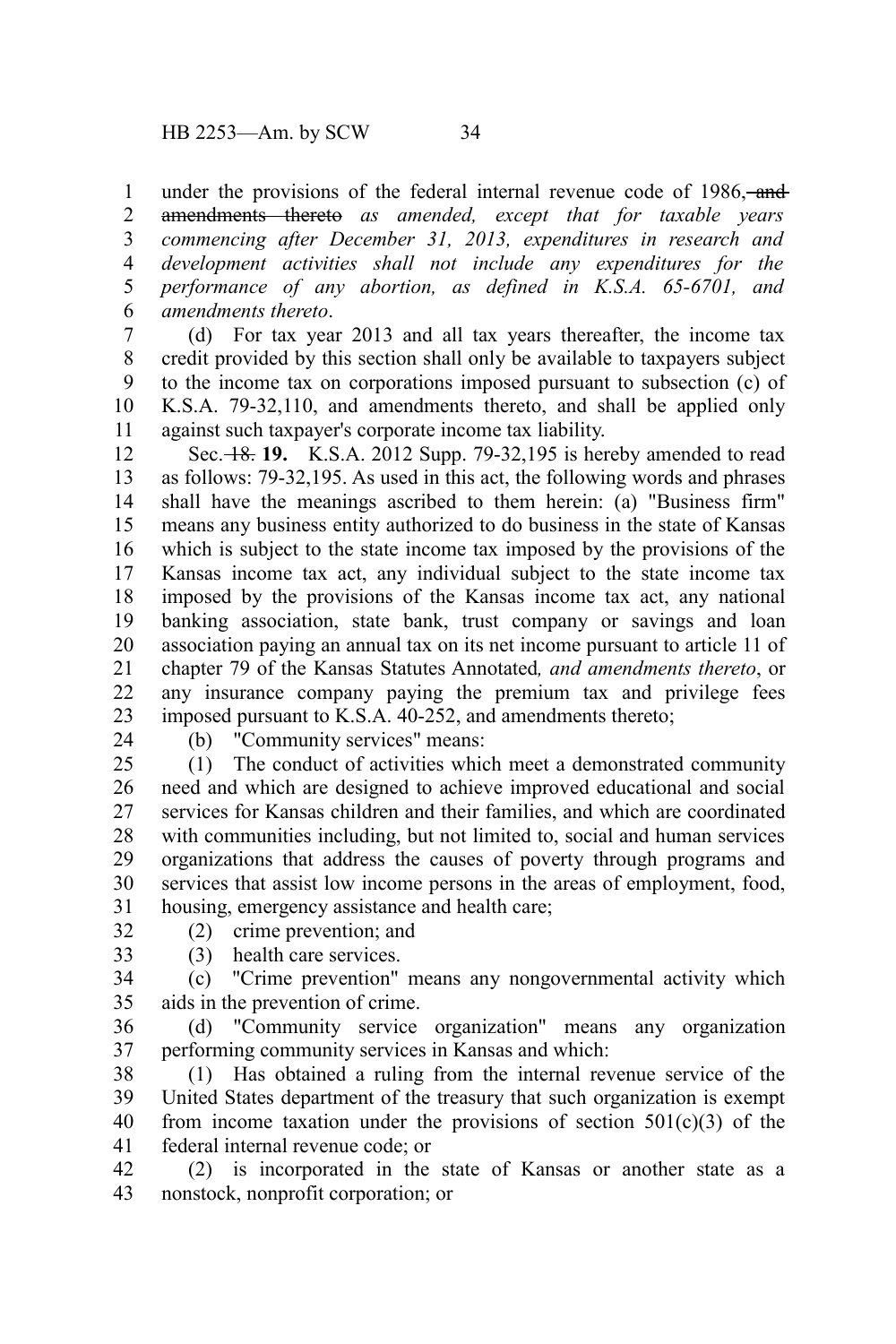(3) has been designated as a community development corporation by the United States government under the provisions of title VII of the economic opportunity act of 1964; or 1 2 3

4

(4) is chartered by the United States congress.

(e) "Contributions" shall mean and include the donation of cash, services or property other than used clothing in an amount or value of \$250 or more. Stocks and bonds contributed shall be valued at the stock market price on the date of transfer. Services contributed shall be valued at the standard billing rate for not-for-profit clients. Personal property items contributed shall be valued at the lesser of its fair market value or cost to the donor and may be inclusive of costs incurred in making the contribution, but shall not include sales tax. Contributions of real estate are allowable for credit only when title thereto is in fee simple absolute and is clear of any encumbrances. The amount of credit allowable shall be based upon the lesser of two current independent appraisals conducted by state licensed appraisers. 5 6 7 8 9 10 11 12 13 14 15 16

(f) "Health care services" shall include, but not be limited to, the following: Services provided by local health departments, city, county or district hospitals, city or county nursing homes, or other residential institutions, preventive health care services offered by a community service organization including immunizations, prenatal care, the postponement of entry into nursing homes by home health care services, and community based services for persons with a disability, mental health services, indigent health care, physician or health care worker recruitment, health education, emergency medical services, services provided by rural health clinics, integration of health care services, home health services and services provided by rural health networks*, except that for taxable years commencing after December 31, 2013, health care services shall not include any service involving the performance of any abortion, as defined in K.S.A. 65-6701, and amendments thereto*. 17 18 19 20 21 22 23 24 25 26 27 28 29 30

(g) "Rural community" means any city having a population of fewer than 15,000 located in a county that is not part of a standard metropolitan statistical area as defined by the United States department of commerce or its successor agency. However, any such city located in a county defined as a standard metropolitan statistical area shall be deemed a rural community if a substantial number of persons in such county derive their income from agriculture and, in any county where there is only one city within the county which has a population of more than 15,000 and which classifies as a standard metropolitan statistical area, all other cities in that county having a population of less than 15,000 shall be deemed a rural community. 31 32 33 34 35 36 37 38 39 40 41

Sec. 19. **20.** K.S.A. 2012 Supp. 79-32,261 is hereby amended to read as follows: 79-32,261. (a) On and after July 1, 2008, any taxpayer who 42 43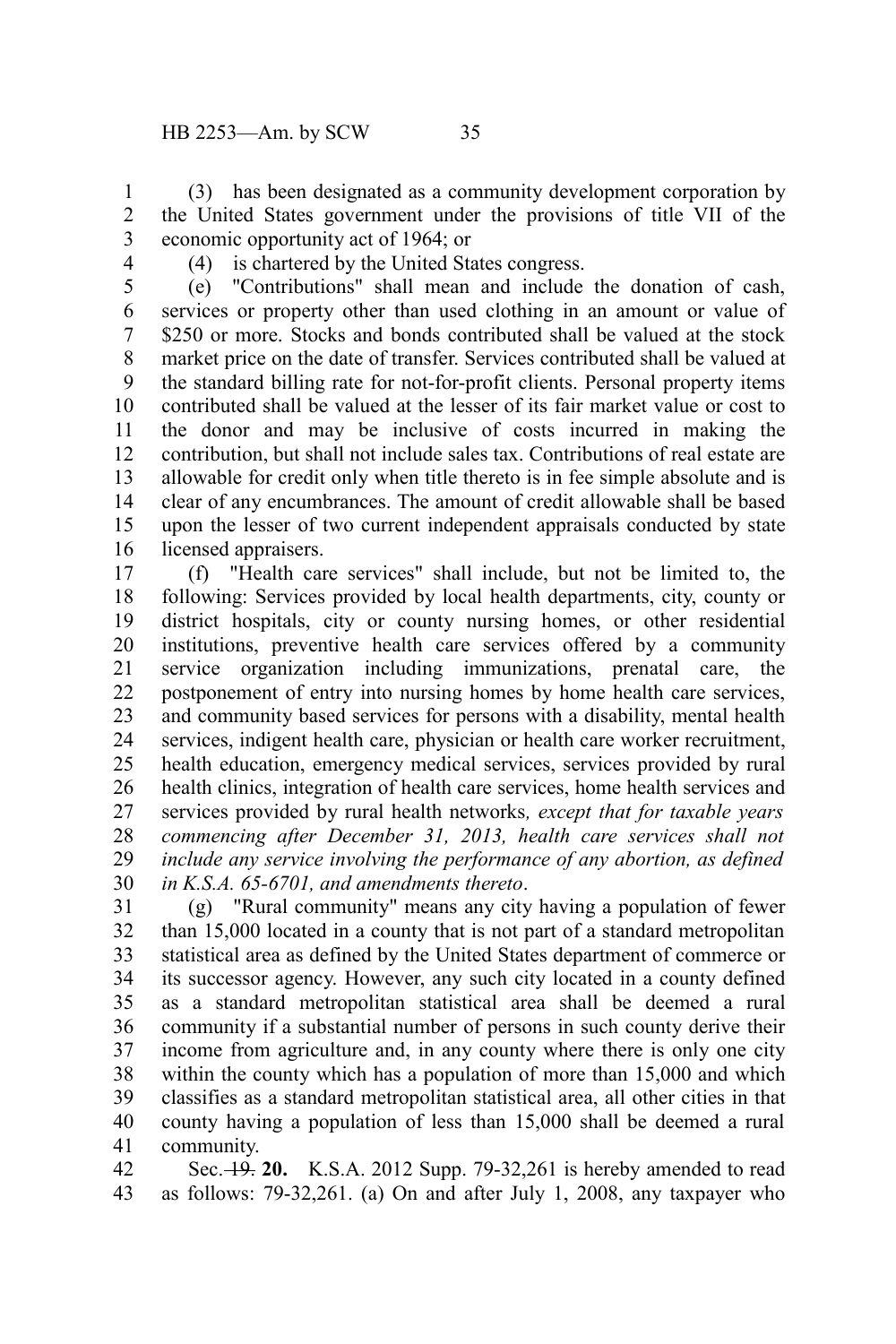contributes in the manner prescribed by this section to a community college located in Kansas for capital improvements, to a technical college for deferred maintenance or the purchase of technology or equipment or to a postsecondary educational institution located in Kansas for deferred maintenance, shall be allowed a credit against the tax imposed by the Kansas income tax act, the premium tax or privilege fees imposed pursuant to K.S.A. 40-252, and amendments thereto, or the privilege tax as measured by net income of financial institutions imposed pursuant to article 11 of chapter 79 of the Kansas Statutes Annotated*, and amendments thereto*. The tax credit allowed by this section is applicable for the tax year 2008 for any contributions made on and after July 1, 2008, and for the tax years 2009, 2010, 2011 and 2012 for any contributions made during the entire tax year. The amount of the credit allowed by this section shall not exceed 60% of the total amount contributed during the taxable year by the taxpayer to a community college or a technical college located in Kansas for such purposes. The amount of the credit allowed by this section shall not exceed 50% of the total amount contributed during the taxable year by the taxpayer to a postsecondary educational institution for such purposes. If the amount of the credit allowed by this section for a taxpayer who contributes to a community college or a technical college exceeds the taxpayer's income tax liability imposed by the Kansas income tax act, such excess amount shall be refunded to the taxpayer. If the amount of the tax credit for a taxpayer who contributes to a postsecondary educational institution exceeds the taxpayer's income tax liability for the taxable year, the amount which exceeds the tax liability may be carried over for deduction from the taxpayer's income tax liability in the next succeeding taxable year or years until the total amount of the tax credit has been deducted from tax liability, except that no such tax credit shall be carried over for deduction after the third taxable year succeeding the taxable year in which the contribution is made. Prior to the issuance of any tax credits pursuant to this section, the structure of the process in which contributions received by a community college, a technical college or a postsecondary educational institution qualify as tax credits allowed and issued pursuant to this section shall be developed by a community college, a technical college and a postsecondary educational institution in consultation with the secretary of revenue and the foundation or endowment association of any such community college, technical college or postsecondary educational institution in a manner that complies with requirements specified in the federal internal revenue code of 1986, as amended, so that contributions qualify as charitable contributions allowable as deductions from federal adjusted gross income. 1 2 3 4 5 6 7 8 9 10 11 12 13 14 15 16 17 18 19 20 21 22 23 24 25 26 27 28 29 30 31 32 33 34 35 36 37 38 39 40 41

(b) (1) Upon receipt of any such contributions to a community college made pursuant to the provisions of this section, the treasurer of the 42 43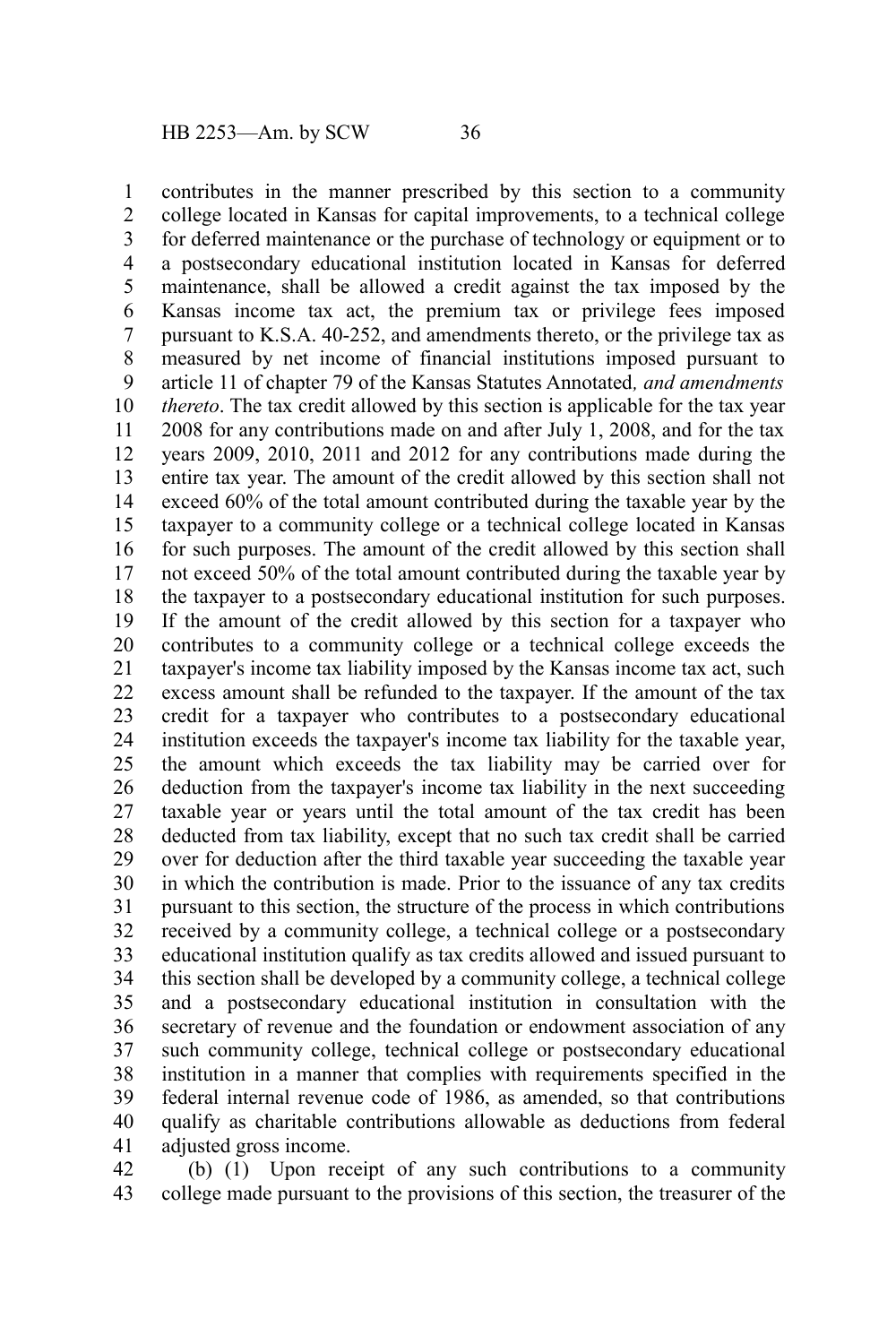community college shall deposit such contributions to the credit of the capital outlay fund of such community college established as provided by K.S.A. 71-501a, and amendments thereto. Expenditures from such fund shall be made for the purposes described in subsection (a) of K.S.A. 71- 501, and amendments thereto, except that expenditures shall not be made from such fund for new construction or the acquisition of real property for use as building sites or for educational programs. 1 2 3 4 5 6 7

(2) Upon receipt of any such contributions to a technical college made pursuant to the provisions of this section, such contributions shall be deposited to the credit of a deferred maintenance fund or a technology and equipment fund established by the technical college which received the contribution. Expenditures from such fund shall be made only for the purpose as provided in this subsection. 8 9 10 11 12 13

(3) Upon receipt of any such contributions to a postsecondary educational institution made pursuant to the provisions of this section, such contributions shall be deposited to the credit of the appropriate deferred maintenance support fund of the postsecondary educational institution which received the contribution. Expenditures from such fund shall be made only for the purposes designated for such fund pursuant to law. 14 15 16 17 18 19 20

(c) (1) In no event shall the total amount of credits allowed under this section for taxpayers who contribute to any one such community college or technical college exceed the following amounts: For the tax year 2008, an amount not to exceed \$78,125; for the tax year 2009, an amount not to exceed \$156,250; and for the tax years 2010, 2011 and 2012, an amount not to exceed \$208,233.33. 21 22 23 24 25 26

(2) In no event shall the total of credits allowed under this section for taxpayers who contribute to postsecondary educational institutions exceed the following amounts: For the tax year 2008, an amount not to exceed \$5,625,000; for the tax year 2009, an amount not to exceed \$11,250,000; and for the tax years 2010, 2011 and 2012, an amount not to exceed \$15,000,000. Except as otherwise provided, the allocation of such tax credits for each individual state educational institution shall be determined by the state board of regents in consultation with the secretary of revenue and the university foundation or endowment association of each postsecondary educational institution, and such determination shall be completed prior to the issuance of any tax credits pursuant to this section. Not more than 40% of the total of credits allowed under this section shall be allocated to any one postsecondary educational institution unless all such postsecondary educational institutions approve an allocation to any one such postsecondary educational institution which exceeds 40% of the total of such credits allowed under this section. 27 28 29 30 31 32 33 34 35 36 37 38 39 40 41 42

(d) As used in this section: (1) "Community college" means a 43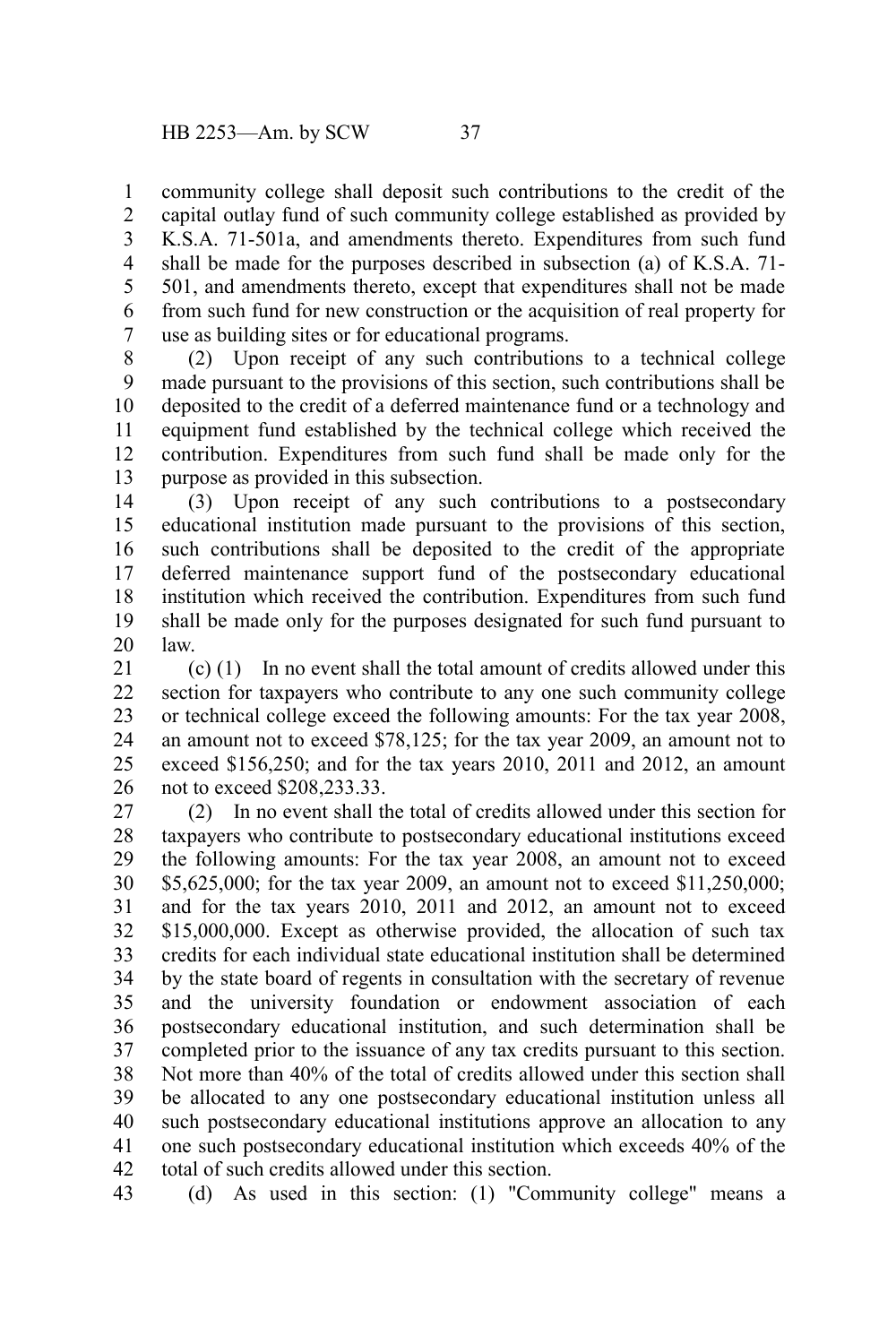community college established under the provisions of the community college act; 1 2

(2) "deferred maintenance" means the maintenance, repair, reconstruction or rehabilitation of a building located at a technical college or a postsecondary educational institution which has been deferred, any utility systems relating to such building, any life-safety upgrades to such building and any improvements necessary to be made to such building in order to comply with the requirements of the Americans with disabilities act or other federal or state law*, except that for taxable years commencing after December 31, 2013, deferred maintenance shall not include any maintenance, repair, reconstruction or rehabilitation of any building in which any abortion, as defined in K.S.A. 65-6701, and amendments thereto, is performed*; 3 4 5 6 7 8 9 10 11 12 13

(3) "postsecondary educational institution" means the university of Kansas, Kansas state university of agriculture and applied science, Wichita state university, Emporia state university, Pittsburg state university, Fort Hays state university and Washburn university of Topeka; and 14 15 16 17

(4) "technical college" means a technical college as designated pursuant to K.S.A. 72-4472, 72-4473, 72-4474, 72-4475 and 72-4477, and amendments thereto. 18 19 20

(e) Any taxpayer not subject to Kansas income, privilege or premiums tax who contributes to a community college, technical college or postsecondary educational institution, hereinafter designated the transferor, may sell, assign, convey or otherwise transfer tax credits allowed and earned pursuant to this section. The sale price of a tax credit shall be at least 50% of the full value of the credit. Such credit shall be deemed to be allowed and earned by any such taxpayer which is only disqualified therefrom by reason of not being subject to such Kansas taxes. The taxpayer acquiring earned credits, hereinafter designated the transferee, may use the amount of the acquired credits to offset up to 100% of the taxpayer's income, privilege or premiums tax liability for the taxable year in which such acquisition was made. Such credits may be sold or transferred only one time and, if sold or transferred, shall be transferred in the tax year such credit is earned or the two successive tax years. A transferred credit shall be claimed in the year purchased. The transferor shall enter into a written agreement with the transferee establishing the terms and conditions of the sale or transfer and shall perfect such transfer by notifying the secretary of revenue in writing within 30 calendar days following the effective date of the transfer, subject to the review and approval or denial of such transfer by the secretary of revenue. The transferor and transferee shall provide any information pertaining to the sale or transfer as may be required by the secretary of revenue to administer and carry out the provisions of this section. The amount 21 22 23 24 25 26 27 28 29 30 31 32 33 34 35 36 37 38 39 40 41 42 43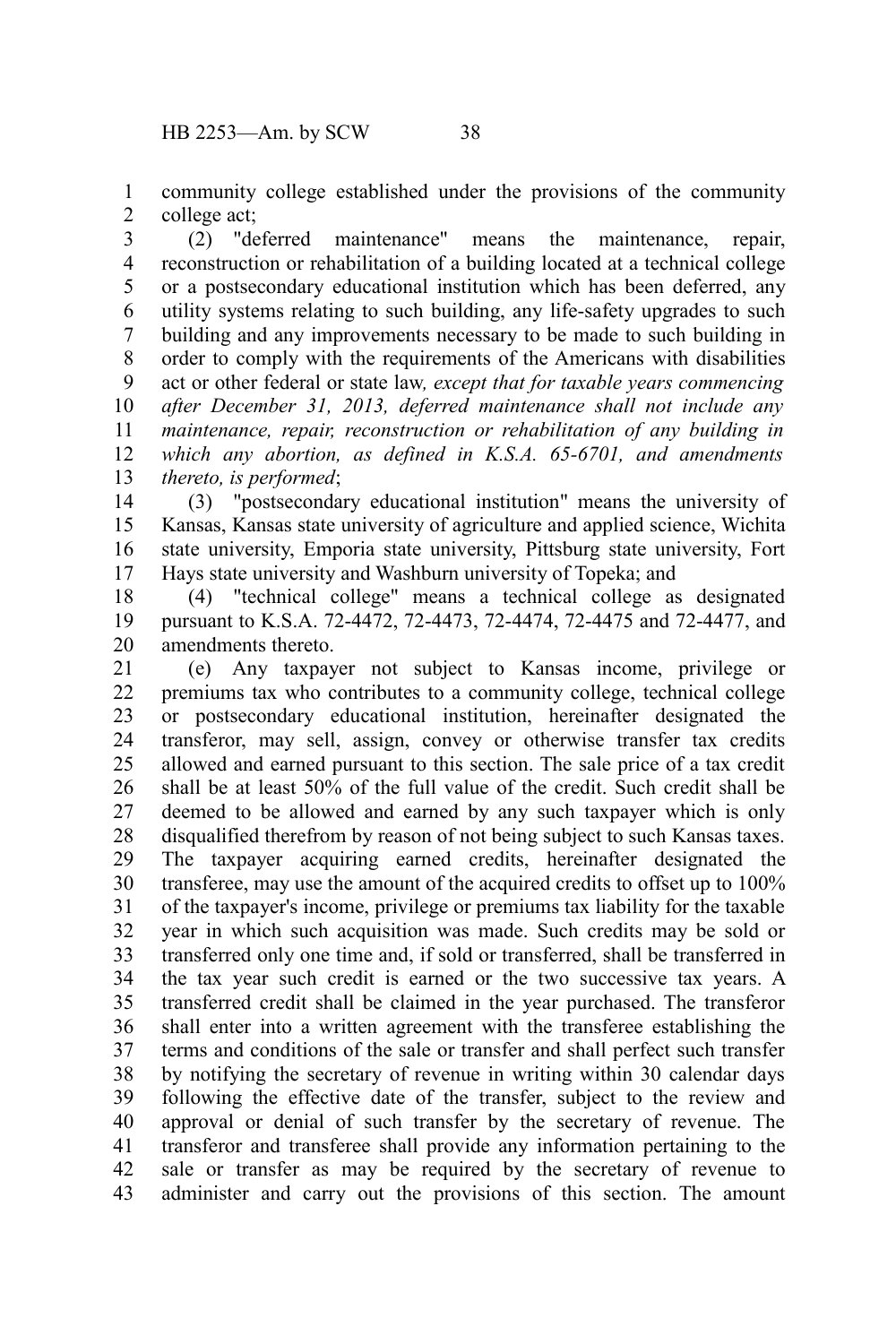received by the transferor of such tax credit shall be taxable as income of 1

the transferor, and the excess of the value of such credit over the amount paid by the transferee for such credit shall be taxable as income of the transferee. 2 3 4

(f) The secretary of revenue shall submit an annual report to the legislature to assist the legislature in the evaluation of the utilization of any credits claimed pursuant to this act, including information specific as to each community college, technical college or postsecondary educational institution. Such report shall be due on or before the first day of the legislative session following the tax year in which the credits were claimed. 5 6 7 8 9 10 11

(g) The secretary of revenue shall adopt rules and regulations necessary to administer the provisions of this section. 12 13

Sec. 20. **21.** K.S.A. 2012 Supp. 79-3606 is hereby amended to read as follows: 79-3606. The following shall be exempt from the tax imposed by this act: 14 15 16

(a) All sales of motor-vehicle fuel or other articles upon which a sales or excise tax has been paid, not subject to refund, under the laws of this state except cigarettes as defined by K.S.A. 79-3301, and amendments thereto, cereal malt beverages and malt products as defined by K.S.A. 79- 3817, and amendments thereto, including wort, liquid malt, malt syrup and malt extract, which is not subject to taxation under the provisions of K.S.A. 79-41a02, and amendments thereto, motor vehicles taxed pursuant to K.S.A. 79-5117, and amendments thereto, tires taxed pursuant to K.S.A. 65-3424d, and amendments thereto, drycleaning and laundry services taxed pursuant to K.S.A. 65-34,150, and amendments thereto, and gross receipts from regulated sports contests taxed pursuant to the Kansas professional regulated sports act, and amendments thereto; 17 18 19 20 21 22 23 24 25 26 27 28

(b) all sales of tangible personal property or service, including the renting and leasing of tangible personal property, purchased directly by the state of Kansas, a political subdivision thereof, other than a school or educational institution, or purchased by a public or private nonprofit hospital or public hospital authority or nonprofit blood, tissue or organ bank and used exclusively for state, political subdivision, hospital or public hospital authority or nonprofit blood, tissue or organ bank purposes, except when: (1) Such state, hospital or public hospital authority is engaged or proposes to engage in any business specifically taxable under the provisions of this act and such items of tangible personal property or service are used or proposed to be used in such business,*;* or (2) such political subdivision is engaged or proposes to engage in the business of furnishing gas, electricity or heat to others and such items of personal property or service are used or proposed to be used in such business; 29 30 31 32 33 34 35 36 37 38 39 40 41 42

(c) all sales of tangible personal property or services, including the 43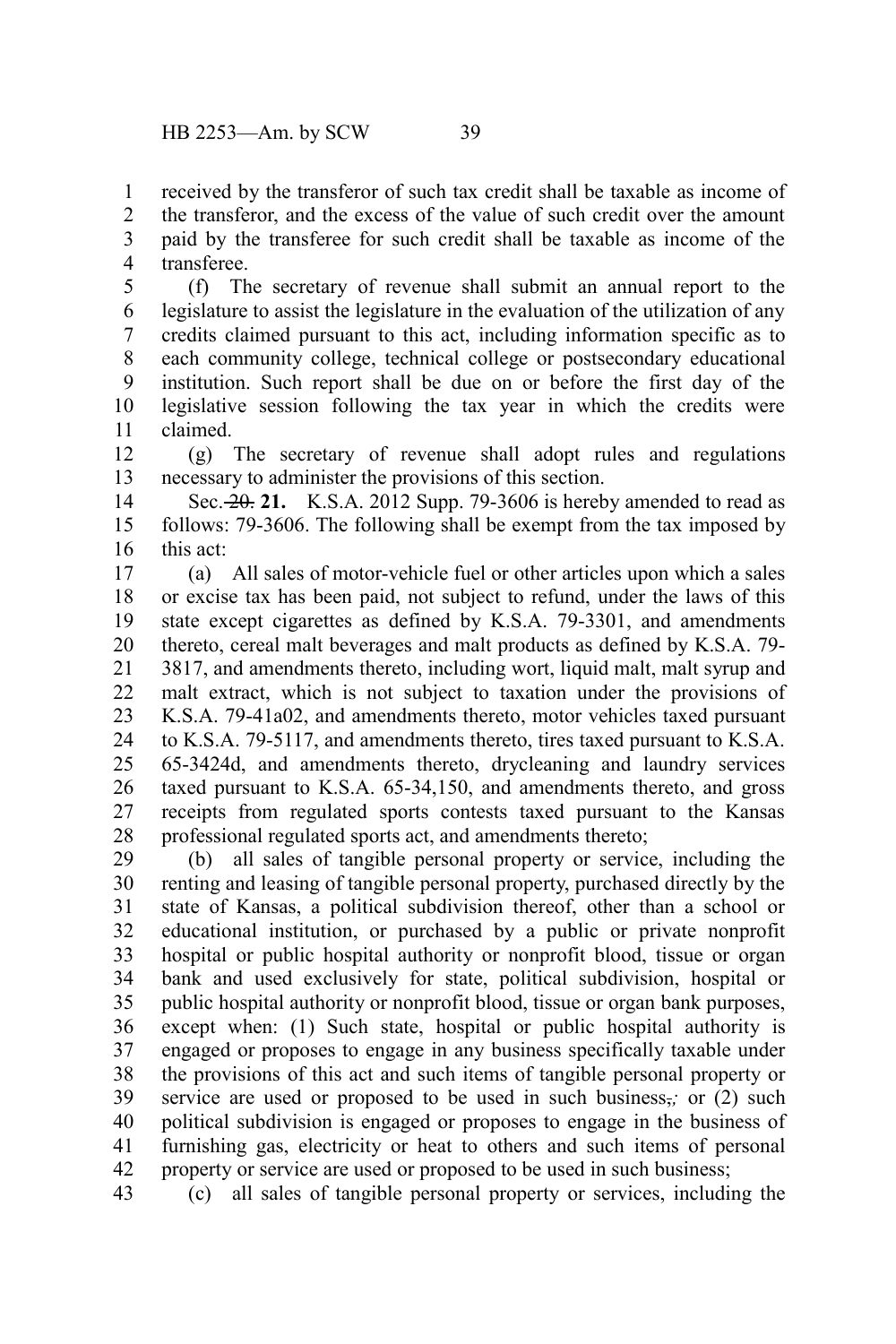renting and leasing of tangible personal property, purchased directly by a public or private elementary or secondary school or public or private nonprofit educational institution and used primarily by such school or institution for nonsectarian programs and activities provided or sponsored by such school or institution or in the erection, repair or enlargement of buildings to be used for such purposes. The exemption herein provided shall not apply to erection, construction, repair, enlargement or equipment of buildings used primarily for human habitation; 1 2 3 4 5 6 7 8

(d) all sales of tangible personal property or services purchased by a contractor for the purpose of constructing, equipping, reconstructing, maintaining, repairing, enlarging, furnishing or remodeling facilities for any public or private nonprofit hospital or public hospital authority, public or private elementary or secondary school, a public or private nonprofit educational institution, state correctional institution including a privately constructed correctional institution contracted for state use and ownership, which would be exempt from taxation under the provisions of this act if purchased directly by such hospital or public hospital authority, school, educational institution or a state correctional institution; and all sales of tangible personal property or services purchased by a contractor for the purpose of constructing, equipping, reconstructing, maintaining, repairing, enlarging, furnishing or remodeling facilities for any political subdivision of the state or district described in subsection (s), the total cost of which is paid from funds of such political subdivision or district and which would be exempt from taxation under the provisions of this act if purchased directly by such political subdivision or district. Nothing in this subsection or in the provisions of K.S.A. 12-3418, and amendments thereto, shall be deemed to exempt the purchase of any construction machinery, equipment or tools used in the constructing, equipping, reconstructing, maintaining, repairing, enlarging, furnishing or remodeling facilities for any political subdivision of the state or any such district. As used in this subsection, K.S.A. 12-3418 and 79-3640, and amendments thereto, "funds of a political subdivision" shall mean general tax revenues, the proceeds of any bonds and gifts or grants-in-aid. Gifts shall not mean funds used for the purpose of constructing, equipping, reconstructing, repairing, enlarging, furnishing or remodeling facilities which are to be leased to the donor. When any political subdivision of the state, district described in subsection (s), public or private nonprofit hospital or public hospital authority, public or private elementary or secondary school, public or private nonprofit educational institution, state correctional institution including a privately constructed correctional institution contracted for state use and ownership shall contract for the purpose of constructing, equipping, reconstructing, maintaining, repairing, enlarging, furnishing or remodeling facilities, it shall obtain from the state and furnish to the contractor an exemption 9 10 11 12 13 14 15 16 17 18 19 20 21 22 23 24 25 26 27 28 29 30 31 32 33 34 35 36 37 38 39 40 41 42 43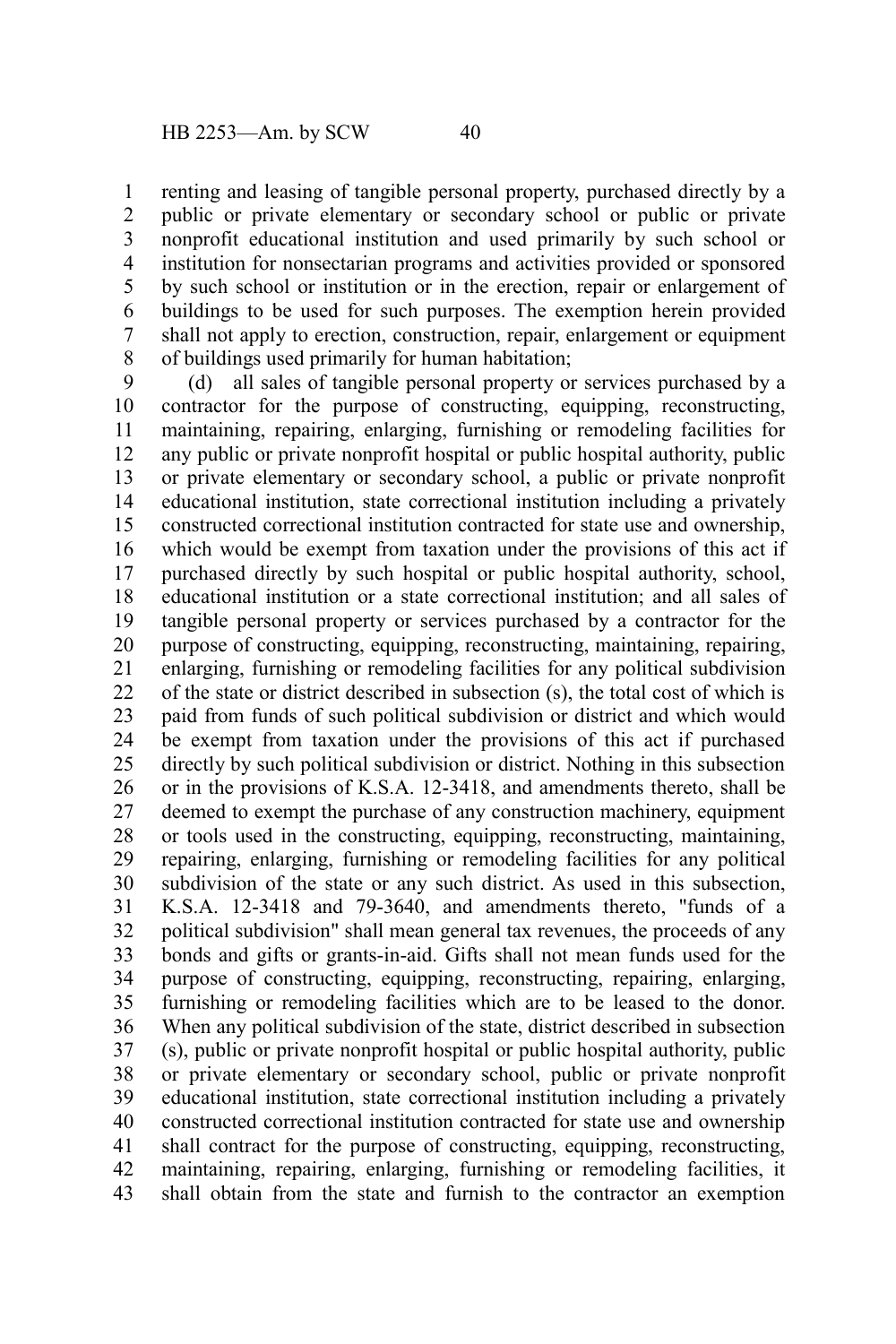certificate for the project involved, and the contractor may purchase materials for incorporation in such project. The contractor shall furnish the number of such certificate to all suppliers from whom such purchases are made, and such suppliers shall execute invoices covering the same bearing the number of such certificate. Upon completion of the project the contractor shall furnish to the political subdivision, district described in subsection (s), hospital or public hospital authority, school, educational institution or department of corrections concerned a sworn statement, on a form to be provided by the director of taxation, that all purchases so made were entitled to exemption under this subsection. As an alternative to the foregoing procedure, any such contracting entity may apply to the secretary of revenue for agent status for the sole purpose of issuing and furnishing project exemption certificates to contractors pursuant to rules and regulations adopted by the secretary establishing conditions and standards for the granting and maintaining of such status. All invoices shall be held by the contractor for a period of five years and shall be subject to audit by the director of taxation. If any materials purchased under such a certificate are found not to have been incorporated in the building or other project or not to have been returned for credit or the sales or compensating tax otherwise imposed upon such materials which will not be so incorporated in the building or other project reported and paid by such contractor to the director of taxation not later than the  $20<sup>th</sup>$  day of the month following the close of the month in which it shall be determined that such materials will not be used for the purpose for which such certificate was issued, the political subdivision, district described in subsection (s), hospital or public hospital authority, school, educational institution or the contractor contracting with the department of corrections for a correctional institution concerned shall be liable for tax on all materials purchased for the project, and upon payment thereof it may recover the same from the contractor together with reasonable attorney fees. Any contractor or any agent, employee or subcontractor thereof, who shall use or otherwise dispose of any materials purchased under such a certificate for any purpose other than that for which such a certificate is issued without the payment of the sales or compensating tax otherwise imposed upon such materials, shall be guilty of a misdemeanor and, upon conviction therefor, shall be subject to the penalties provided for in subsection (g) of K.S.A. 79-3615, and amendments thereto; 1 2 3 4 5 6 7 8 9 10 11 12 13 14 15 16 17 18 19 20 21 22 23 24 25 26 27 28 29 30 31 32 33 34 35 36 37

(e) all sales of tangible personal property or services purchased by a contractor for the erection, repair or enlargement of buildings or other projects for the government of the United States, its agencies or instrumentalities, which would be exempt from taxation if purchased directly by the government of the United States, its agencies or instrumentalities. When the government of the United States, its agencies 38 39 40 41 42 43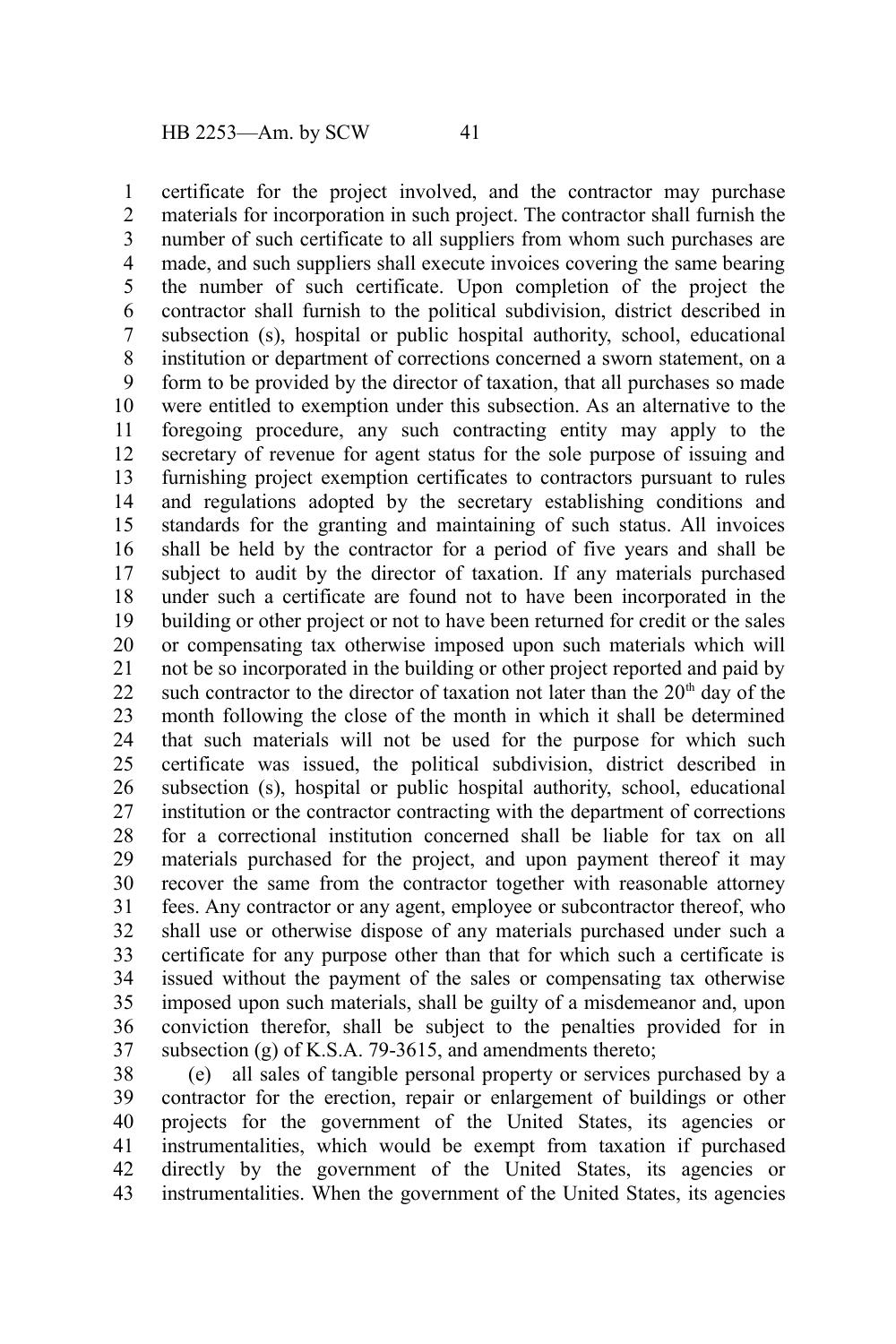or instrumentalities shall contract for the erection, repair, or enlargement of any building or other project, it shall obtain from the state and furnish to the contractor an exemption certificate for the project involved, and the contractor may purchase materials for incorporation in such project. The contractor shall furnish the number of such certificates to all suppliers from whom such purchases are made, and such suppliers shall execute invoices covering the same bearing the number of such certificate. Upon completion of the project the contractor shall furnish to the government of the United States, its agencies or instrumentalities concerned a sworn statement, on a form to be provided by the director of taxation, that all purchases so made were entitled to exemption under this subsection. As an alternative to the foregoing procedure, any such contracting entity may apply to the secretary of revenue for agent status for the sole purpose of issuing and furnishing project exemption certificates to contractors pursuant to rules and regulations adopted by the secretary establishing conditions and standards for the granting and maintaining of such status. All invoices shall be held by the contractor for a period of five years and shall be subject to audit by the director of taxation. Any contractor or any agent, employee or subcontractor thereof, who shall use or otherwise dispose of any materials purchased under such a certificate for any purpose other than that for which such a certificate is issued without the payment of the sales or compensating tax otherwise imposed upon such materials, shall be guilty of a misdemeanor and, upon conviction therefor, shall be subject to the penalties provided for in subsection (g) of K.S.A. 79-3615, and amendments thereto; 1 2 3 4 5 6 7 8 9 10 11 12 13 14 15 16 17 18 19 20 21 22 23 24 25

(f) tangible personal property purchased by a railroad or public utility for consumption or movement directly and immediately in interstate commerce; 26 27 28

(g) sales of aircraft including remanufactured and modified aircraft sold to persons using directly or through an authorized agent such aircraft as certified or licensed carriers of persons or property in interstate or foreign commerce under authority of the laws of the United States or any foreign government or sold to any foreign government or agency or instrumentality of such foreign government and all sales of aircraft for use outside of the United States and sales of aircraft repair, modification and replacement parts and sales of services employed in the remanufacture, modification and repair of aircraft; 29 30 31 32 33 34 35 36 37

(h) all rentals of nonsectarian textbooks by public or private elementary or secondary schools; 38 39

(i) the lease or rental of all films, records, tapes, or any type of sound or picture transcriptions used by motion picture exhibitors; 40 41

(j) meals served without charge or food used in the preparation of such meals to employees of any restaurant, eating house, dining car, hotel, 42 43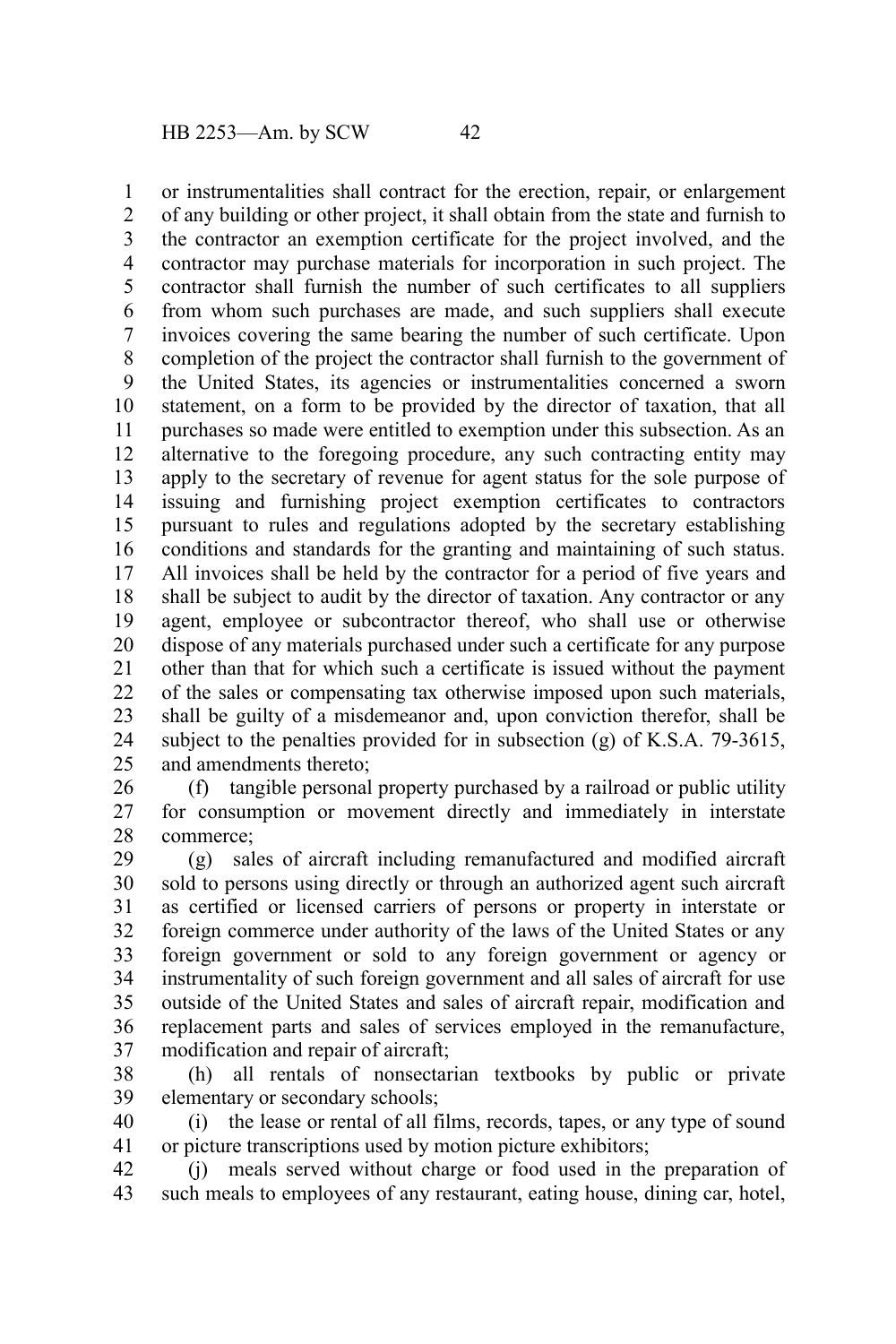drugstore or other place where meals or drinks are regularly sold to the public if such employees' duties are related to the furnishing or sale of such meals or drinks; 1 2 3

(k) any motor vehicle, semitrailer or pole trailer, as such terms are defined by K.S.A. 8-126, and amendments thereto, or aircraft sold and delivered in this state to a bona fide resident of another state, which motor vehicle, semitrailer, pole trailer or aircraft is not to be registered or based in this state and which vehicle, semitrailer, pole trailer or aircraft will not remain in this state more than 10 days; 4 5 6 7 8 9

(l) all isolated or occasional sales of tangible personal property, services, substances or things, except isolated or occasional sale of motor vehicles specifically taxed under the provisions of subsection (o) of K.S.A. 79-3603, and amendments thereto; 10 11 12 13

(m) all sales of tangible personal property which become an ingredient or component part of tangible personal property or services produced, manufactured or compounded for ultimate sale at retail within or without the state of Kansas; and any such producer, manufacturer or compounder may obtain from the director of taxation and furnish to the supplier an exemption certificate number for tangible personal property for use as an ingredient or component part of the property or services produced, manufactured or compounded; 14 15 16 17 18 19 20 21

(n) all sales of tangible personal property which is consumed in the production, manufacture, processing, mining, drilling, refining or compounding of tangible personal property, the treating of by-products or wastes derived from any such production process, the providing of services or the irrigation of crops for ultimate sale at retail within or without the state of Kansas; and any purchaser of such property may obtain from the director of taxation and furnish to the supplier an exemption certificate number for tangible personal property for consumption in such production, manufacture, processing, mining, drilling, refining, compounding, treating, irrigation and in providing such services; 22 23 24 25 26 27 28 29 30 31 32

(o) all sales of animals, fowl and aquatic plants and animals, the primary purpose of which is use in agriculture or aquaculture, as defined in K.S.A. 47-1901, and amendments thereto, the production of food for human consumption, the production of animal, dairy, poultry or aquatic plant and animal products, fiber or fur, or the production of offspring for use for any such purpose or purposes; 33 34 35 36 37 38

(p) all sales of drugs dispensed pursuant to a prescription order by a licensed practitioner or a mid-level practitioner as defined by K.S.A. 65- 1626, and amendments thereto. As used in this subsection, "drug" means a compound, substance or preparation and any component of a compound, substance or preparation, other than food and food ingredients, dietary 39 40 41 42 43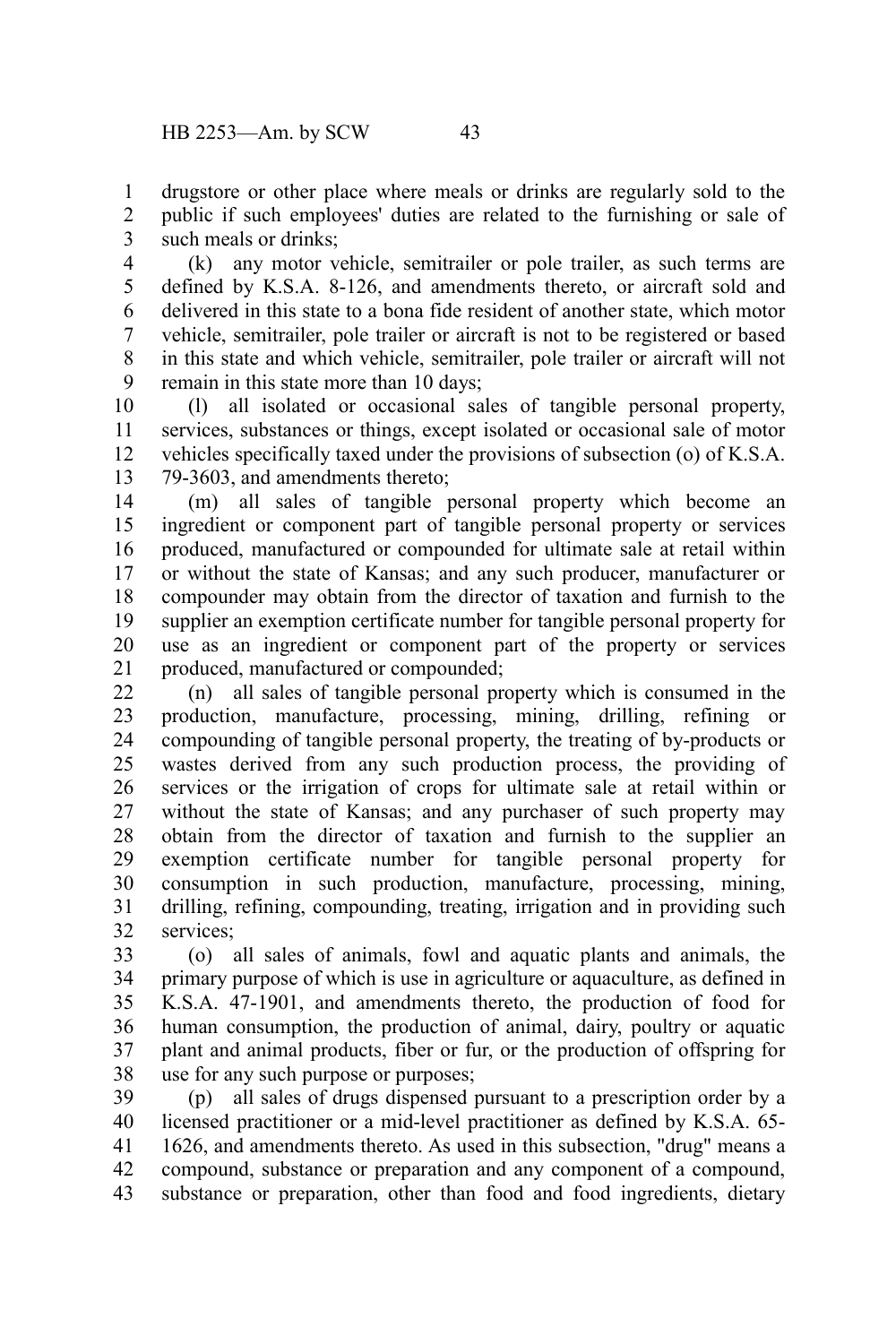supplements or alcoholic beverages, recognized in the official United States pharmacopoeia, official homeopathic pharmacopoeia of the United States or official national formulary, and supplement to any of them, intended for use in the diagnosis, cure, mitigation, treatment or prevention of disease or intended to affect the structure or any function of the body*, except that for taxable years commencing after December 31, 2013, this subsection shall not apply to any sales of drugs used in the performance or induction of an abortion, as defined in K.S.A. 65-6701, and amendments thereto*; 1 2 3 4 5 6 7 8 9

(q) all sales of insulin dispensed by a person licensed by the state board of pharmacy to a person for treatment of diabetes at the direction of a person licensed to practice medicine by the board of healing arts; 10 11 12

(r) all sales of oxygen delivery equipment, kidney dialysis equipment, enteral feeding systems, prosthetic devices and mobility enhancing equipment prescribed in writing by a person licensed to practice the healing arts, dentistry or optometry, and in addition to such sales, all sales of hearing aids, as defined by subsection (c) of K.S.A. 74-5807, and amendments thereto, and repair and replacement parts therefor, including batteries, by a person licensed in the practice of dispensing and fitting hearing aids pursuant to the provisions of K.S.A. 74-5808, and amendments thereto. For the purposes of this subsection: (1) "Mobility enhancing equipment" means equipment including repair and replacement parts to same, but does not include durable medical equipment, which is primarily and customarily used to provide or increase the ability to move from one place to another and which is appropriate for use either in a home or a motor vehicle; is not generally used by persons with normal mobility; and does not include any motor vehicle or equipment on a motor vehicle normally provided by a motor vehicle manufacturer; and (2) "prosthetic device" means a replacement, corrective or supportive device including repair and replacement parts for same worn on or in the body to artificially replace a missing portion of the body, prevent or correct physical deformity or malfunction or support a weak or deformed portion of the body; 13 14 15 16 17 18 19 20 21 22 23 24 25 26 27 28 29 30 31 32 33

(s) except as provided in K.S.A. 2012 Supp. 82a-2101, and amendments thereto, all sales of tangible personal property or services purchased directly or indirectly by a groundwater management district organized or operating under the authority of K.S.A. 82a-1020 et seq*.*, and amendments thereto, by a rural water district organized or operating under the authority of K.S.A. 82a-612, and amendments thereto, or by a water supply district organized or operating under the authority of K.S.A. 19- 3501 et seq*.*, 19-3522 et seq*.*, or 19-3545, and amendments thereto, which property or services are used in the construction activities, operation or maintenance of the district; 34 35 36 37 38 39 40 41 42 43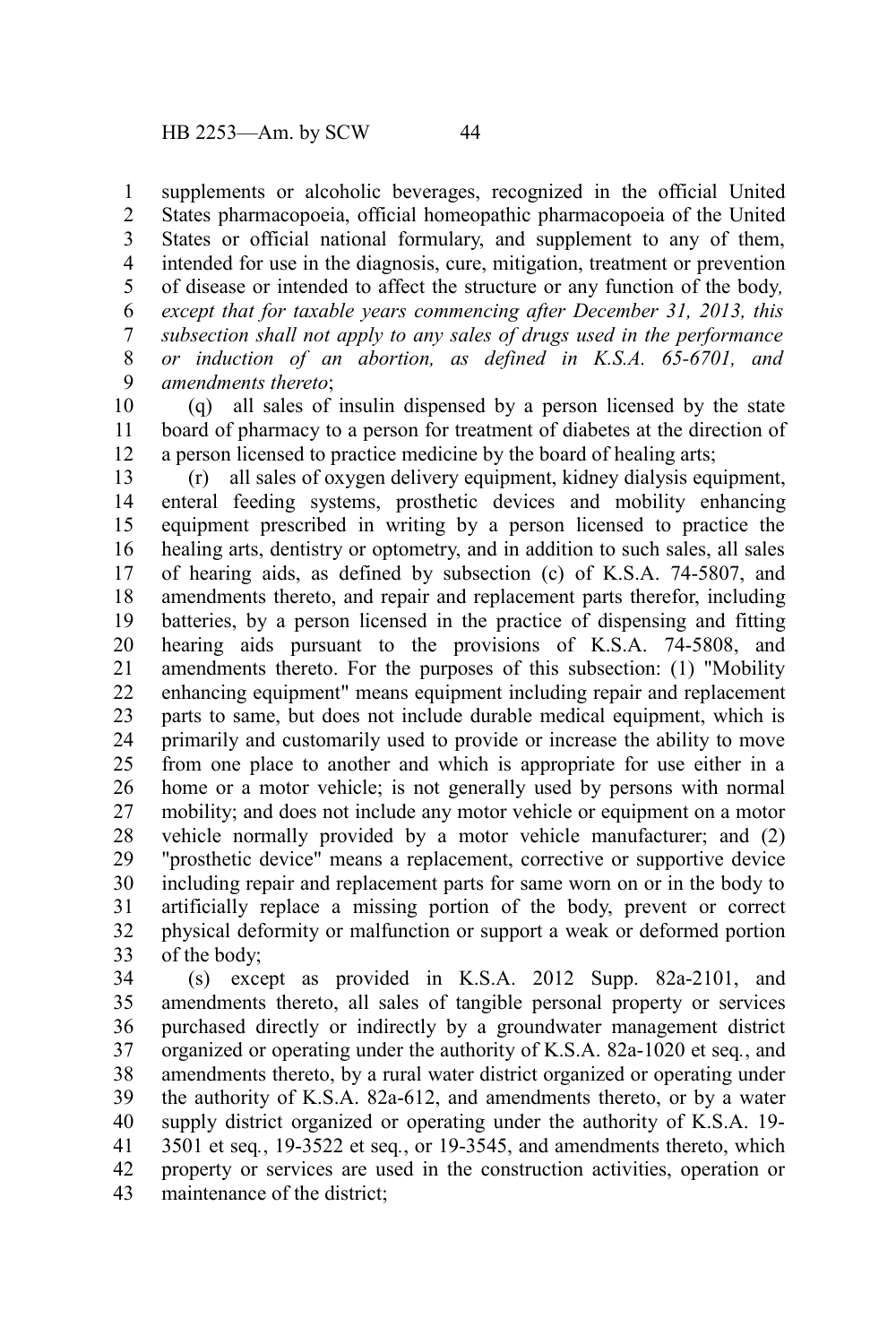(t) all sales of farm machinery and equipment or aquaculture machinery and equipment, repair and replacement parts therefor and services performed in the repair and maintenance of such machinery and equipment. For the purposes of this subsection the term "farm machinery and equipment or aquaculture machinery and equipment" shall include a work-site utility vehicle, as defined in K.S.A. 8-126, and amendments thereto, and is equipped with a bed or cargo box for hauling materials, and shall also include machinery and equipment used in the operation of Christmas tree farming but shall not include any passenger vehicle, truck, truck tractor, trailer, semitrailer or pole trailer, other than a farm trailer, as such terms are defined by K.S.A. 8-126, and amendments thereto. "Farm machinery and equipment" includes precision farming equipment that is portable or is installed or purchased to be installed on farm machinery and equipment. "Precision farming equipment" includes the following items used only in computer-assisted farming, ranching or aquaculture production operations: Soil testing sensors, yield monitors, computers, monitors, software, global positioning and mapping systems, guiding systems, modems, data communications equipment and any necessary mounting hardware, wiring and antennas. Each purchaser of farm machinery and equipment or aquaculture machinery and equipment exempted herein must certify in writing on the copy of the invoice or sales ticket to be retained by the seller that the farm machinery and equipment or aquaculture machinery and equipment purchased will be used only in farming, ranching or aquaculture production. Farming or ranching shall include the operation of a feedlot and farm and ranch work for hire and the operation of a nursery; 1 2 3 4 5 6 7 8 9 10 11 12 13 14 15 16 17 18 19 20 21 22 23 24 25 26

(u) all leases or rentals of tangible personal property used as a dwelling if such tangible personal property is leased or rented for a period of more than 28 consecutive days; 27 28 29

(v) all sales of tangible personal property to any contractor for use in preparing meals for delivery to homebound elderly persons over 60 years of age and to homebound disabled persons or to be served at a groupsitting at a location outside of the home to otherwise homebound elderly persons over 60 years of age and to otherwise homebound disabled persons, as all or part of any food service project funded in whole or in part by government or as part of a private nonprofit food service project available to all such elderly or disabled persons residing within an area of service designated by the private nonprofit organization, and all sales of tangible personal property for use in preparing meals for consumption by indigent or homeless individuals whether or not such meals are consumed at a place designated for such purpose, and all sales of food products by or on behalf of any such contractor or organization for any such purpose; 30 31 32 33 34 35 36 37 38 39 40 41 42

(w) all sales of natural gas, electricity, heat and water delivered 43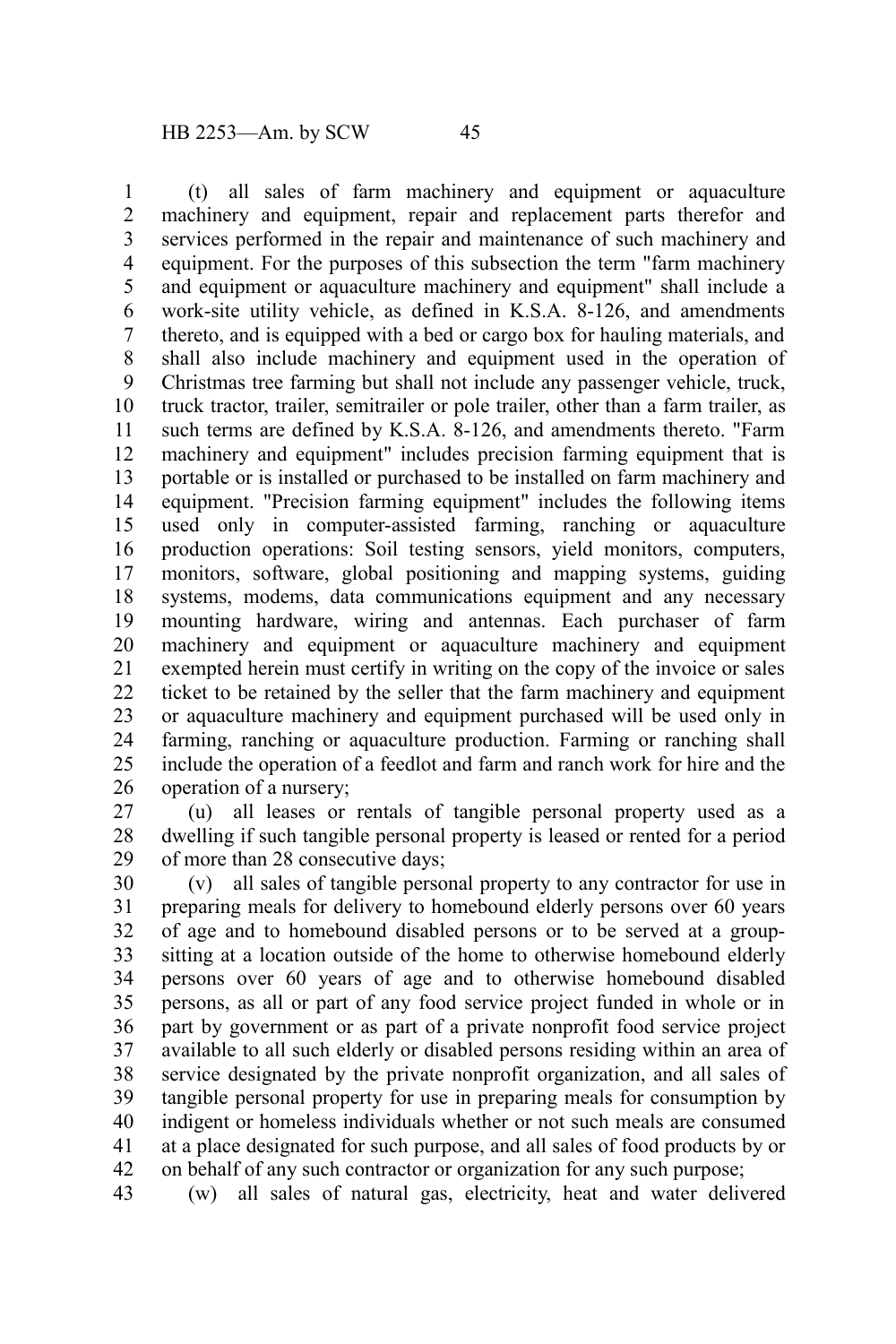through mains, lines or pipes: (1) To residential premises for noncommercial use by the occupant of such premises; (2) for agricultural use and also, for such use, all sales of propane gas; (3) for use in the severing of oil; and (4) to any property which is exempt from property taxation pursuant to K.S.A. 79-201b, *Second* through *Sixth*. As used in this paragraph, "severing" shall have the meaning ascribed thereto by subsection (k) of K.S.A. 79-4216, and amendments thereto. For all sales of natural gas, electricity and heat delivered through mains, lines or pipes pursuant to the provisions of subsection  $(w)(1)$  and  $(w)(2)$ , the provisions of this subsection shall expire on December 31, 2005; 1 2 3 4 5 6 7 8 9 10

(x) all sales of propane gas, LP-gas, coal, wood and other fuel sources for the production of heat or lighting for noncommercial use of an occupant of residential premises occurring prior to January 1, 2006; 11 12 13

(y) all sales of materials and services used in the repairing, servicing, altering, maintaining, manufacturing, remanufacturing, or modification of railroad rolling stock for use in interstate or foreign commerce under authority of the laws of the United States; 14 15 16 17

(z) all sales of tangible personal property and services purchased directly by a port authority or by a contractor therefor as provided by the provisions of K.S.A. 12-3418, and amendments thereto; 18 19 20

(aa) all sales of materials and services applied to equipment which is transported into the state from without the state for repair, service, alteration, maintenance, remanufacture or modification and which is subsequently transported outside the state for use in the transmission of liquids or natural gas by means of pipeline in interstate or foreign commerce under authority of the laws of the United States; 21 22 23 24 25 26

(bb) all sales of used mobile homes or manufactured homes. As used in this subsection: (1) "Mobile homes" and "manufactured homes" shall have the meanings ascribed thereto by K.S.A. 58-4202, and amendments thereto; and (2) "sales of used mobile homes or manufactured homes" means sales other than the original retail sale thereof; 27 28 29 30 31

(cc) all sales of tangible personal property or services purchased prior to January 1, 2012, except as otherwise provided, for the purpose of and in conjunction with constructing, reconstructing, enlarging or remodeling a business or retail business which meets the requirements established in K.S.A. 74-50,115, and amendments thereto, and the sale and installation of machinery and equipment purchased for installation at any such business or retail business, and all sales of tangible personal property or services purchased on or after January 1, 2012, for the purpose of and in conjunction with constructing, reconstructing, enlarging or remodeling a business which meets the requirements established in K.S.A. 74-50,115(e), and amendments thereto, and the sale and installation of machinery and equipment purchased for installation at any such business. When a person 32 33 34 35 36 37 38 39 40 41 42 43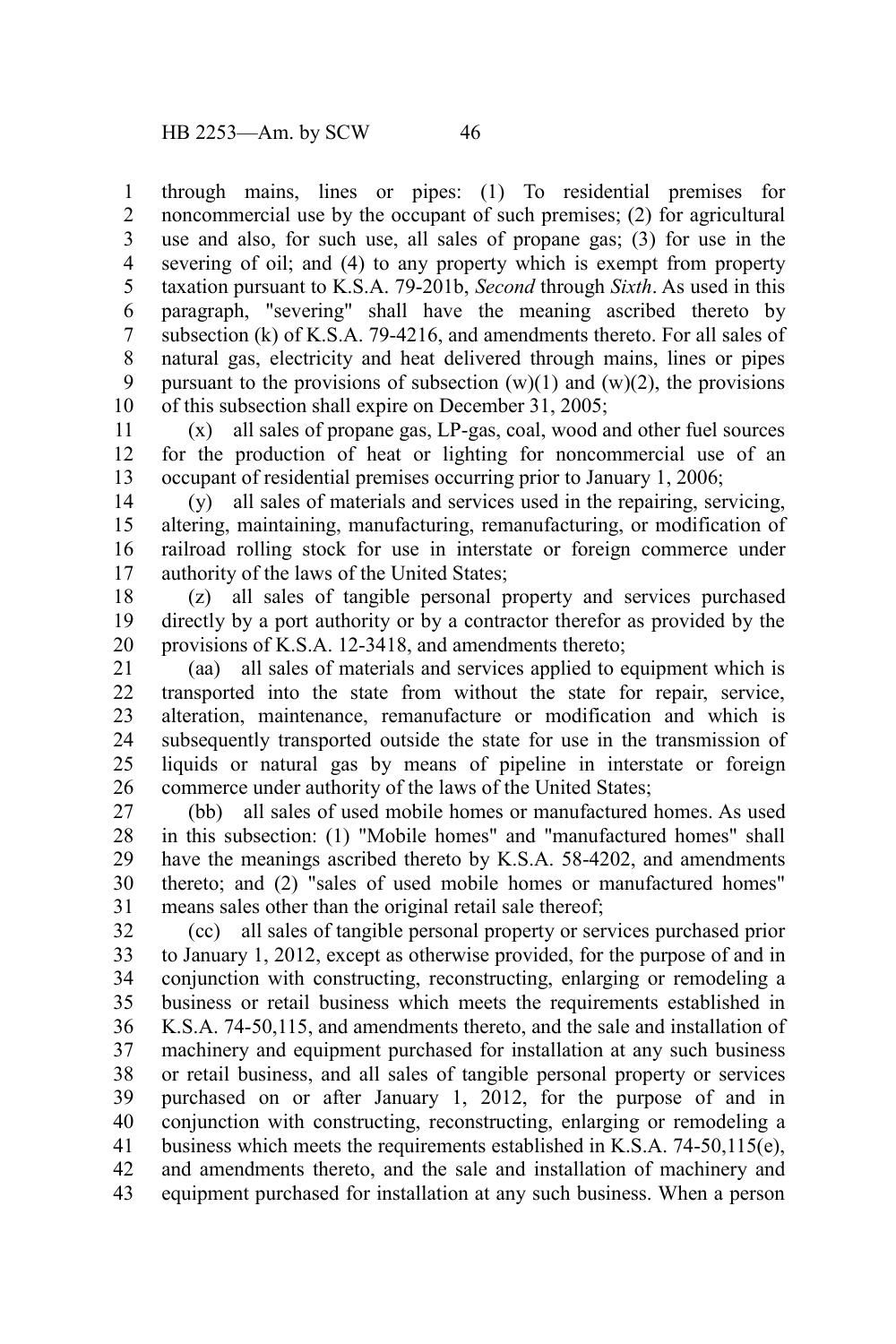shall contract for the construction, reconstruction, enlargement or remodeling of any such business or retail business, such person shall obtain from the state and furnish to the contractor an exemption certificate for the project involved, and the contractor may purchase materials, machinery and equipment for incorporation in such project. The contractor shall furnish the number of such certificates to all suppliers from whom such purchases are made, and such suppliers shall execute invoices covering the same bearing the number of such certificate. Upon completion of the project the contractor shall furnish to the owner of the business or retail business a sworn statement, on a form to be provided by the director of taxation, that all purchases so made were entitled to exemption under this subsection. All invoices shall be held by the contractor for a period of five years and shall be subject to audit by the director of taxation. Any contractor or any agent, employee or subcontractor thereof, who shall use or otherwise dispose of any materials, machinery or equipment purchased under such a certificate for any purpose other than that for which such a certificate is issued without the payment of the sales or compensating tax otherwise imposed thereon, shall be guilty of a misdemeanor and, upon conviction therefor, shall be subject to the penalties provided for in subsection (g) of K.S.A. 79-3615, and amendments thereto. As used in this subsection, "business" and "retail business" have the meanings respectively ascribed thereto by K.S.A. 74- 50,114, and amendments thereto. Project exemption certificates that have been previously issued under this subsection by the department of revenue pursuant to K.S.A. 74-50,115, and amendments thereto, but not including K.S.A. 74-50,115(e), and amendments thereto, prior to January 1, 2012, and have not expired will be effective for the term of the project or two years from the effective date of the certificate, whichever occurs earlier. Project exemption certificates that are submitted to the department of revenue prior to January 1, 2012, and are found to qualify will be issued a project exemption certificate that will be effective for a two-year period or for the term of the project, whichever occurs earlier; 1 2 3 4 5 6 7 8 9 10 11 12 13 14 15 16 17 18 19 20 21 22 23 24 25 26 27 28 29 30 31 32

(dd) all sales of tangible personal property purchased with food stamps issued by the United States department of agriculture; 33 34

(ee) all sales of lottery tickets and shares made as part of a lottery operated by the state of Kansas; 35 36

(ff) on and after July 1, 1988, all sales of new mobile homes or manufactured homes to the extent of 40% of the gross receipts, determined without regard to any trade-in allowance, received from such sale. As used in this subsection, "mobile homes" and "manufactured homes" shall have the meanings ascribed thereto by K.S.A. 58-4202, and amendments thereto; 37 38 39 40 41 42

43

(gg) all sales of tangible personal property purchased in accordance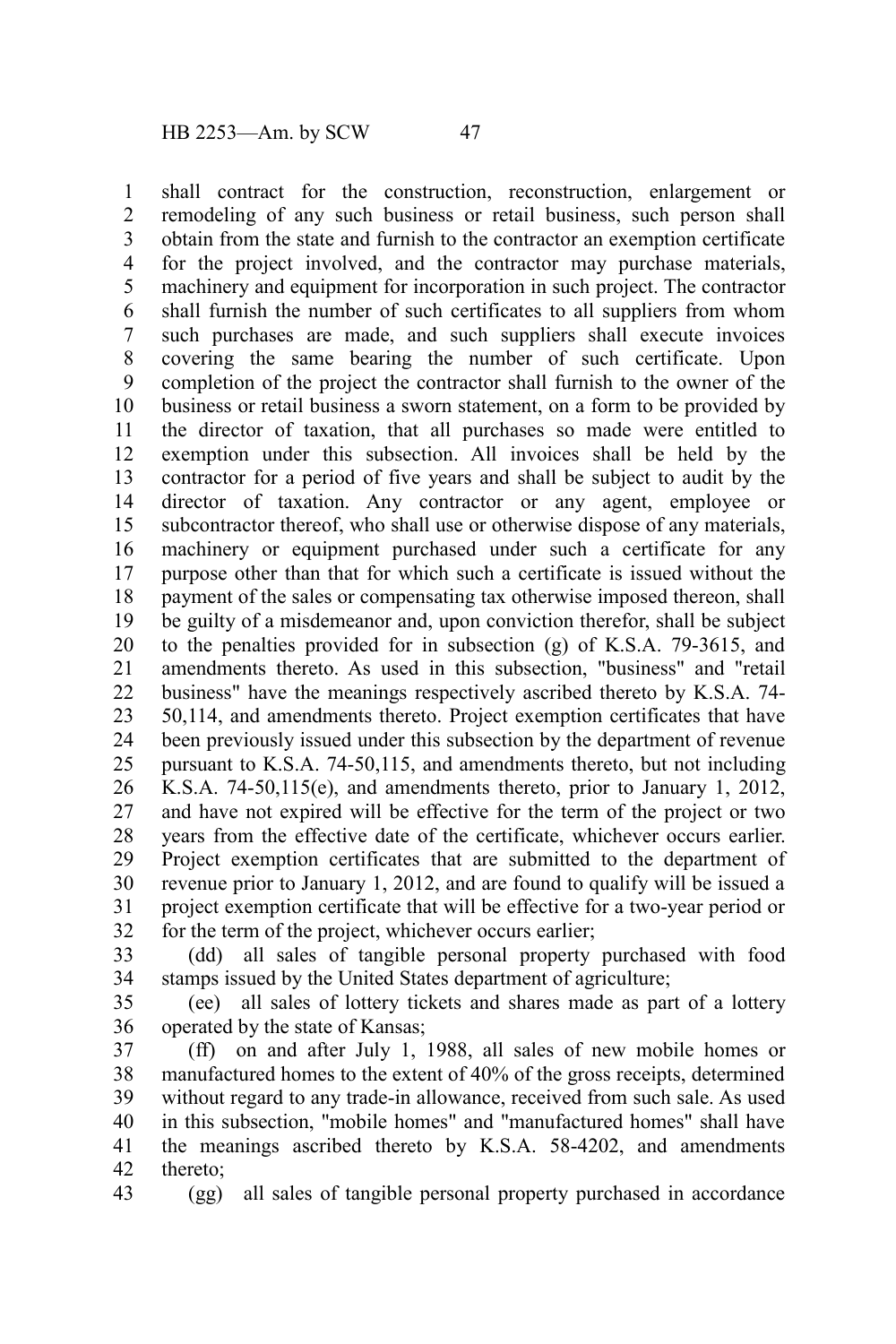with vouchers issued pursuant to the federal special supplemental food program for women, infants and children; 1 2

(hh) all sales of medical supplies and equipment, including durable medical equipment, purchased directly by a nonprofit skilled nursing home or nonprofit intermediate nursing care home, as defined by K.S.A. 39-923, and amendments thereto, for the purpose of providing medical services to residents thereof. This exemption shall not apply to tangible personal property customarily used for human habitation purposes. As used in this subsection, "durable medical equipment" means equipment including repair and replacement parts for such equipment, which can withstand repeated use, is primarily and customarily used to serve a medical purpose, generally is not useful to a person in the absence of illness or injury and is not worn in or on the body, but does not include mobility enhancing equipment as defined in subsection (r), oxygen delivery equipment, kidney dialysis equipment or enteral feeding systems; 3 4 5 6 7 8 9 10 11 12 13 14 15

(ii) all sales of tangible personal property purchased directly by a nonprofit organization for nonsectarian comprehensive multidiscipline youth development programs and activities provided or sponsored by such organization, and all sales of tangible personal property by or on behalf of any such organization. This exemption shall not apply to tangible personal property customarily used for human habitation purposes; 16 17 18 19 20 21

(jj) all sales of tangible personal property or services, including the renting and leasing of tangible personal property, purchased directly on behalf of a community-based facility for people with intellectual disability or mental health center organized pursuant to K.S.A. 19-4001 et seq., and amendments thereto, and licensed in accordance with the provisions of K.S.A. 75-3307b, and amendments thereto, and all sales of tangible personal property or services purchased by contractors during the time period from July, 2003, through June, 2006, for the purpose of constructing, equipping, maintaining or furnishing a new facility for a community-based facility for people with intellectual disability or mental health center located in Riverton, Cherokee County, Kansas, which would have been eligible for sales tax exemption pursuant to this subsection if purchased directly by such facility or center. This exemption shall not apply to tangible personal property customarily used for human habitation purposes; 22 23 24 25 26 27 28 29 30 31 32 33 34 35 36

(kk) (1) (A) all sales of machinery and equipment which are used in this state as an integral or essential part of an integrated production operation by a manufacturing or processing plant or facility; 37 38 39

(B) all sales of installation, repair and maintenance services performed on such machinery and equipment; and 40 41

(C) all sales of repair and replacement parts and accessories purchased for such machinery and equipment. 42 43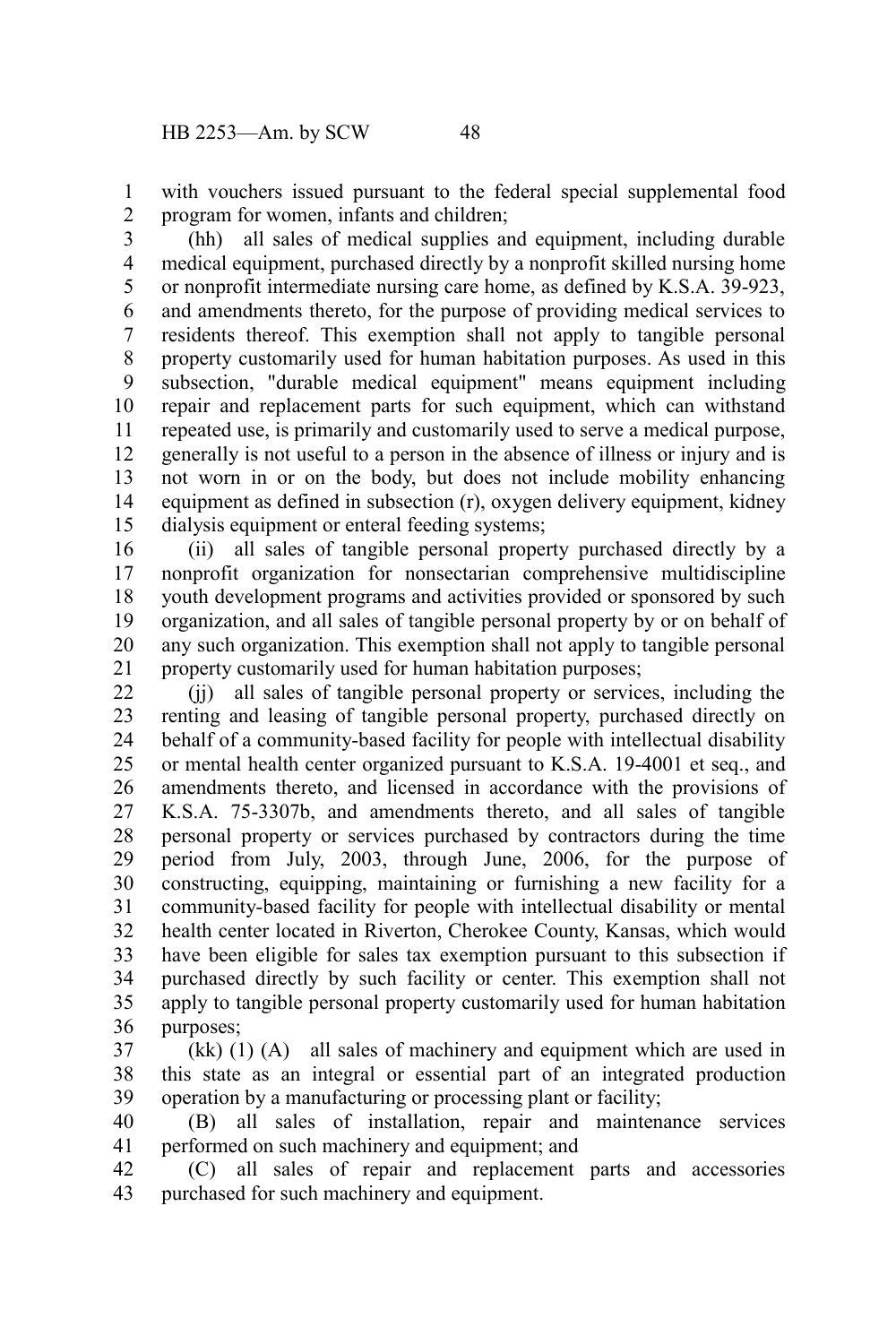(2) For purposes of this subsection:

1

(A) "Integrated production operation" means an integrated series of operations engaged in at a manufacturing or processing plant or facility to process, transform or convert tangible personal property by physical, chemical or other means into a different form, composition or character from that in which it originally existed. Integrated production operations shall include: (i) Production line operations, including packaging operations; (ii) preproduction operations to handle, store and treat raw materials; (iii) post production handling, storage, warehousing and distribution operations; and (iv) waste, pollution and environmental control operations, if any; 2 3 4 5 6 7 8 9 10 11

(B) "production line" means the assemblage of machinery and equipment at a manufacturing or processing plant or facility where the actual transformation or processing of tangible personal property occurs; 12 13 14

(C) "manufacturing or processing plant or facility" means a single, fixed location owned or controlled by a manufacturing or processing business that consists of one or more structures or buildings in a contiguous area where integrated production operations are conducted to manufacture or process tangible personal property to be ultimately sold at retail. Such term shall not include any facility primarily operated for the purpose of conveying or assisting in the conveyance of natural gas, electricity, oil or water. A business may operate one or more manufacturing or processing plants or facilities at different locations to manufacture or process a single product of tangible personal property to be ultimately sold at retail; 15 16 17 18 19 20 21 22 23 24 25

(D) "manufacturing or processing business" means a business that utilizes an integrated production operation to manufacture, process, fabricate, finish, or assemble items for wholesale and retail distribution as part of what is commonly regarded by the general public as an industrial manufacturing or processing operation or an agricultural commodity processing operation. (i) Industrial manufacturing or processing operations include, by way of illustration but not of limitation, the fabrication of automobiles, airplanes, machinery or transportation equipment, the fabrication of metal, plastic, wood, or paper products, electricity power generation, water treatment, petroleum refining, chemical production, wholesale bottling, newspaper printing, ready mixed concrete production, and the remanufacturing of used parts for wholesale or retail sale. Such processing operations shall include operations at an oil well, gas well, mine or other excavation site where the oil, gas, minerals, coal, clay, stone, sand or gravel that has been extracted from the earth is cleaned, separated, crushed, ground, milled, screened, washed, or otherwise treated or prepared before its transmission to a refinery or before any other wholesale or retail distribution. (ii) Agricultural commodity processing operations 26 27 28 29 30 31 32 33 34 35 36 37 38 39 40 41 42 43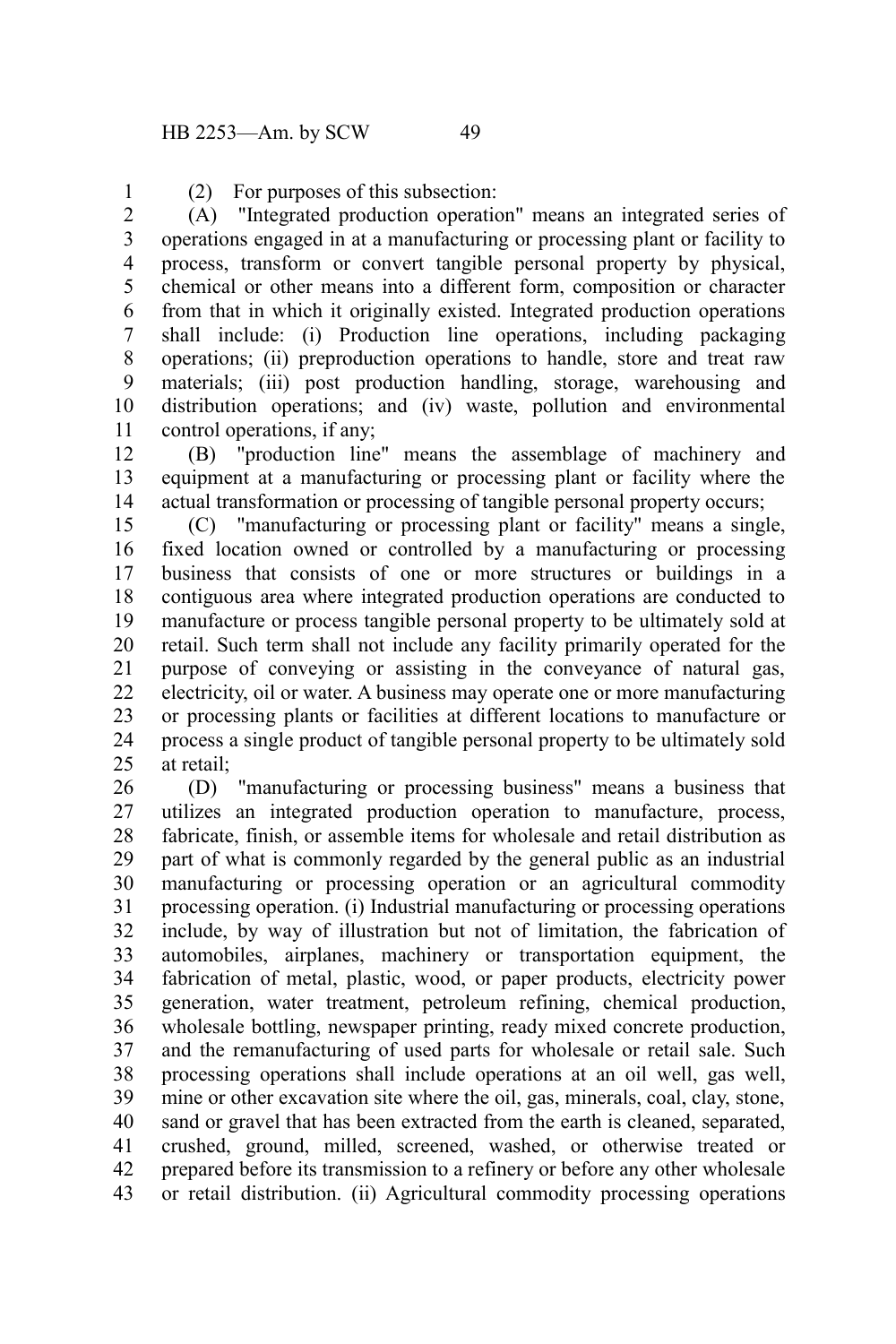include, by way of illustration but not of limitation, meat packing, poultry slaughtering and dressing, processing and packaging farm and dairy products in sealed containers for wholesale and retail distribution, feed grinding, grain milling, frozen food processing, and grain handling, cleaning, blending, fumigation, drying and aeration operations engaged in by grain elevators or other grain storage facilities. (iii) Manufacturing or processing businesses do not include, by way of illustration but not of limitation, nonindustrial businesses whose operations are primarily retail and that produce or process tangible personal property as an incidental part of conducting the retail business, such as retailers who bake, cook or prepare food products in the regular course of their retail trade, grocery stores, meat lockers and meat markets that butcher or dress livestock or poultry in the regular course of their retail trade, contractors who alter, service, repair or improve real property, and retail businesses that clean, service or refurbish and repair tangible personal property for its owner; 1 2 3 4 5 6 7 8 9 10 11 12 13 14 15

(E) "repair and replacement parts and accessories" means all parts and accessories for exempt machinery and equipment, including, but not limited to, dies, jigs, molds, patterns and safety devices that are attached to exempt machinery or that are otherwise used in production, and parts and accessories that require periodic replacement such as belts, drill bits, grinding wheels, grinding balls, cutting bars, saws, refractory brick and other refractory items for exempt kiln equipment used in production operations; 16 17 18 19 20 21 22 23

24

(F) "primary" or "primarily" mean more than 50% of the time.

(3) For purposes of this subsection, machinery and equipment shall be deemed to be used as an integral or essential part of an integrated production operation when used: 25 26 27

(A) To receive, transport, convey, handle, treat or store raw materials in preparation of its placement on the production line; 28 29

(B) to transport, convey, handle or store the property undergoing manufacturing or processing at any point from the beginning of the production line through any warehousing or distribution operation of the final product that occurs at the plant or facility; 30 31 32 33

(C) to act upon, effect, promote or otherwise facilitate a physical change to the property undergoing manufacturing or processing; 34 35

(D) to guide, control or direct the movement of property undergoing manufacturing or processing; 36 37

(E) to test or measure raw materials, the property undergoing manufacturing or processing or the finished product, as a necessary part of the manufacturer's integrated production operations; 38 39 40

(F) to plan, manage, control or record the receipt and flow of inventories of raw materials, consumables and component parts, the flow of the property undergoing manufacturing or processing and the 41 42 43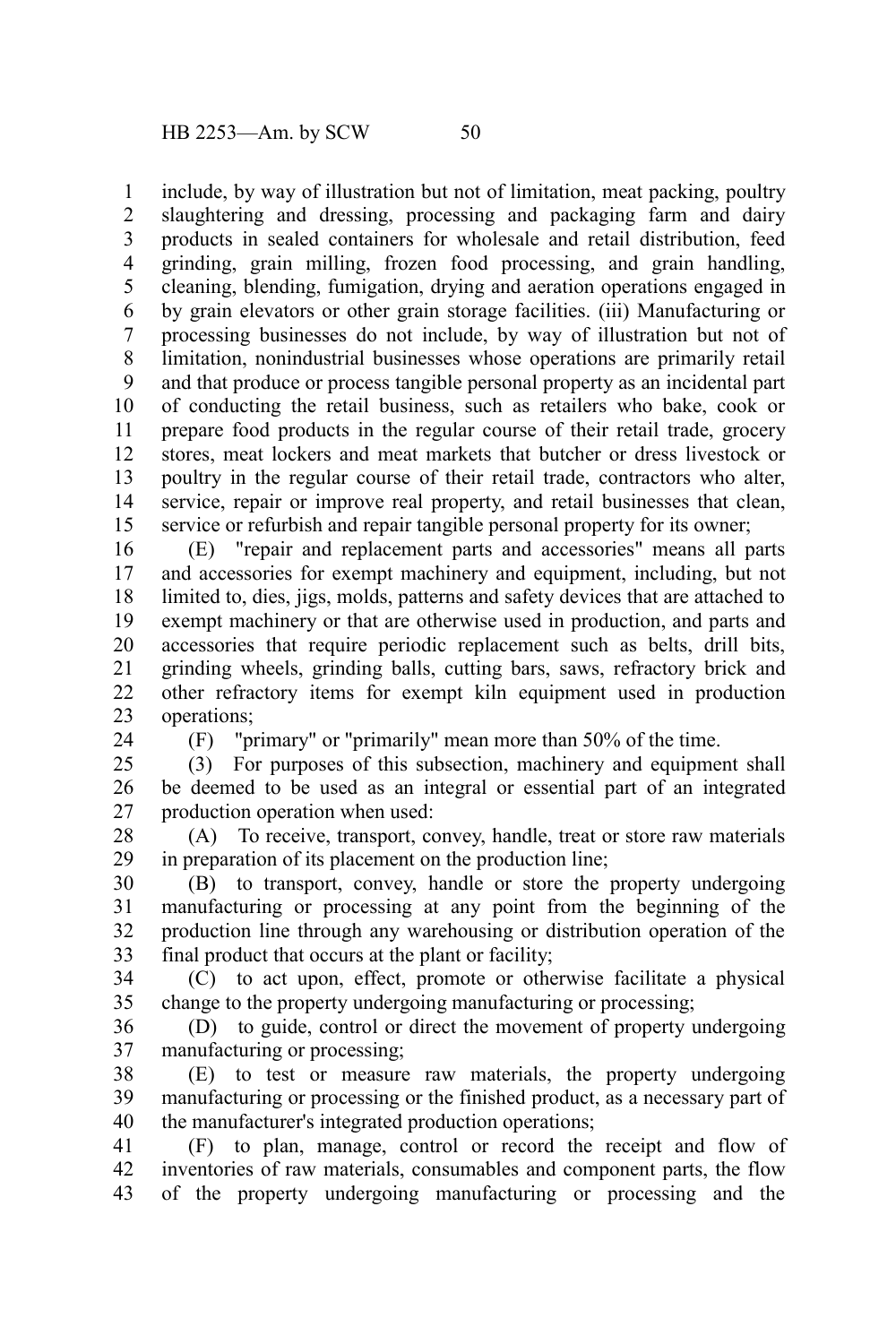management of inventories of the finished product; 1

(G) to produce energy for, lubricate, control the operating of or otherwise enable the functioning of other production machinery and equipment and the continuation of production operations; 2 3 4

(H) to package the property being manufactured or processed in a container or wrapping in which such property is normally sold or transported; 5 6 7

(I) to transmit or transport electricity, coke, gas, water, steam or similar substances used in production operations from the point of generation, if produced by the manufacturer or processor at the plant site, to that manufacturer's production operation; or, if purchased or delivered from off-site, from the point where the substance enters the site of the plant or facility to that manufacturer's production operations; 8 9 10 11 12 13

(J) to cool, heat, filter, refine or otherwise treat water, steam, acid, oil, solvents or other substances that are used in production operations; 14 15

(K) to provide and control an environment required to maintain certain levels of air quality, humidity or temperature in special and limited areas of the plant or facility, where such regulation of temperature or humidity is part of and essential to the production process; 16 17 18 19

(L) to treat, transport or store waste or other byproducts of production operations at the plant or facility; or 20 21

(M) to control pollution at the plant or facility where the pollution is produced by the manufacturing or processing operation. 22 23

(4) The following machinery, equipment and materials shall be deemed to be exempt even though it may not otherwise qualify as machinery and equipment used as an integral or essential part of an integrated production operation: (A) Computers and related peripheral equipment that are utilized by a manufacturing or processing business for engineering of the finished product or for research and development or product design; (B) machinery and equipment that is utilized by a manufacturing or processing business to manufacture or rebuild tangible personal property that is used in manufacturing or processing operations, including tools, dies, molds, forms and other parts of qualifying machinery and equipment; (C) portable plants for aggregate concrete, bulk cement and asphalt including cement mixing drums to be attached to a motor vehicle; (D) industrial fixtures, devices, support facilities and special foundations necessary for manufacturing and production operations, and materials and other tangible personal property sold for the purpose of fabricating such fixtures, devices, facilities and foundations. An exemption certificate for such purchases shall be signed by the manufacturer or processor. If the fabricator purchases such material, the fabricator shall also sign the exemption certificate; and (E) a manufacturing or processing business' laboratory equipment that is not located at the plant or facility, 24 25 26 27 28 29 30 31 32 33 34 35 36 37 38 39 40 41 42 43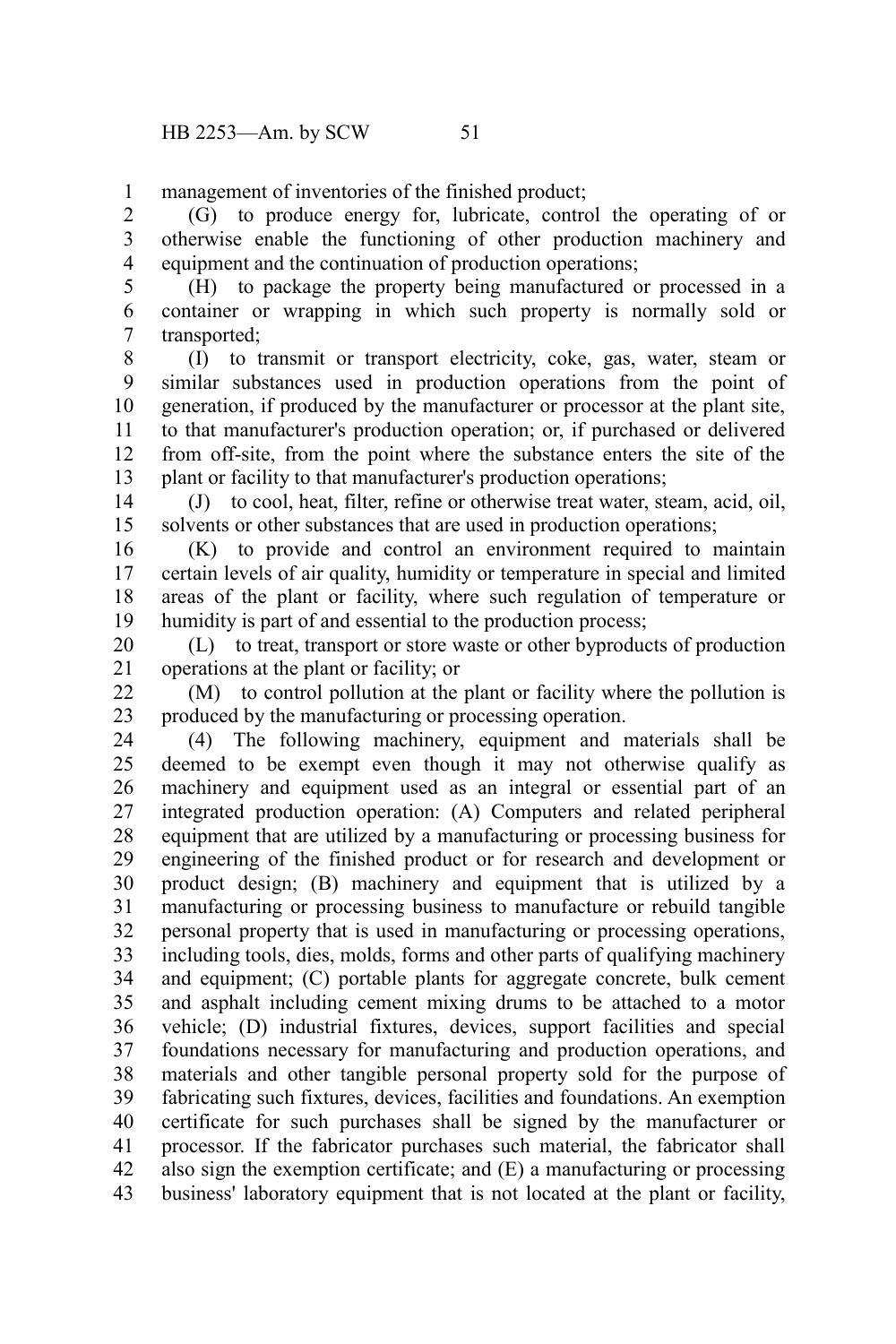but that would otherwise qualify for exemption under subsection (3)(E). 1

(5) "Machinery and equipment used as an integral or essential part of an integrated production operation" shall not include: 2 3

(A) Machinery and equipment used for nonproduction purposes, including, but not limited to, machinery and equipment used for plant security, fire prevention, first aid, accounting, administration, record keeping, advertising, marketing, sales or other related activities, plant cleaning, plant communications, and employee work scheduling; 4 5 6 7 8

(B) machinery, equipment and tools used primarily in maintaining and repairing any type of machinery and equipment or the building and plant; 9 10 11

(C) transportation, transmission and distribution equipment not primarily used in a production, warehousing or material handling operation at the plant or facility, including the means of conveyance of natural gas, electricity, oil or water, and equipment related thereto, located outside the plant or facility; 12 13 14 15 16

(D) office machines and equipment including computers and related peripheral equipment not used directly and primarily to control or measure the manufacturing process; 17 18 19

20

(E) furniture and other furnishings;

(F) buildings, other than exempt machinery and equipment that is permanently affixed to or becomes a physical part of the building, and any other part of real estate that is not otherwise exempt; 21 22 23

(G) building fixtures that are not integral to the manufacturing operation, such as utility systems for heating, ventilation, air conditioning, communications, plumbing or electrical; 24 25 26

(H) machinery and equipment used for general plant heating, cooling and lighting; 27 28

(I) motor vehicles that are registered for operation on public highways; or 29 30

(J) employee apparel, except safety and protective apparel that is purchased by an employer and furnished gratuitously to employees who are involved in production or research activities. 31 32 33

(6) Subsections (3) and (5) shall not be construed as exclusive listings of the machinery and equipment that qualify or do not qualify as an integral or essential part of an integrated production operation. When machinery or equipment is used as an integral or essential part of production operations part of the time and for nonproduction purpose at other times, the primary use of the machinery or equipment shall determine whether or not such machinery or equipment qualifies for exemption. 34 35 36 37 38 39 40 41

(7) The secretary of revenue shall adopt rules and regulations necessary to administer the provisions of this subsection; 42 43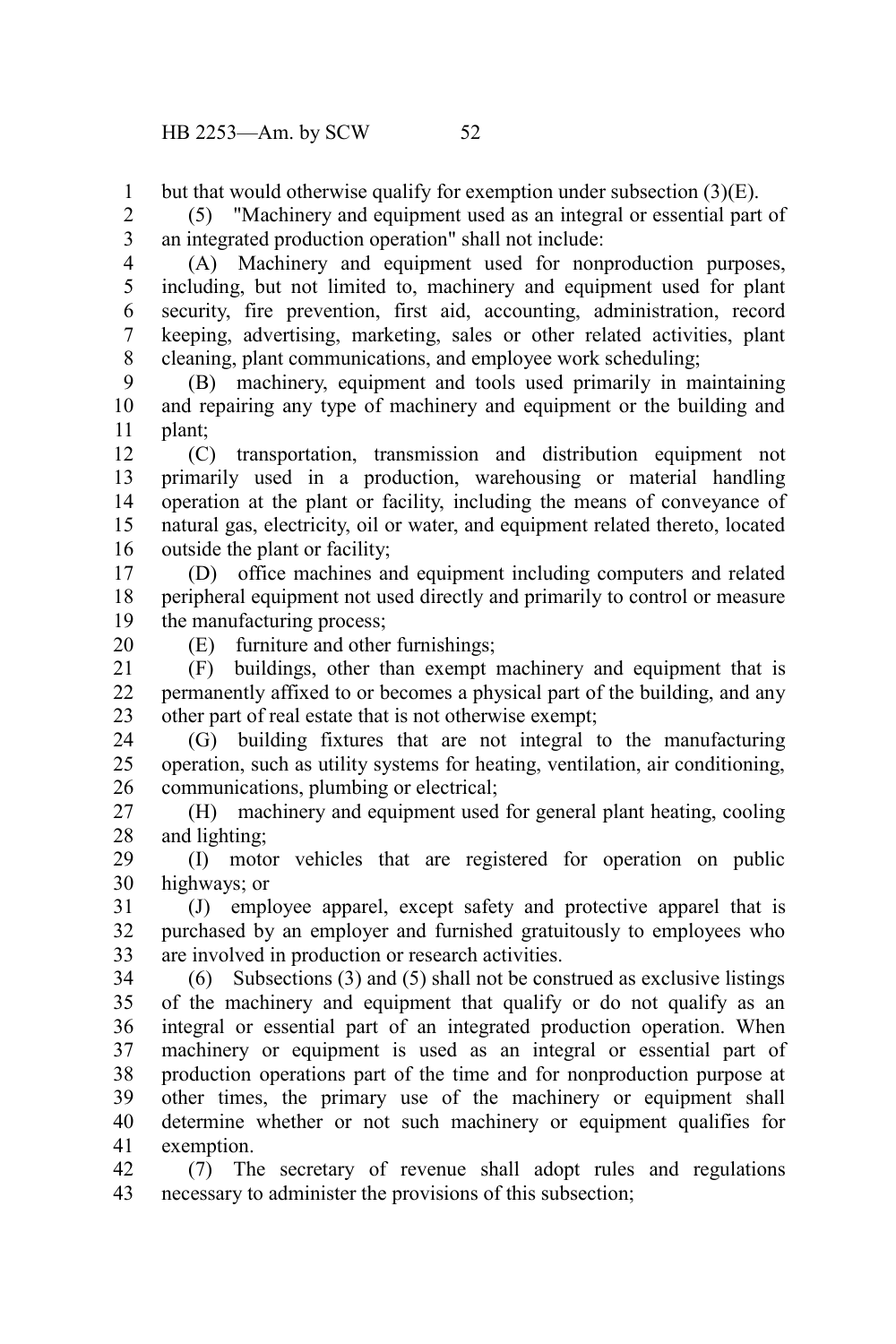(ll) all sales of educational materials purchased for distribution to the public at no charge by a nonprofit corporation organized for the purpose of encouraging, fostering and conducting programs for the improvement of public health*, except that for taxable years commencing after December 31, 2013, this subsection shall not apply to any sales of such materials purchased by a nonprofit corporation which performs any abortion, as defined in K.S.A. 65-6701, and amendments thereto*; 1 2 3 4 5 6 7

(mm) all sales of seeds and tree seedlings; fertilizers, insecticides, herbicides, germicides, pesticides and fungicides; and services, purchased and used for the purpose of producing plants in order to prevent soil erosion on land devoted to agricultural use; 8 9 10 11

(nn) except as otherwise provided in this act, all sales of services rendered by an advertising agency or licensed broadcast station or any member, agent or employee thereof; 12 13 14

(oo) all sales of tangible personal property purchased by a community action group or agency for the exclusive purpose of repairing or weatherizing housing occupied by low income individuals; 15 16 17

(pp) all sales of drill bits and explosives actually utilized in the exploration and production of oil or gas; 18 19

(qq) all sales of tangible personal property and services purchased by a nonprofit museum or historical society or any combination thereof, including a nonprofit organization which is organized for the purpose of stimulating public interest in the exploration of space by providing educational information, exhibits and experiences, which is exempt from federal income taxation pursuant to section 501(c)(3) of the federal internal revenue code of 1986; 20 21 22 23 24 25 26

(rr) all sales of tangible personal property which will admit the purchaser thereof to any annual event sponsored by a nonprofit organization which is exempt from federal income taxation pursuant to section 501(c)(3) of the federal internal revenue code of 1986*, except that for taxable years commencing after December 31, 2013, this subsection shall not apply to any sales of such tangible personal property purchased by a nonprofit organization which performs any abortion, as defined in K.S.A. 65-6701, and amendments thereto*; 27 28 29 30 31 32 33 34

(ss) all sales of tangible personal property and services purchased by a public broadcasting station licensed by the federal communications commission as a noncommercial educational television or radio station; 35 36 37

(tt) all sales of tangible personal property and services purchased by or on behalf of a not-for-profit corporation which is exempt from federal income taxation pursuant to section  $501(c)(3)$  of the federal internal revenue code of 1986, for the sole purpose of constructing a Kansas Korean War memorial; 38 39 40 41 42

(uu) all sales of tangible personal property and services purchased by 43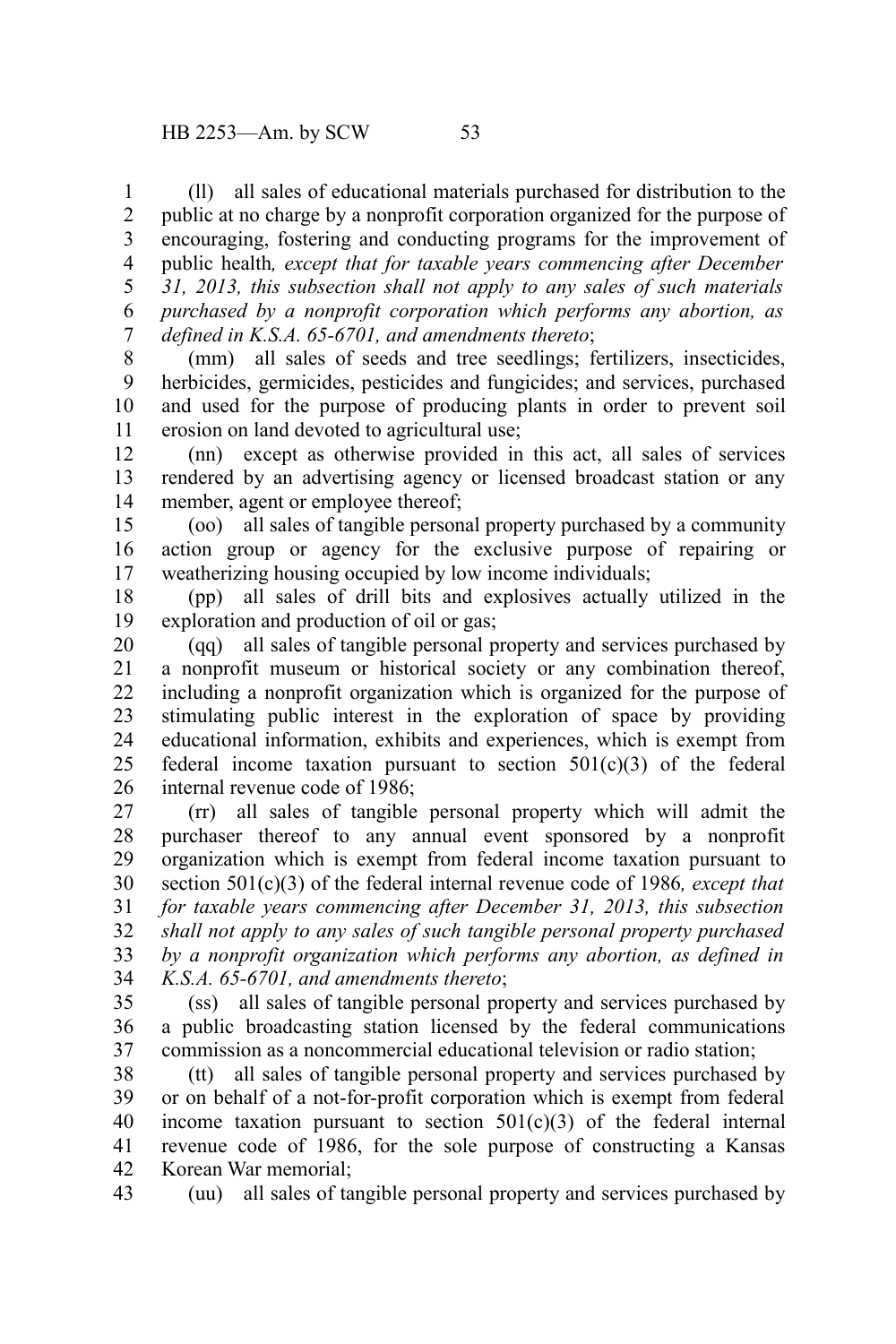or on behalf of any rural volunteer fire-fighting organization for use exclusively in the performance of its duties and functions; 1 2

(vv) all sales of tangible personal property purchased by any of the following organizations which are exempt from federal income taxation pursuant to section  $501(c)(3)$  of the federal internal revenue code of 1986, for the following purposes, and all sales of any such property by or on behalf of any such organization for any such purpose: 3 4 5 6 7

(1) The American Heart Association, Kansas Affiliate, Inc. for the purposes of providing education, training, certification in emergency cardiac care, research and other related services to reduce disability and death from cardiovascular diseases and stroke; 8 9 10 11

(2) the Kansas Alliance for the Mentally Ill, Inc. for the purpose of advocacy for persons with mental illness and to education, research and support for their families; 12 13 14

(3) the Kansas Mental Illness Awareness Council for the purposes of advocacy for persons who are mentally ill and to education, research and support for them and their families: 15 16 17

(4) the American Diabetes Association Kansas Affiliate, Inc. for the purpose of eliminating diabetes through medical research, public education focusing on disease prevention and education, patient education including information on coping with diabetes, and professional education and training; 18 19 20 21  $22$ 

(5) the American Lung Association of Kansas, Inc. for the purpose of eliminating all lung diseases through medical research, public education including information on coping with lung diseases, professional education and training related to lung disease and other related services to reduce the incidence of disability and death due to lung disease; 23 24 25 26 27

(6) the Kansas chapters of the Alzheimer's Disease and Related Disorders Association, Inc. for the purpose of providing assistance and support to persons in Kansas with Alzheimer's disease, and their families and caregivers; 28 29 30 31

(7) the Kansas chapters of the Parkinson's disease association for the purpose of eliminating Parkinson's disease through medical research and public and professional education related to such disease; 32 33 34

(8) the National Kidney Foundation of Kansas and Western Missouri for the purpose of eliminating kidney disease through medical research and public and private education related to such disease; 35 36 37

(9) the heartstrings community foundation for the purpose of providing training, employment and activities for adults with developmental disabilities; 38 39 40

(10) the Cystic Fibrosis Foundation, Heart of America Chapter, for the purposes of assuring the development of the means to cure and control cystic fibrosis and improving the quality of life for those with the disease; 41 42 43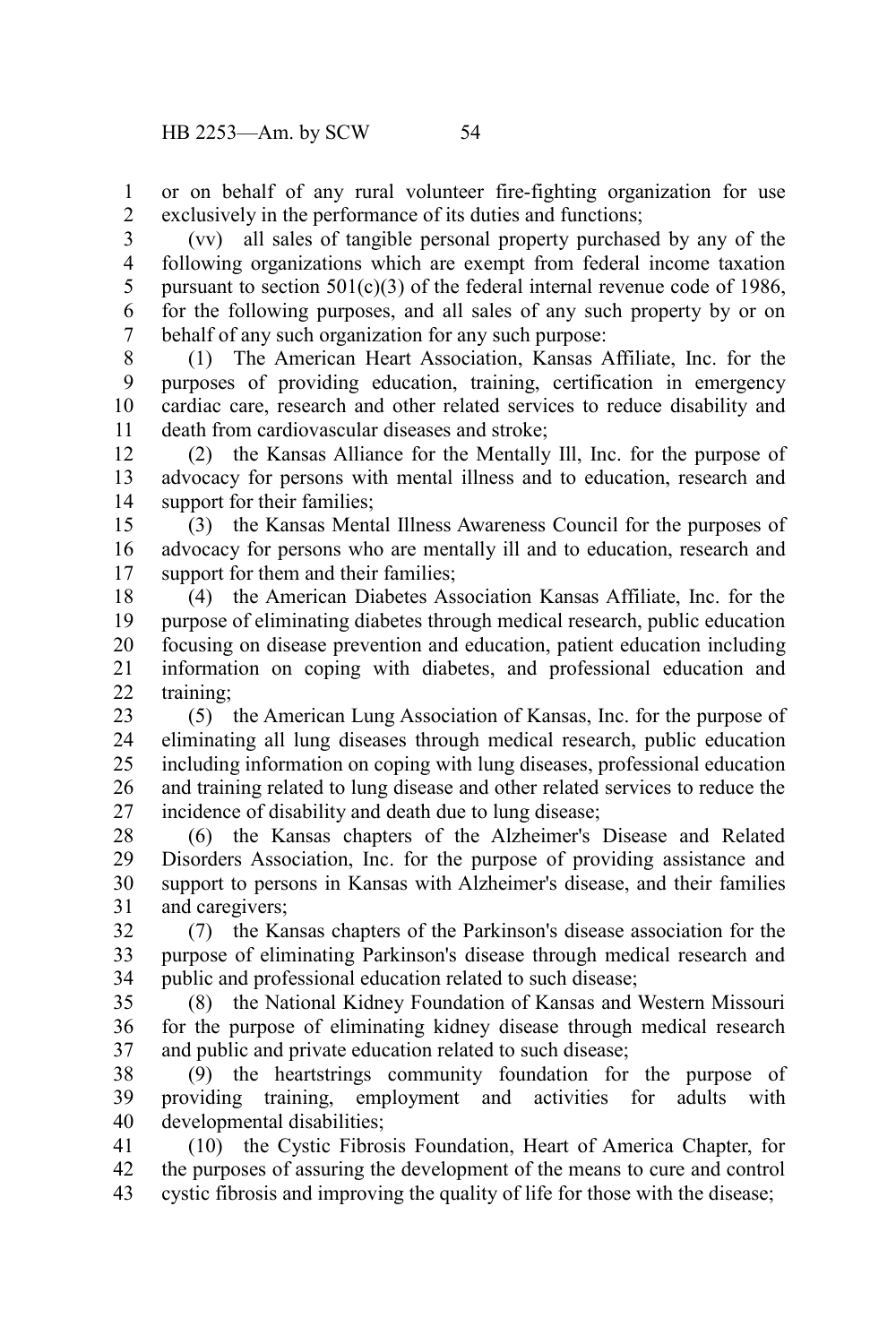(11) the spina bifida association of Kansas for the purpose of providing financial, educational and practical aid to families and individuals with spina bifida. Such aid includes, but is not limited to, funding for medical devices, counseling and medical educational opportunities; 1 2 3 4 5

(12) the CHWC, Inc., for the purpose of rebuilding urban core neighborhoods through the construction of new homes, acquiring and renovating existing homes and other related activities, and promoting economic development in such neighborhoods; 6 7 8 9

(13) the cross-lines cooperative council for the purpose of providing social services to low income individuals and families; 10 11

(14) the Dreams Work, Inc., for the purpose of providing young adult day services to individuals with developmental disabilities and assisting families in avoiding institutional or nursing home care for a developmentally disabled member of their family; 12 13 14 15

(15) the KSDS, Inc., for the purpose of promoting the independence and inclusion of people with disabilities as fully participating and contributing members of their communities and society through the training and providing of guide and service dogs to people with disabilities, and providing disability education and awareness to the general public; 16 17 18 19 20 21

(16) the lyme association of greater Kansas City, Inc., for the purpose of providing support to persons with lyme disease and public education relating to the prevention, treatment and cure of lyme disease; 22 23 24

(17) the Dream Factory, Inc., for the purpose of granting the dreams of children with critical and chronic illnesses; 25 26

(18) the Ottawa Suzuki Strings, Inc., for the purpose of providing students and families with education and resources necessary to enable each child to develop fine character and musical ability to the fullest potential; 27 28 29 30

(19) the International Association of Lions Clubs for the purpose of creating and fostering a spirit of understanding among all people for humanitarian needs by providing voluntary services through community involvement and international cooperation; 31 32 33 34

(20) the Johnson county young matrons, inc., for the purpose of promoting a positive future for members of the community through volunteerism, financial support and education through the efforts of an all volunteer organization; 35 36 37 38

(21) the American Cancer Society, Inc., for the purpose of eliminating cancer as a major health problem by preventing cancer, saving lives and diminishing suffering from cancer, through research, education, advocacy and service; 39 40 41 42

(22) the community services of Shawnee, inc., for the purpose of 43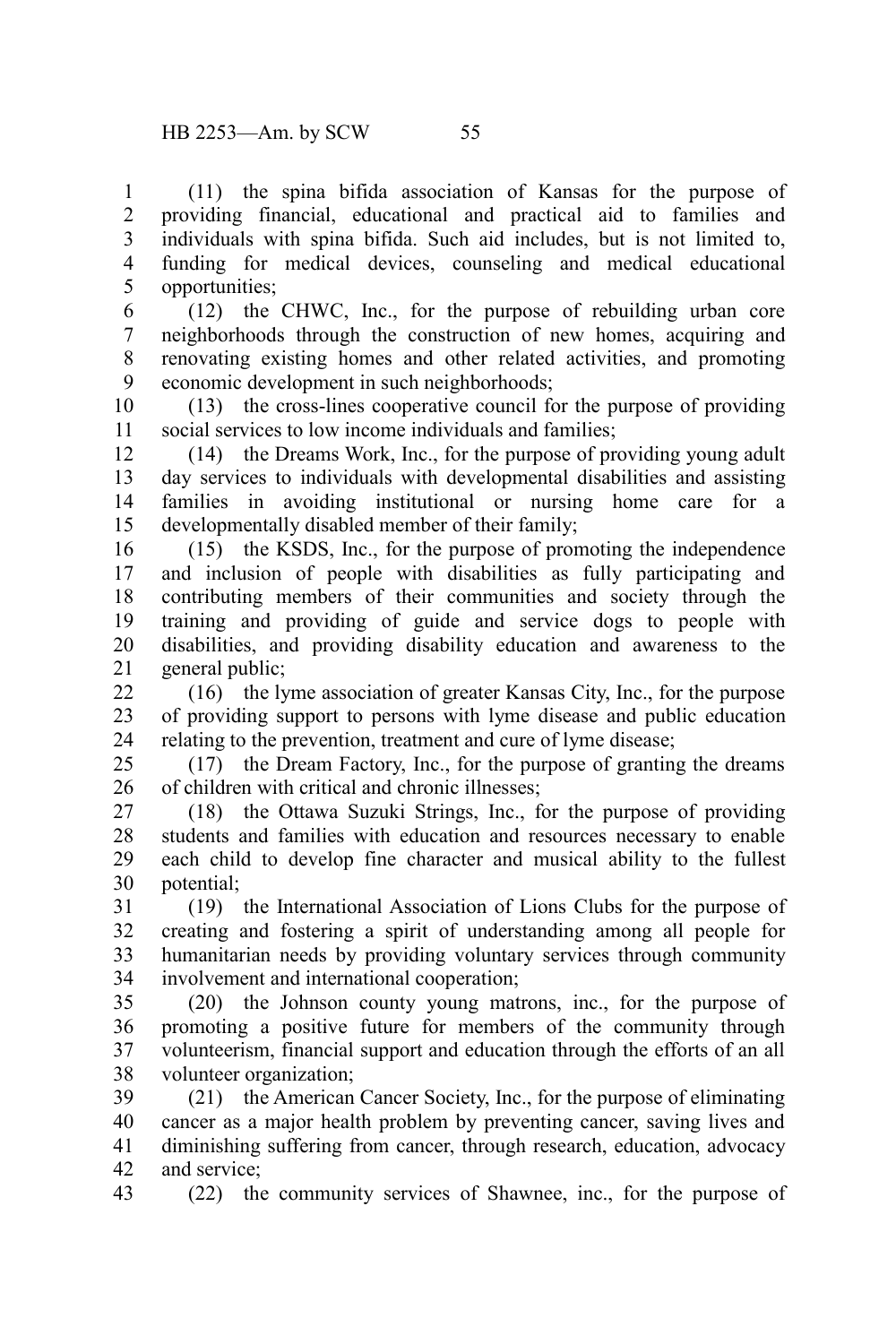providing food and clothing to those in need; 1

(23) the angel babies association, for the purpose of providing assistance, support and items of necessity to teenage mothers and their babies; and 2 3 4

(24) the Kansas fairgrounds foundation for the purpose of the preservation, renovation and beautification of the Kansas state fairgrounds; 5 6

(ww) all sales of tangible personal property purchased by the Habitat for Humanity for the exclusive use of being incorporated within a housing project constructed by such organization; 7 8 9

(xx) all sales of tangible personal property and services purchased by a nonprofit zoo which is exempt from federal income taxation pursuant to section  $501(c)(3)$  of the federal internal revenue code of 1986, or on behalf of such zoo by an entity itself exempt from federal income taxation pursuant to section  $501(c)(3)$  of the federal internal revenue code of 1986 contracted with to operate such zoo and all sales of tangible personal property or services purchased by a contractor for the purpose of constructing, equipping, reconstructing, maintaining, repairing, enlarging, furnishing or remodeling facilities for any nonprofit zoo which would be exempt from taxation under the provisions of this section if purchased directly by such nonprofit zoo or the entity operating such zoo. Nothing in this subsection shall be deemed to exempt the purchase of any construction machinery, equipment or tools used in the constructing, equipping, reconstructing, maintaining, repairing, enlarging, furnishing or remodeling facilities for any nonprofit zoo. When any nonprofit zoo shall contract for the purpose of constructing, equipping, reconstructing, maintaining, repairing, enlarging, furnishing or remodeling facilities, it shall obtain from the state and furnish to the contractor an exemption certificate for the project involved, and the contractor may purchase materials for incorporation in such project. The contractor shall furnish the number of such certificate to all suppliers from whom such purchases are made, and such suppliers shall execute invoices covering the same bearing the number of such certificate. Upon completion of the project the contractor shall furnish to the nonprofit zoo concerned a sworn statement, on a form to be provided by the director of taxation, that all purchases so made were entitled to exemption under this subsection. All invoices shall be held by the contractor for a period of five years and shall be subject to audit by the director of taxation. If any materials purchased under such a certificate are found not to have been incorporated in the building or other project or not to have been returned for credit or the sales or compensating tax otherwise imposed upon such materials which will not be so incorporated in the building or other project reported and paid by such contractor to the director of taxation not later than the  $20<sup>th</sup>$  day of the month following the close of the month in which it shall be determined that such materials will 10 11 12 13 14 15 16 17 18 19 20 21 22 23 24 25 26 27 28 29 30 31 32 33 34 35 36 37 38 39 40 41 42 43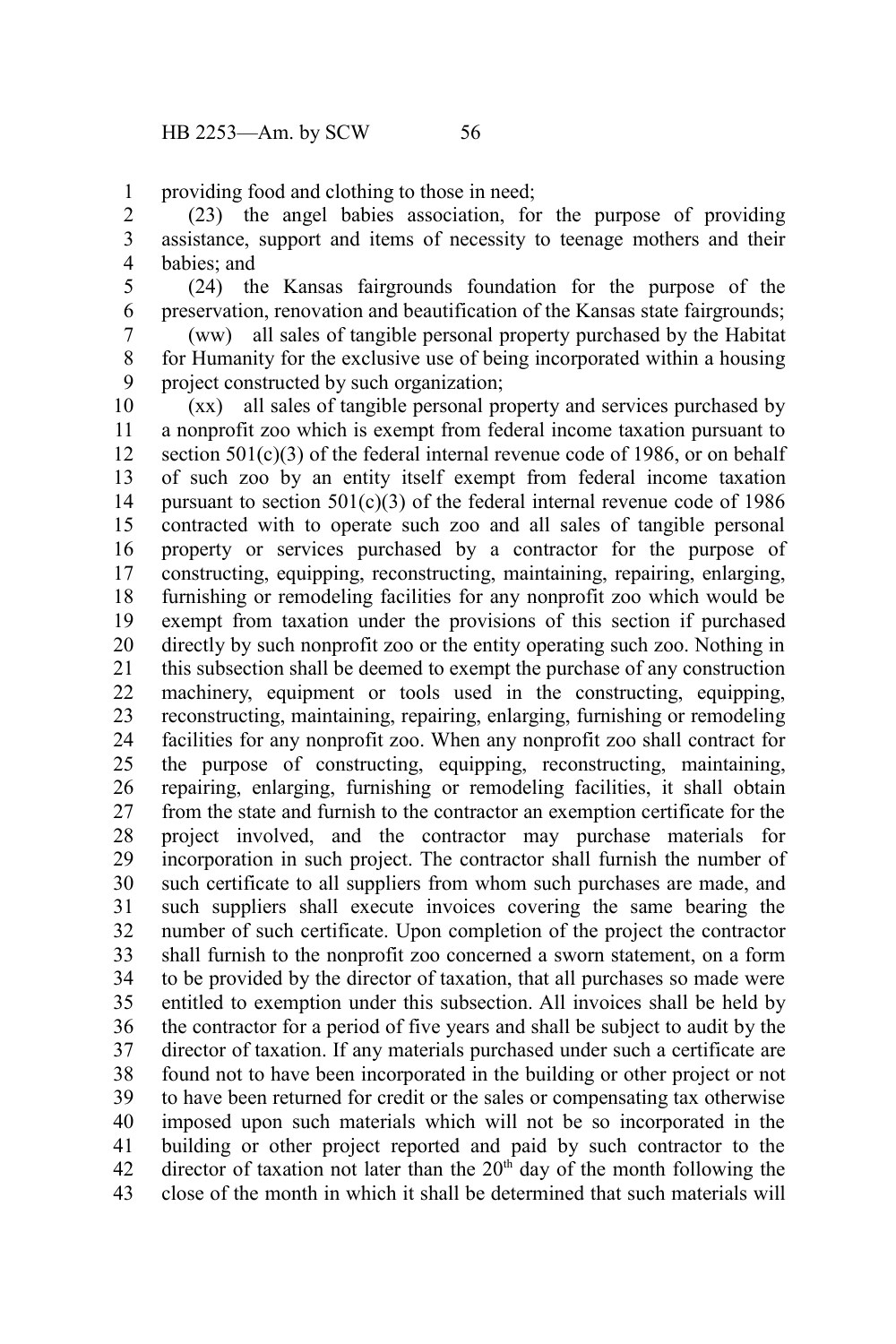not be used for the purpose for which such certificate was issued, the nonprofit zoo concerned shall be liable for tax on all materials purchased for the project, and upon payment thereof it may recover the same from the contractor together with reasonable attorney fees. Any contractor or any agent, employee or subcontractor thereof, who shall use or otherwise dispose of any materials purchased under such a certificate for any purpose other than that for which such a certificate is issued without the payment of the sales or compensating tax otherwise imposed upon such materials, shall be guilty of a misdemeanor and, upon conviction therefor, shall be subject to the penalties provided for in subsection (g) of K.S.A. 79-3615, and amendments thereto; 1 2 3 4 5 6 7 8 9 10 11

(yy) all sales of tangible personal property and services purchased by a parent-teacher association or organization, and all sales of tangible personal property by or on behalf of such association or organization; 12 13 14

(zz) all sales of machinery and equipment purchased by over-the-air, free access radio or television station which is used directly and primarily for the purpose of producing a broadcast signal or is such that the failure of the machinery or equipment to operate would cause broadcasting to cease. For purposes of this subsection, machinery and equipment shall include, but not be limited to, that required by rules and regulations of the federal communications commission, and all sales of electricity which are essential or necessary for the purpose of producing a broadcast signal or is such that the failure of the electricity would cause broadcasting to cease; 15 16 17 18 19 20 21 22 23

(aaa) all sales of tangible personal property and services purchased by a religious organization which is exempt from federal income taxation pursuant to section  $501(c)(3)$  of the federal internal revenue code, and used exclusively for religious purposes, and all sales of tangible personal property or services purchased by a contractor for the purpose of constructing, equipping, reconstructing, maintaining, repairing, enlarging, furnishing or remodeling facilities for any such organization which would be exempt from taxation under the provisions of this section if purchased directly by such organization. Nothing in this subsection shall be deemed to exempt the purchase of any construction machinery, equipment or tools used in the constructing, equipping, reconstructing, maintaining, repairing, enlarging, furnishing or remodeling facilities for any such organization. When any such organization shall contract for the purpose of constructing, equipping, reconstructing, maintaining, repairing, enlarging, furnishing or remodeling facilities, it shall obtain from the state and furnish to the contractor an exemption certificate for the project involved, and the contractor may purchase materials for incorporation in such project. The contractor shall furnish the number of such certificate to all suppliers from whom such purchases are made, and such suppliers shall execute invoices covering the same bearing the number of such certificate. Upon 24 25 26 27 28 29 30 31 32 33 34 35 36 37 38 39 40 41 42 43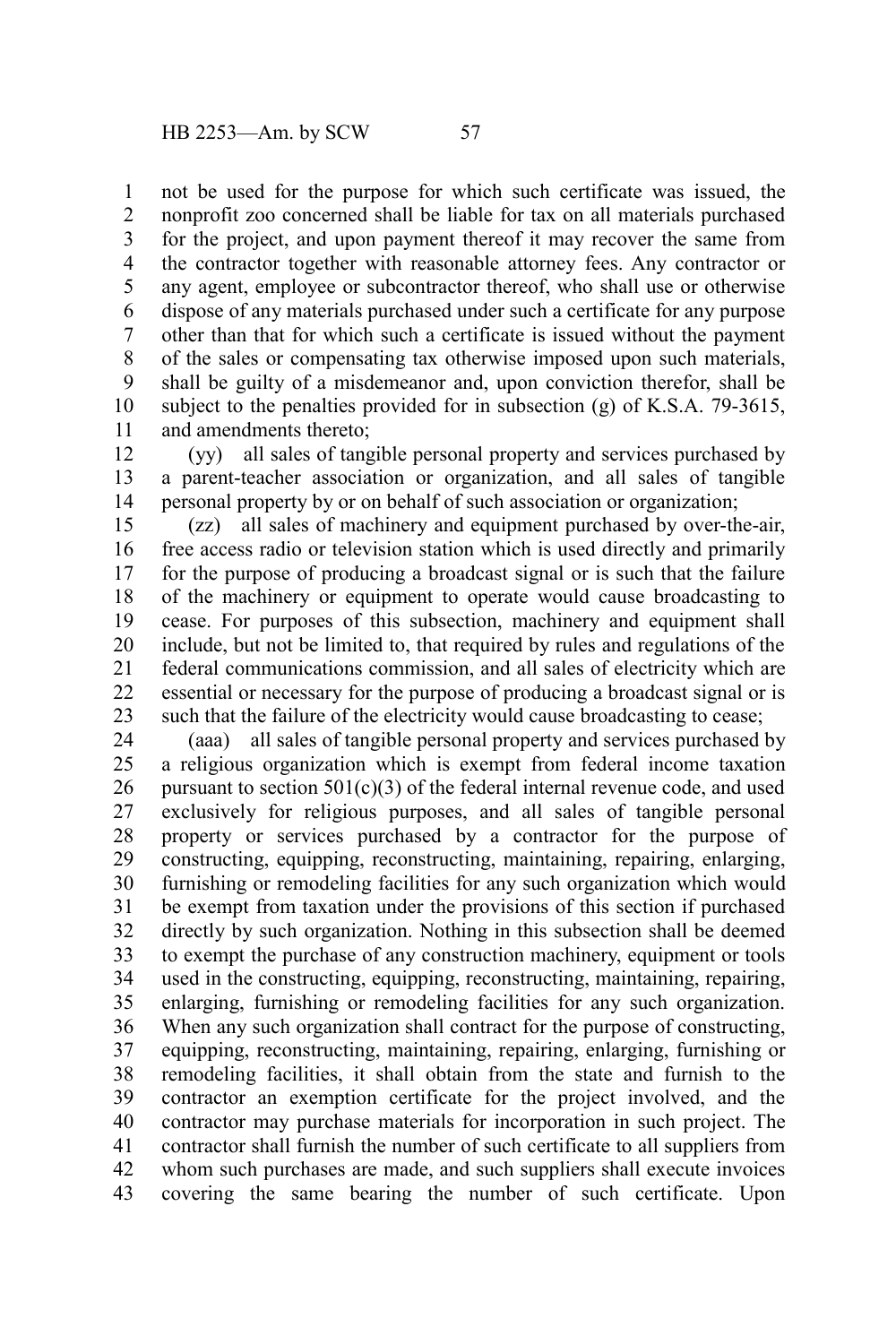completion of the project the contractor shall furnish to such organization concerned a sworn statement, on a form to be provided by the director of taxation, that all purchases so made were entitled to exemption under this subsection. All invoices shall be held by the contractor for a period of five years and shall be subject to audit by the director of taxation. If any materials purchased under such a certificate are found not to have been incorporated in the building or other project or not to have been returned for credit or the sales or compensating tax otherwise imposed upon such materials which will not be so incorporated in the building or other project reported and paid by such contractor to the director of taxation not later than the  $20<sup>th</sup>$  day of the month following the close of the month in which it shall be determined that such materials will not be used for the purpose for which such certificate was issued, such organization concerned shall be liable for tax on all materials purchased for the project, and upon payment thereof it may recover the same from the contractor together with reasonable attorney fees. Any contractor or any agent, employee or subcontractor thereof, who shall use or otherwise dispose of any materials purchased under such a certificate for any purpose other than that for which such a certificate is issued without the payment of the sales or compensating tax otherwise imposed upon such materials, shall be guilty of a misdemeanor and, upon conviction therefor, shall be subject to the penalties provided for in subsection (g) of K.S.A. 79-3615, and amendments thereto. Sales tax paid on and after July 1, 1998, but prior to the effective date of this act upon the gross receipts received from any sale exempted by the amendatory provisions of this subsection shall be refunded. Each claim for a sales tax refund shall be verified and submitted to the director of taxation upon forms furnished by the director and shall be accompanied by any additional documentation required by the director. The director shall review each claim and shall refund that amount of sales tax paid as determined under the provisions of this subsection. All refunds shall be paid from the sales tax refund fund upon warrants of the director of accounts and reports pursuant to vouchers approved by the director or the director's designee; 1 2 3 4 5 6 7 8 9 10 11 12 13 14 15 16 17 18 19 20 21 22 23 24 25 26 27 28 29 30 31 32 33

(bbb) all sales of food for human consumption by an organization which is exempt from federal income taxation pursuant to section  $501(c)$ (3) of the federal internal revenue code of 1986, pursuant to a food distribution program which offers such food at a price below cost in exchange for the performance of community service by the purchaser thereof; 34 35 36 37 38 39

(ccc) on and after July 1, 1999, all sales of tangible personal property and services purchased by a primary care clinic or health center the primary purpose of which is to provide services to medically underserved individuals and families, and which is exempt from federal income 40 41 42 43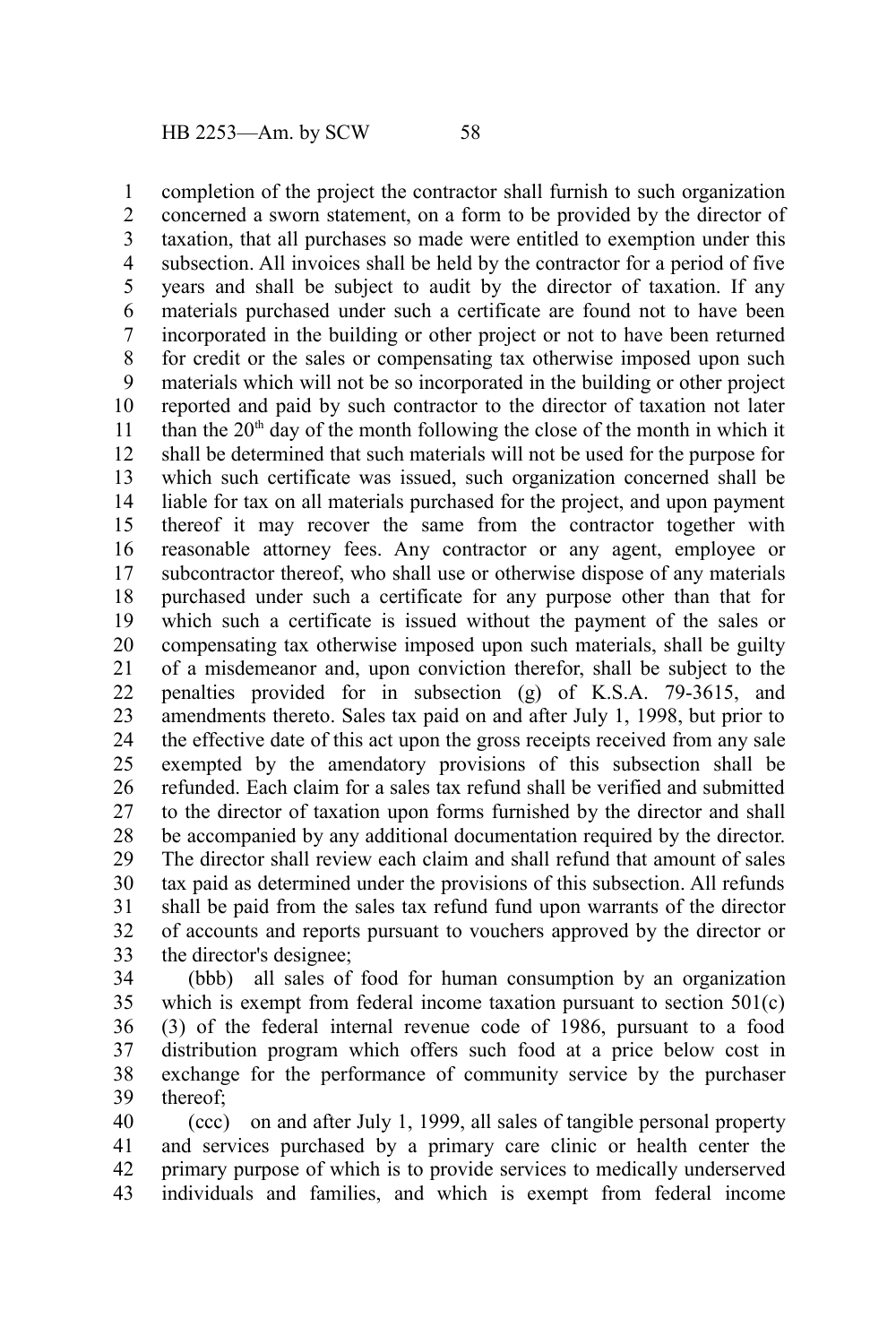taxation pursuant to section  $501(c)(3)$  of the federal internal revenue code, and all sales of tangible personal property or services purchased by a contractor for the purpose of constructing, equipping, reconstructing, maintaining, repairing, enlarging, furnishing or remodeling facilities for any such clinic or center which would be exempt from taxation under the provisions of this section if purchased directly by such clinic or center*, except that for taxable years commencing after December 31, 2013, this subsection shall not apply to any sales of such tangible personal property and services purchased by a primary care clinic or health center which performs any abortion, as defined in K.S.A. 65-6701, and amendments thereto*. Nothing in this subsection shall be deemed to exempt the purchase of any construction machinery, equipment or tools used in the constructing, equipping, reconstructing, maintaining, repairing, enlarging, furnishing or remodeling facilities for any such clinic or center. When any such clinic or center shall contract for the purpose of constructing, equipping, reconstructing, maintaining, repairing, enlarging, furnishing or remodeling facilities, it shall obtain from the state and furnish to the contractor an exemption certificate for the project involved, and the contractor may purchase materials for incorporation in such project. The contractor shall furnish the number of such certificate to all suppliers from whom such purchases are made, and such suppliers shall execute invoices covering the same bearing the number of such certificate. Upon completion of the project the contractor shall furnish to such clinic or center concerned a sworn statement, on a form to be provided by the director of taxation, that all purchases so made were entitled to exemption under this subsection. All invoices shall be held by the contractor for a period of five years and shall be subject to audit by the director of taxation. If any materials purchased under such a certificate are found not to have been incorporated in the building or other project or not to have been returned for credit or the sales or compensating tax otherwise imposed upon such materials which will not be so incorporated in the building or other project reported and paid by such contractor to the director of taxation not later than the  $20<sup>th</sup>$  day of the month following the close of the month in which it shall be determined that such materials will not be used for the purpose for which such certificate was issued, such clinic or center concerned shall be liable for tax on all materials purchased for the project, and upon payment thereof it may recover the same from the contractor together with reasonable attorney fees. Any contractor or any agent, employee or subcontractor thereof, who shall use or otherwise dispose of any materials purchased under such a certificate for any purpose other than that for which such a certificate is issued without the payment of the sales or compensating tax otherwise imposed upon such materials, shall be guilty of a misdemeanor and, upon conviction therefor, shall be subject to 1 2 3 4 5 6 7 8 9 10 11 12 13 14 15 16 17 18 19 20 21 22 23 24 25 26 27 28 29 30 31 32 33 34 35 36 37 38 39 40 41 42 43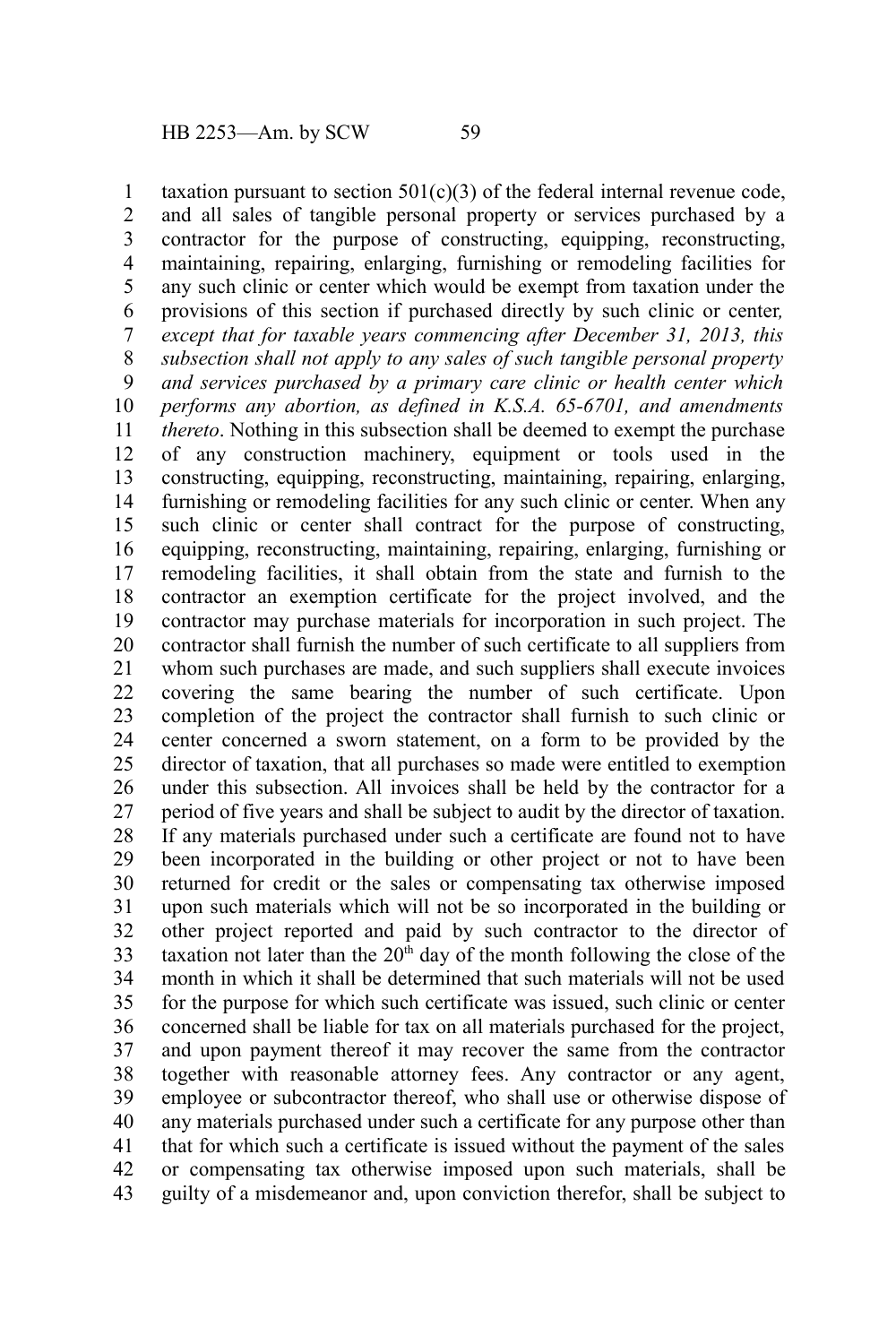the penalties provided for in subsection (g) of K.S.A. 79-3615, and amendments thereto; 1 2

(ddd) on and after January 1, 1999, and before January 1, 2000, all sales of materials and services purchased by any class II or III railroad as classified by the federal surface transportation board for the construction, renovation, repair or replacement of class II or III railroad track and facilities used directly in interstate commerce. In the event any such track or facility for which materials and services were purchased sales tax exempt is not operational for five years succeeding the allowance of such exemption, the total amount of sales tax which would have been payable except for the operation of this subsection shall be recouped in accordance with rules and regulations adopted for such purpose by the secretary of revenue; 3 4 5 6 7 8 9 10 11 12 13

(eee) on and after January 1, 1999, and before January 1, 2001, all sales of materials and services purchased for the original construction, reconstruction, repair or replacement of grain storage facilities, including railroad sidings providing access thereto; 14 15 16 17

(fff) all sales of material handling equipment, racking systems and other related machinery and equipment that is used for the handling, movement or storage of tangible personal property in a warehouse or distribution facility in this state; all sales of installation, repair and maintenance services performed on such machinery and equipment; and all sales of repair and replacement parts for such machinery and equipment. For purposes of this subsection, a warehouse or distribution facility means a single, fixed location that consists of buildings or structures in a contiguous area where storage or distribution operations are conducted that are separate and apart from the business' retail operations, if any, and which do not otherwise qualify for exemption as occurring at a manufacturing or processing plant or facility. Material handling and storage equipment shall include aeration, dust control, cleaning, handling and other such equipment that is used in a public grain warehouse or other commercial grain storage facility, whether used for grain handling, grain storage, grain refining or processing, or other grain treatment operation; 18 19 20 21 22 23 24 25 26 27 28 29 30 31 32 33

(ggg) all sales of tangible personal property and services purchased by or on behalf of the Kansas Academy of Science which is exempt from federal income taxation pursuant to section  $501(c)(3)$  of the federal internal revenue code of 1986, and used solely by such academy for the preparation, publication and dissemination of education materials; 34 35 36 37 38

(hhh) all sales of tangible personal property and services purchased by or on behalf of all domestic violence shelters that are member agencies of the Kansas coalition against sexual and domestic violence; 39 40 41

(iii) all sales of personal property and services purchased by an organization which is exempt from federal income taxation pursuant to 42 43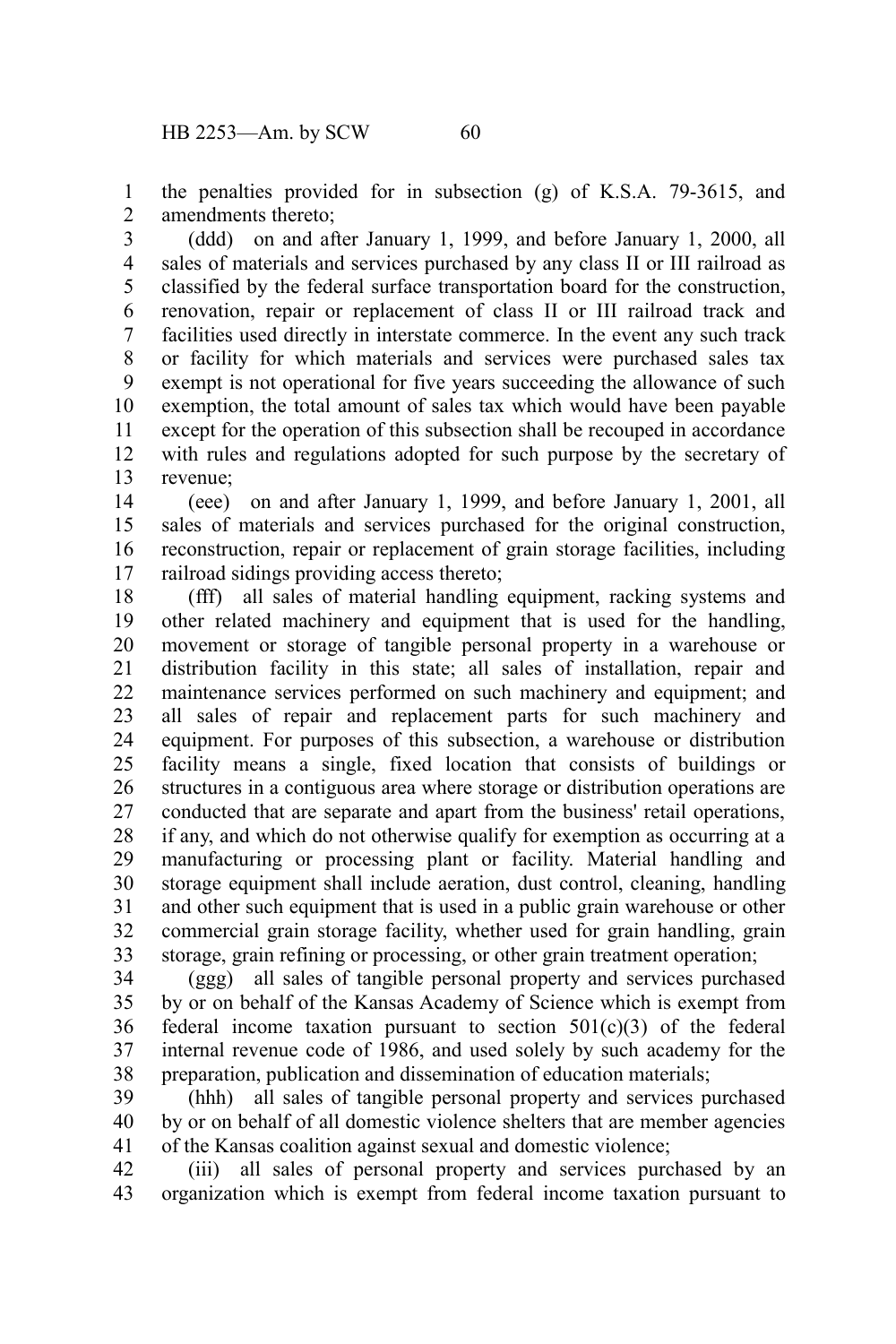section 501(c)(3) of the federal internal revenue code of 1986, and which such personal property and services are used by any such organization in the collection, storage and distribution of food products to nonprofit organizations which distribute such food products to persons pursuant to a food distribution program on a charitable basis without fee or charge, and all sales of tangible personal property or services purchased by a contractor for the purpose of constructing, equipping, reconstructing, maintaining, repairing, enlarging, furnishing or remodeling facilities used for the collection and storage of such food products for any such organization which is exempt from federal income taxation pursuant to section  $501(c)(3)$  of the federal internal revenue code of 1986, which would be exempt from taxation under the provisions of this section if purchased directly by such organization. Nothing in this subsection shall be deemed to exempt the purchase of any construction machinery, equipment or tools used in the constructing, equipping, reconstructing, maintaining, repairing, enlarging, furnishing or remodeling facilities for any such organization. When any such organization shall contract for the purpose of constructing, equipping, reconstructing, maintaining, repairing, enlarging, furnishing or remodeling facilities, it shall obtain from the state and furnish to the contractor an exemption certificate for the project involved, and the contractor may purchase materials for incorporation in such project. The contractor shall furnish the number of such certificate to all suppliers from whom such purchases are made, and such suppliers shall execute invoices covering the same bearing the number of such certificate. Upon completion of the project the contractor shall furnish to such organization concerned a sworn statement, on a form to be provided by the director of taxation, that all purchases so made were entitled to exemption under this subsection. All invoices shall be held by the contractor for a period of five years and shall be subject to audit by the director of taxation. If any materials purchased under such a certificate are found not to have been incorporated in such facilities or not to have been returned for credit or the sales or compensating tax otherwise imposed upon such materials which will not be so incorporated in such facilities reported and paid by such contractor to the director of taxation not later than the  $20<sup>th</sup>$  day of the month following the close of the month in which it shall be determined that such materials will not be used for the purpose for which such certificate was issued, such organization concerned shall be liable for tax on all materials purchased for the project, and upon payment thereof it may recover the same from the contractor together with reasonable attorney fees. Any contractor or any agent, employee or subcontractor thereof, who shall use or otherwise dispose of any materials purchased under such a certificate for any purpose other than that for which such a certificate is issued without the payment of the sales or compensating tax 1 2 3 4 5 6 7 8 9 10 11 12 13 14 15 16 17 18 19 20 21 22 23 24 25 26 27 28 29 30 31 32 33 34 35 36 37 38 39 40 41 42 43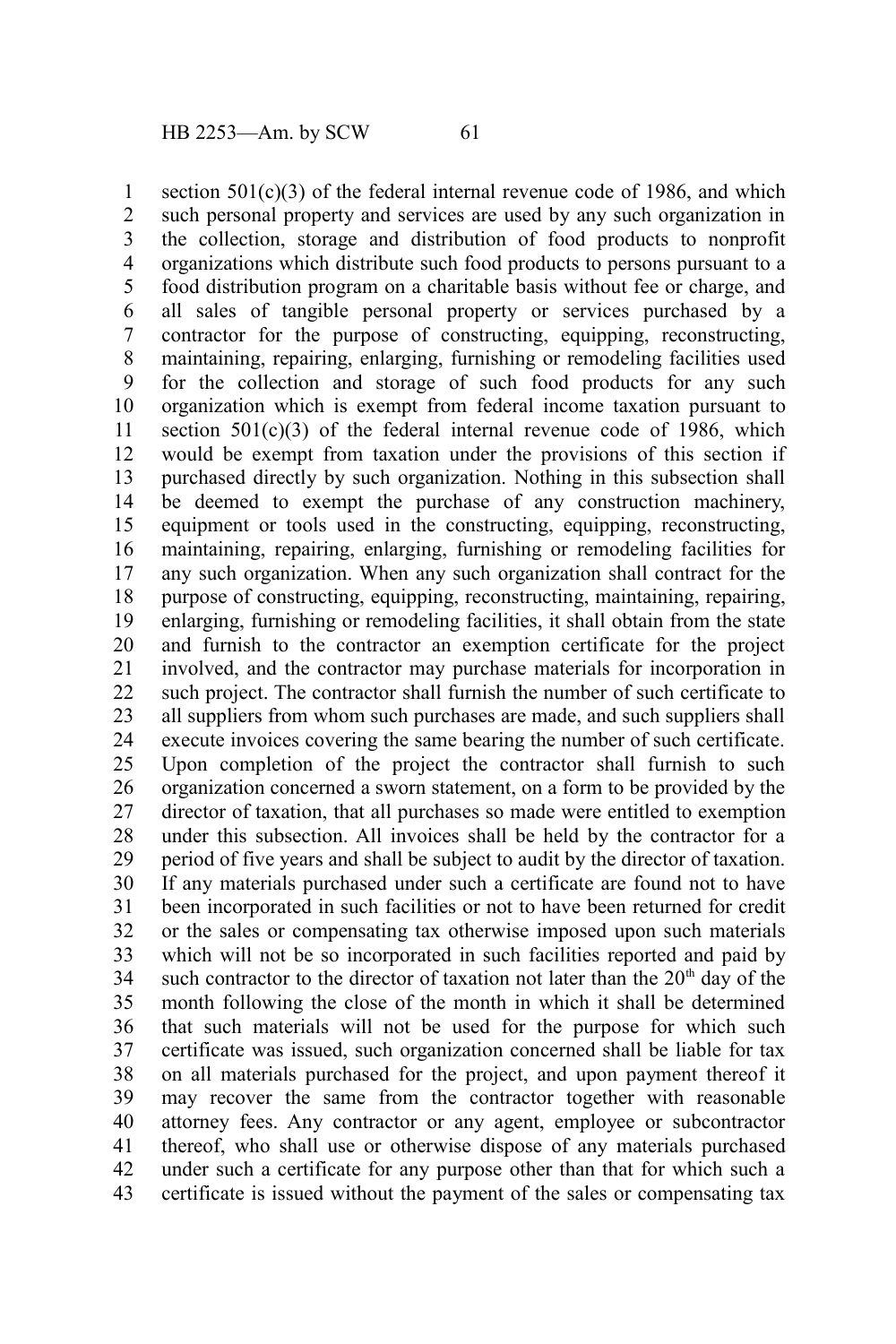otherwise imposed upon such materials, shall be guilty of a misdemeanor 1

and, upon conviction therefor, shall be subject to the penalties provided for in subsection (g) of K.S.A. 79-3615, and amendments thereto. Sales tax paid on and after July 1, 2005, but prior to the effective date of this act upon the gross receipts received from any sale exempted by the amendatory provisions of this subsection shall be refunded. Each claim for a sales tax refund shall be verified and submitted to the director of taxation upon forms furnished by the director and shall be accompanied by any additional documentation required by the director. The director shall review each claim and shall refund that amount of sales tax paid as determined under the provisions of this subsection. All refunds shall be paid from the sales tax refund fund upon warrants of the director of accounts and reports pursuant to vouchers approved by the director or the director's designee; 2 3 4 5 6 7 8 9 10 11 12 13 14

(jjj) all sales of dietary supplements dispensed pursuant to a prescription order by a licensed practitioner or a mid-level practitioner as defined by K.S.A. 65-1626, and amendments thereto. As used in this subsection, "dietary supplement" means any product, other than tobacco, intended to supplement the diet that: (1) Contains one or more of the following dietary ingredients: A vitamin, a mineral, an herb or other botanical, an amino acid, a dietary substance for use by humans to supplement the diet by increasing the total dietary intake or a concentrate, metabolite, constituent, extract or combination of any such ingredient; (2) is intended for ingestion in tablet, capsule, powder, softgel, gelcap or liquid form, or if not intended for ingestion, in such a form, is not represented as conventional food and is not represented for use as a sole item of a meal or of the diet; and (3) is required to be labeled as a dietary supplement, identifiable by the supplemental facts box found on the label and as required pursuant to 21 C.F.R. § 101.36; 15 16 17 18 19 20 21 22 23 24 25 26 27 28 29

(lll) all sales of tangible personal property and services purchased by special olympics Kansas, inc. for the purpose of providing year-round sports training and athletic competition in a variety of olympic-type sports for individuals with intellectual disabilities by giving them continuing opportunities to develop physical fitness, demonstrate courage, experience joy and participate in a sharing of gifts, skills and friendship with their families, other special olympics athletes and the community, and activities provided or sponsored by such organization, and all sales of tangible personal property by or on behalf of any such organization; 30 31 32 33 34 35 36 37 38

(mmm) all sales of tangible personal property purchased by or on behalf of the Marillac Center, Inc., which is exempt from federal income taxation pursuant to section  $501(c)(3)$  of the federal internal revenue code, for the purpose of providing psycho-social-biological and special education services to children, and all sales of any such property by or on 39 40 41 42 43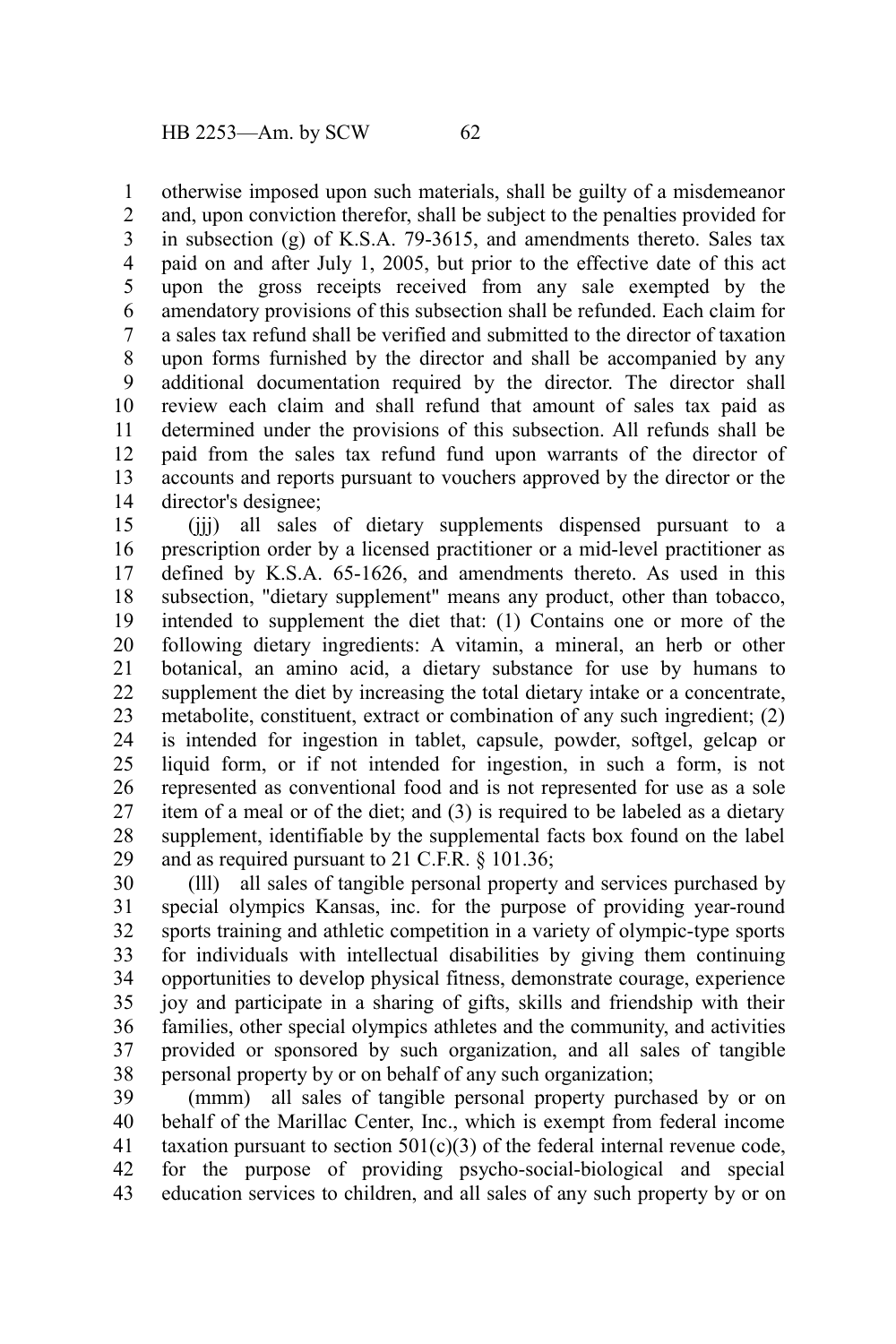behalf of such organization for such purpose; 1

(nnn) all sales of tangible personal property and services purchased by the West Sedgwick County-Sunrise Rotary Club and Sunrise Charitable Fund for the purpose of constructing a boundless playground which is an integrated, barrier free and developmentally advantageous play environment for children of all abilities and disabilities; 2 3 4 5 6

(ooo) all sales of tangible personal property by or on behalf of a public library serving the general public and supported in whole or in part with tax money or a not-for-profit organization whose purpose is to raise funds for or provide services or other benefits to any such public library; 7 8 9 10

(ppp) all sales of tangible personal property and services purchased by or on behalf of a homeless shelter which is exempt from federal income taxation pursuant to section  $501(c)(3)$  of the federal income tax code of 1986, and used by any such homeless shelter to provide emergency and transitional housing for individuals and families experiencing homelessness, and all sales of any such property by or on behalf of any such homeless shelter for any such purpose; 11 12 13 14 15 16 17

(qqq) all sales of tangible personal property and services purchased by TLC for children and families, inc., hereinafter referred to as TLC, which is exempt from federal income taxation pursuant to section  $501(c)$ (3) of the federal internal revenue code of 1986, and which such property and services are used for the purpose of providing emergency shelter and treatment for abused and neglected children as well as meeting additional critical needs for children, juveniles and family, and all sales of any such property by or on behalf of TLC for any such purpose; and all sales of tangible personal property or services purchased by a contractor for the purpose of constructing, maintaining, repairing, enlarging, furnishing or remodeling facilities for the operation of services for TLC for any such purpose which would be exempt from taxation under the provisions of this section if purchased directly by TLC. Nothing in this subsection shall be deemed to exempt the purchase of any construction machinery, equipment or tools used in the constructing, maintaining, repairing, enlarging, furnishing or remodeling such facilities for TLC. When TLC contracts for the purpose of constructing, maintaining, repairing, enlarging, furnishing or remodeling such facilities, it shall obtain from the state and furnish to the contractor an exemption certificate for the project involved, and the contractor may purchase materials for incorporation in such project. The contractor shall furnish the number of such certificate to all suppliers from whom such purchases are made, and such suppliers shall execute invoices covering the same bearing the number of such certificate. Upon completion of the project the contractor shall furnish to TLC a sworn statement, on a form to be provided by the director of taxation, that all purchases so made were entitled to exemption under this subsection. All 18 19 20 21 22 23 24 25 26 27 28 29 30 31 32 33 34 35 36 37 38 39 40 41 42 43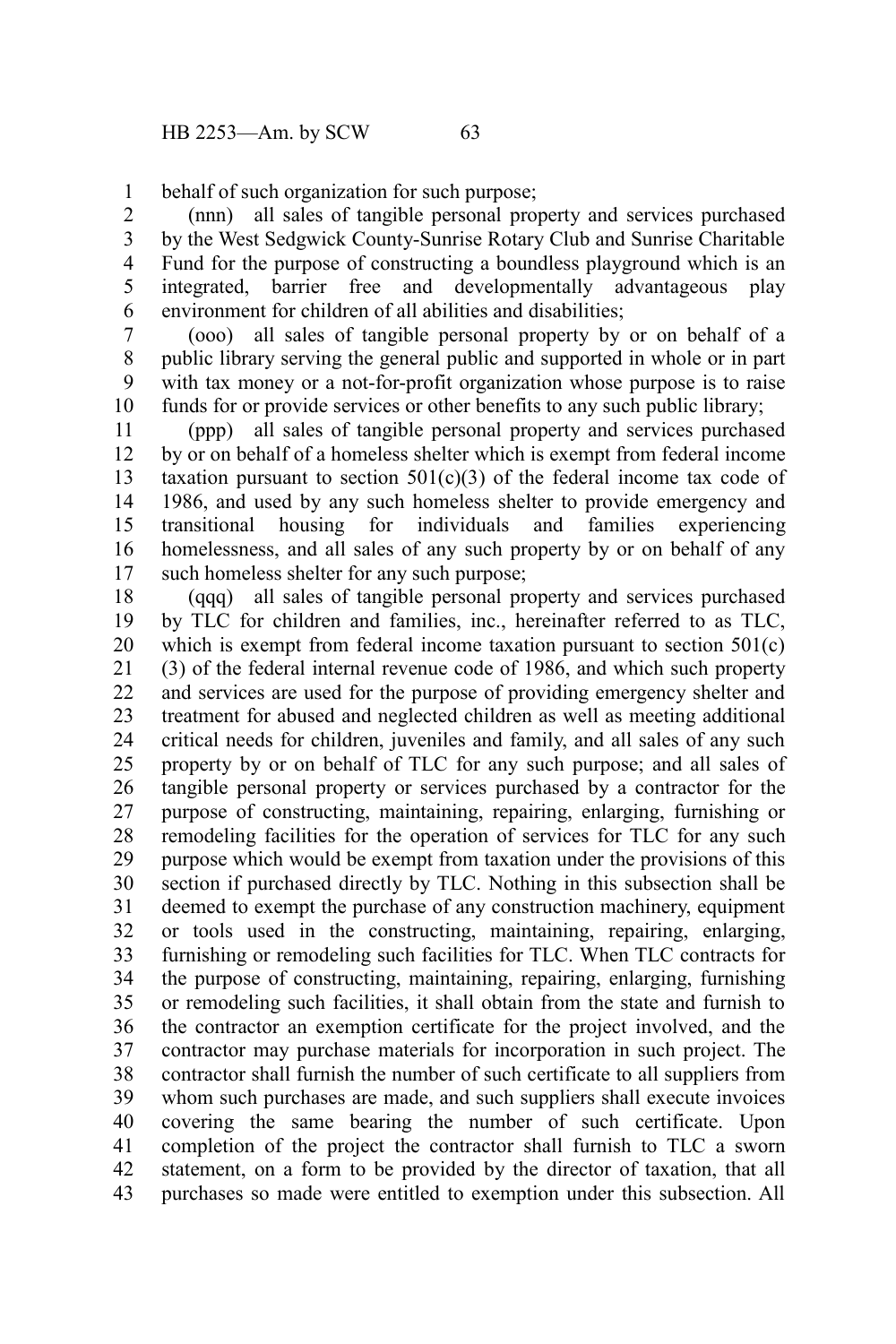invoices shall be held by the contractor for a period of five years and shall be subject to audit by the director of taxation. If any materials purchased under such a certificate are found not to have been incorporated in the building or other project or not to have been returned for credit or the sales or compensating tax otherwise imposed upon such materials which will not be so incorporated in the building or other project reported and paid by such contractor to the director of taxation not later than the  $20<sup>th</sup>$  day of the month following the close of the month in which it shall be determined that such materials will not be used for the purpose for which such certificate was issued, TLC shall be liable for tax on all materials purchased for the project, and upon payment thereof it may recover the same from the contractor together with reasonable attorney fees. Any contractor or any agent, employee or subcontractor thereof, who shall use or otherwise dispose of any materials purchased under such a certificate for any purpose other than that for which such a certificate is issued without the payment of the sales or compensating tax otherwise imposed upon such materials, shall be guilty of a misdemeanor and, upon conviction therefor, shall be subject to the penalties provided for in subsection (g) of K.S.A. 79-3615, and amendments thereto; 1 2 3 4 5 6 7 8 9 10 11 12 13 14 15 16 17 18 19

(rrr) all sales of tangible personal property and services purchased by any county law library maintained pursuant to law and sales of tangible personal property and services purchased by an organization which would have been exempt from taxation under the provisions of this subsection if purchased directly by the county law library for the purpose of providing legal resources to attorneys, judges, students and the general public, and all sales of any such property by or on behalf of any such county law library; 20 21 22 23 24 25 26 27

(sss) all sales of tangible personal property and services purchased by catholic charities or youthville, hereinafter referred to as charitable family providers, which is exempt from federal income taxation pursuant to section 501(c)(3) of the federal internal revenue code of 1986, and which such property and services are used for the purpose of providing emergency shelter and treatment for abused and neglected children as well as meeting additional critical needs for children, juveniles and family, and all sales of any such property by or on behalf of charitable family providers for any such purpose; and all sales of tangible personal property or services purchased by a contractor for the purpose of constructing, maintaining, repairing, enlarging, furnishing or remodeling facilities for the operation of services for charitable family providers for any such purpose which would be exempt from taxation under the provisions of this section if purchased directly by charitable family providers. Nothing in this subsection shall be deemed to exempt the purchase of any construction machinery, equipment or tools used in the constructing, maintaining, 28 29 30 31 32 33 34 35 36 37 38 39 40 41 42 43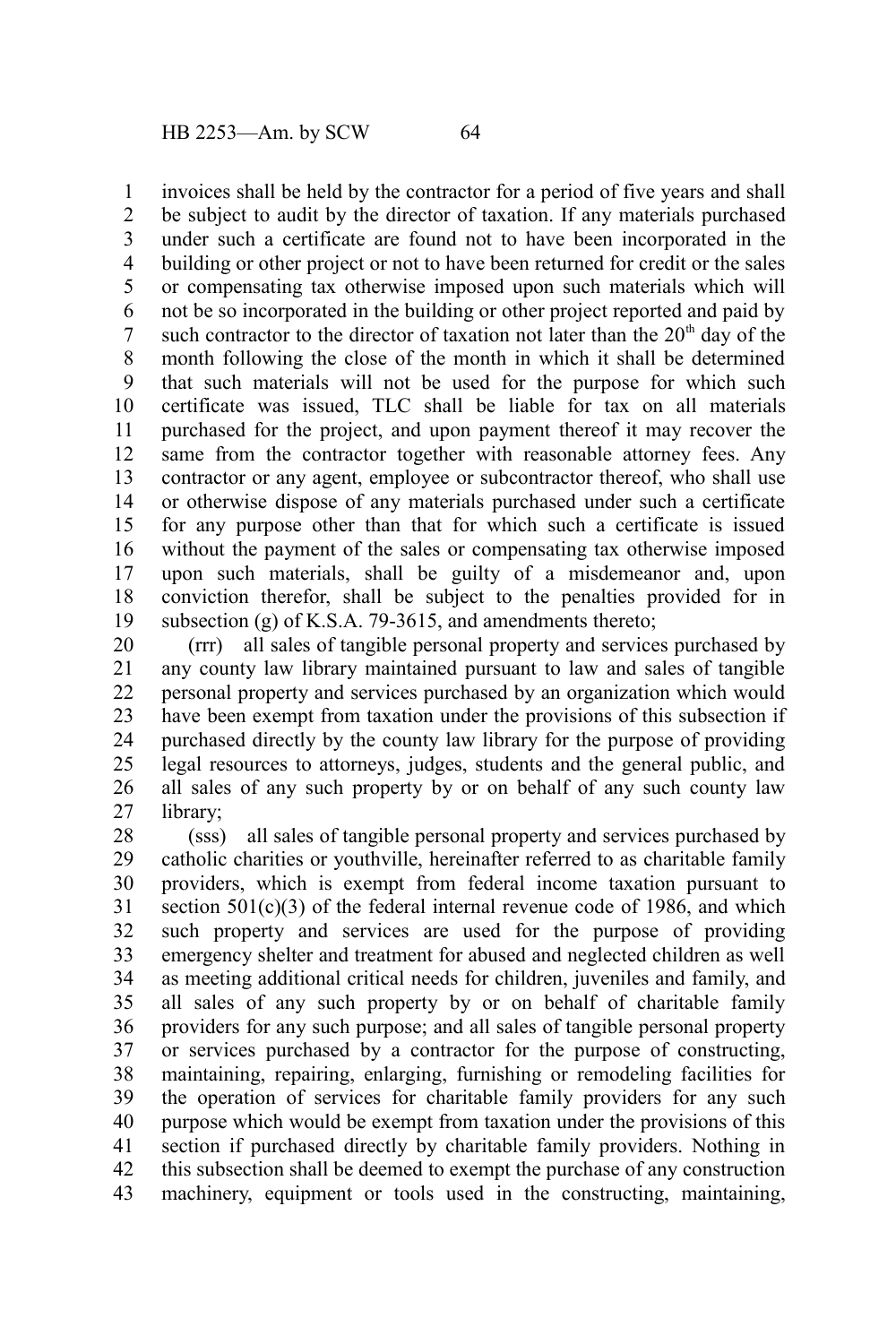repairing, enlarging, furnishing or remodeling such facilities for charitable family providers. When charitable family providers contracts for the purpose of constructing, maintaining, repairing, enlarging, furnishing or remodeling such facilities, it shall obtain from the state and furnish to the contractor an exemption certificate for the project involved, and the contractor may purchase materials for incorporation in such project. The contractor shall furnish the number of such certificate to all suppliers from whom such purchases are made, and such suppliers shall execute invoices covering the same bearing the number of such certificate. Upon completion of the project the contractor shall furnish to charitable family providers a sworn statement, on a form to be provided by the director of taxation, that all purchases so made were entitled to exemption under this subsection. All invoices shall be held by the contractor for a period of five years and shall be subject to audit by the director of taxation. If any materials purchased under such a certificate are found not to have been incorporated in the building or other project or not to have been returned for credit or the sales or compensating tax otherwise imposed upon such materials which will not be so incorporated in the building or other project reported and paid by such contractor to the director of taxation not later than the  $20<sup>th</sup>$  day of the month following the close of the month in which it shall be determined that such materials will not be used for the purpose for which such certificate was issued, charitable family providers shall be liable for tax on all materials purchased for the project, and upon payment thereof it may recover the same from the contractor together with reasonable attorney fees. Any contractor or any agent, employee or subcontractor thereof, who shall use or otherwise dispose of any materials purchased under such a certificate for any purpose other than that for which such a certificate is issued without the payment of the sales or compensating tax otherwise imposed upon such materials, shall be guilty of a misdemeanor and, upon conviction therefor, shall be subject to the penalties provided for in subsection (g) of K.S.A. 79-3615, and amendments thereto; 1 2 3 4 5 6 7 8 9 10 11 12 13 14 15 16 17 18 19 20 21 22 23 24 25 26 27 28 29 30 31 32

(ttt) all sales of tangible personal property or services purchased by a contractor for a project for the purpose of restoring, constructing, equipping, reconstructing, maintaining, repairing, enlarging, furnishing or remodeling a home or facility owned by a nonprofit museum which has been granted an exemption pursuant to subsection (qq), which such home or facility is located in a city which has been designated as a qualified hometown pursuant to the provisions of K.S.A. 75-5071 et seq., and amendments thereto, and which such project is related to the purposes of K.S.A. 75-5071 et seq., and amendments thereto, and which would be exempt from taxation under the provisions of this section if purchased directly by such nonprofit museum. Nothing in this subsection shall be 33 34 35 36 37 38 39 40 41 42 43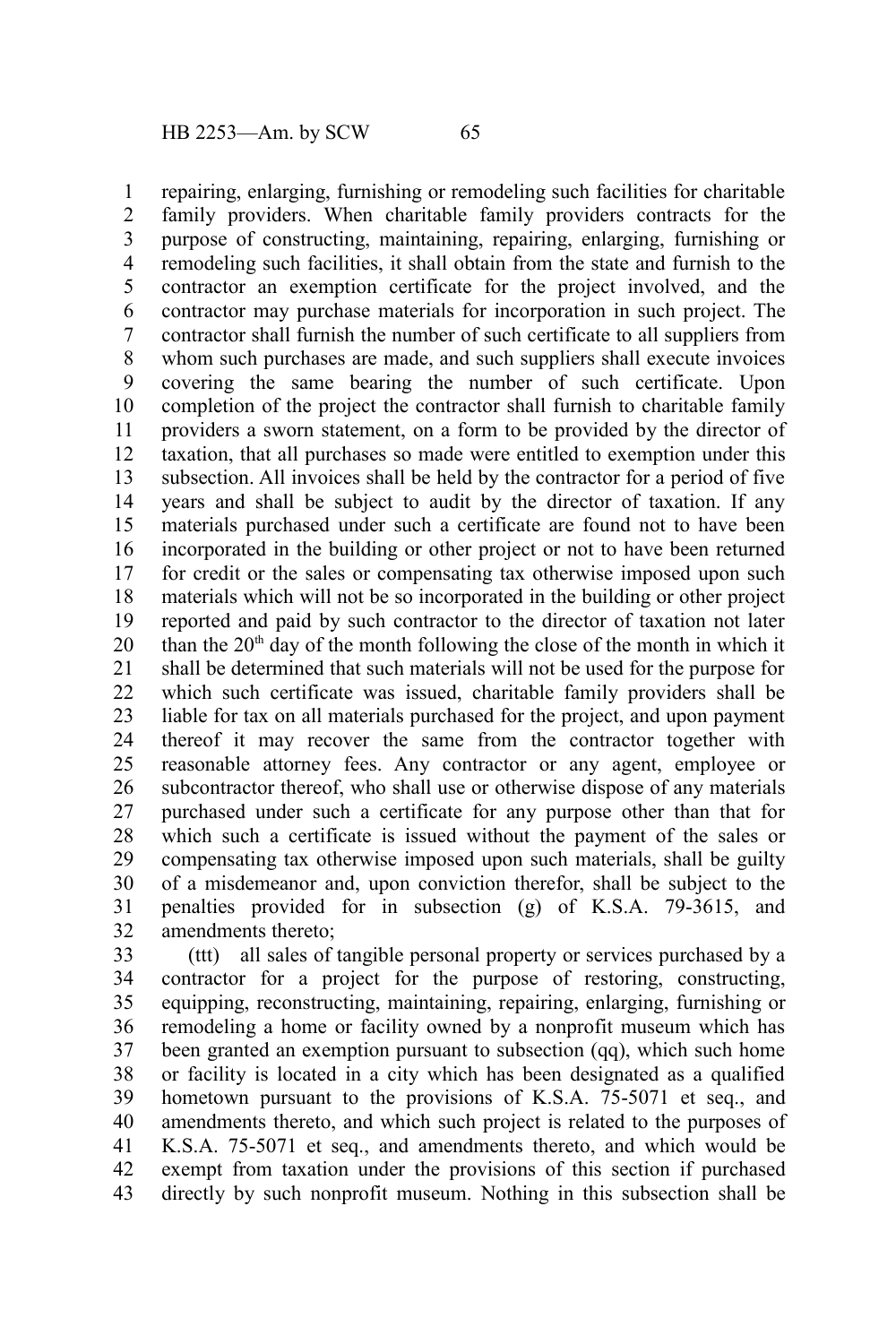deemed to exempt the purchase of any construction machinery, equipment or tools used in the restoring, constructing, equipping, reconstructing, maintaining, repairing, enlarging, furnishing or remodeling a home or facility for any such nonprofit museum. When any such nonprofit museum shall contract for the purpose of restoring, constructing, equipping, reconstructing, maintaining, repairing, enlarging, furnishing or remodeling a home or facility, it shall obtain from the state and furnish to the contractor an exemption certificate for the project involved, and the contractor may purchase materials for incorporation in such project. The contractor shall furnish the number of such certificates to all suppliers from whom such purchases are made, and such suppliers shall execute invoices covering the same bearing the number of such certificate. Upon completion of the project, the contractor shall furnish to such nonprofit museum a sworn statement on a form to be provided by the director of taxation that all purchases so made were entitled to exemption under this subsection. All invoices shall be held by the contractor for a period of five years and shall be subject to audit by the director of taxation. If any materials purchased under such a certificate are found not to have been incorporated in the building or other project or not to have been returned for credit or the sales or compensating tax otherwise imposed upon such materials which will not be so incorporated in a home or facility or other project reported and paid by such contractor to the director of taxation not later than the  $20<sup>th</sup>$  day of the month following the close of the month in which it shall be determined that such materials will not be used for the purpose for which such certificate was issued, such nonprofit museum shall be liable for tax on all materials purchased for the project, and upon payment thereof it may recover the same from the contractor together with reasonable attorney fees. Any contractor or any agent, employee or subcontractor thereof, who shall use or otherwise dispose of any materials purchased under such a certificate for any purpose other than that for which such a certificate is issued without the payment of the sales or compensating tax otherwise imposed upon such materials, shall be guilty of a misdemeanor and, upon conviction therefor, shall be subject to the penalties provided for in subsection (g) of K.S.A. 79-3615, and amendments thereto; 1 2 3 4 5 6 7 8 9 10 11 12 13 14 15 16 17 18 19 20 21 22 23 24 25 26 27 28 29 30 31 32 33 34 35

(uuu) all sales of tangible personal property and services purchased by Kansas children's service league, hereinafter referred to as KCSL, which is exempt from federal income taxation pursuant to section  $501(c)$ (3) of the federal internal revenue code of 1986, and which such property and services are used for the purpose of providing for the prevention and treatment of child abuse and maltreatment as well as meeting additional critical needs for children, juveniles and family, and all sales of any such property by or on behalf of KCSL for any such purpose; and all sales of 36 37 38 39 40 41 42 43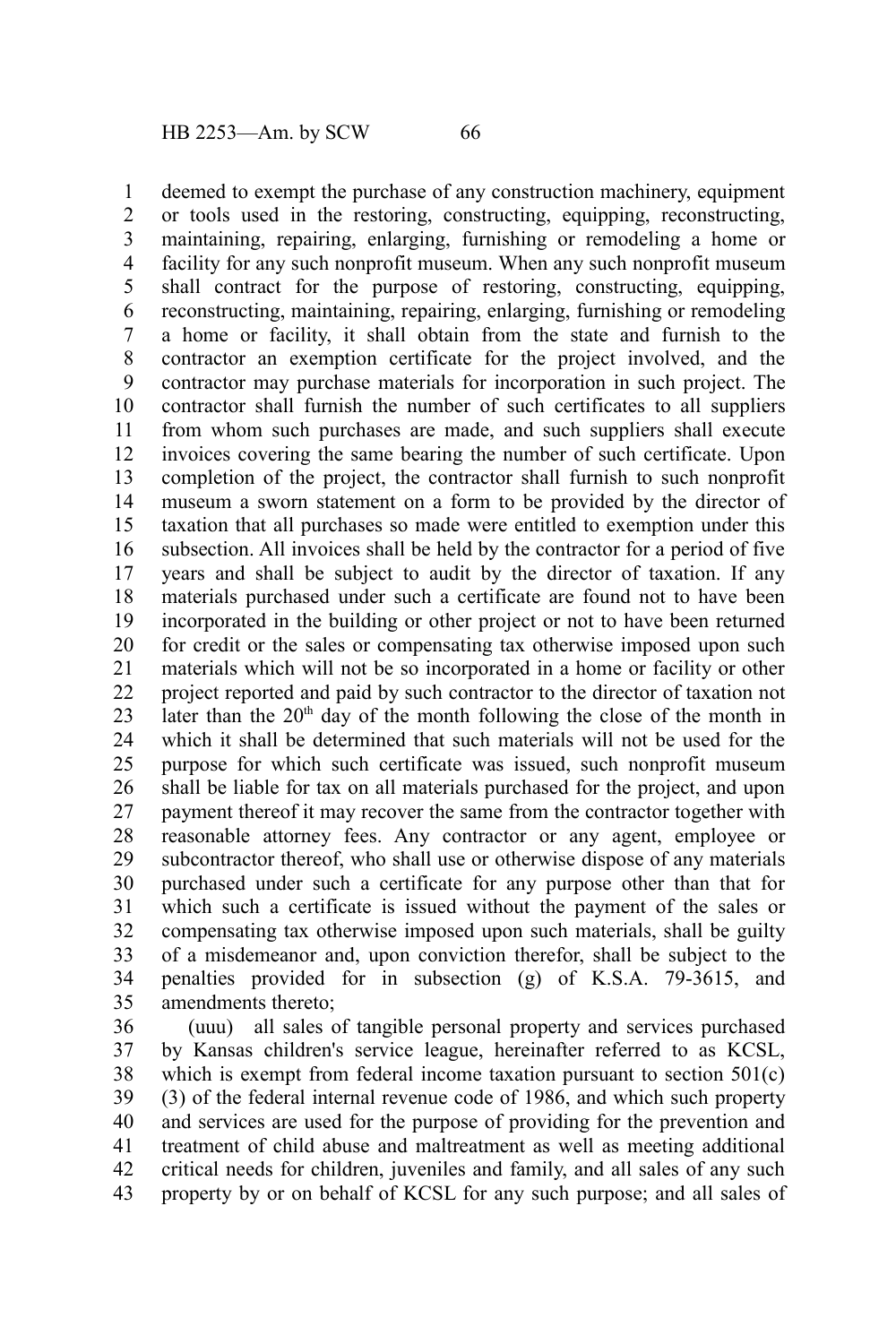tangible personal property or services purchased by a contractor for the purpose of constructing, maintaining, repairing, enlarging, furnishing or remodeling facilities for the operation of services for KCSL for any such purpose which would be exempt from taxation under the provisions of this section if purchased directly by KCSL. Nothing in this subsection shall be deemed to exempt the purchase of any construction machinery, equipment or tools used in the constructing, maintaining, repairing, enlarging, furnishing or remodeling such facilities for KCSL. When KCSL contracts for the purpose of constructing, maintaining, repairing, enlarging, furnishing or remodeling such facilities, it shall obtain from the state and furnish to the contractor an exemption certificate for the project involved, and the contractor may purchase materials for incorporation in such project. The contractor shall furnish the number of such certificate to all suppliers from whom such purchases are made, and such suppliers shall execute invoices covering the same bearing the number of such certificate. Upon completion of the project the contractor shall furnish to KCSL a sworn statement, on a form to be provided by the director of taxation, that all purchases so made were entitled to exemption under this subsection. All invoices shall be held by the contractor for a period of five years and shall be subject to audit by the director of taxation. If any materials purchased under such a certificate are found not to have been incorporated in the building or other project or not to have been returned for credit or the sales or compensating tax otherwise imposed upon such materials which will not be so incorporated in the building or other project reported and paid by such contractor to the director of taxation not later than the  $20<sup>th</sup>$  day of the month following the close of the month in which it shall be determined that such materials will not be used for the purpose for which such certificate was issued, KCSL shall be liable for tax on all materials purchased for the project, and upon payment thereof it may recover the same from the contractor together with reasonable attorney fees. Any contractor or any agent, employee or subcontractor thereof, who shall use or otherwise dispose of any materials purchased under such a certificate for any purpose other than that for which such a certificate is issued without the payment of the sales or compensating tax otherwise imposed upon such materials, shall be guilty of a misdemeanor and, upon conviction therefor, shall be subject to the penalties provided for in subsection (g) of K.S.A. 79-3615, and amendments thereto; 1 2 3 4 5 6 7 8 9 10 11 12 13 14 15 16 17 18 19 20 21 22 23 24 25 26 27 28 29 30 31 32 33 34 35 36 37

(vvv) all sales of tangible personal property or services, including the renting and leasing of tangible personal property or services, purchased by Jazz in the Woods, Inc., a Kansas corporation which is exempt from federal income taxation pursuant to section  $501(c)(3)$  of the federal internal revenue code, for the purpose of providing Jazz in the Woods, an event benefiting children-in-need and other nonprofit charities assisting 38 39 40 41 42 43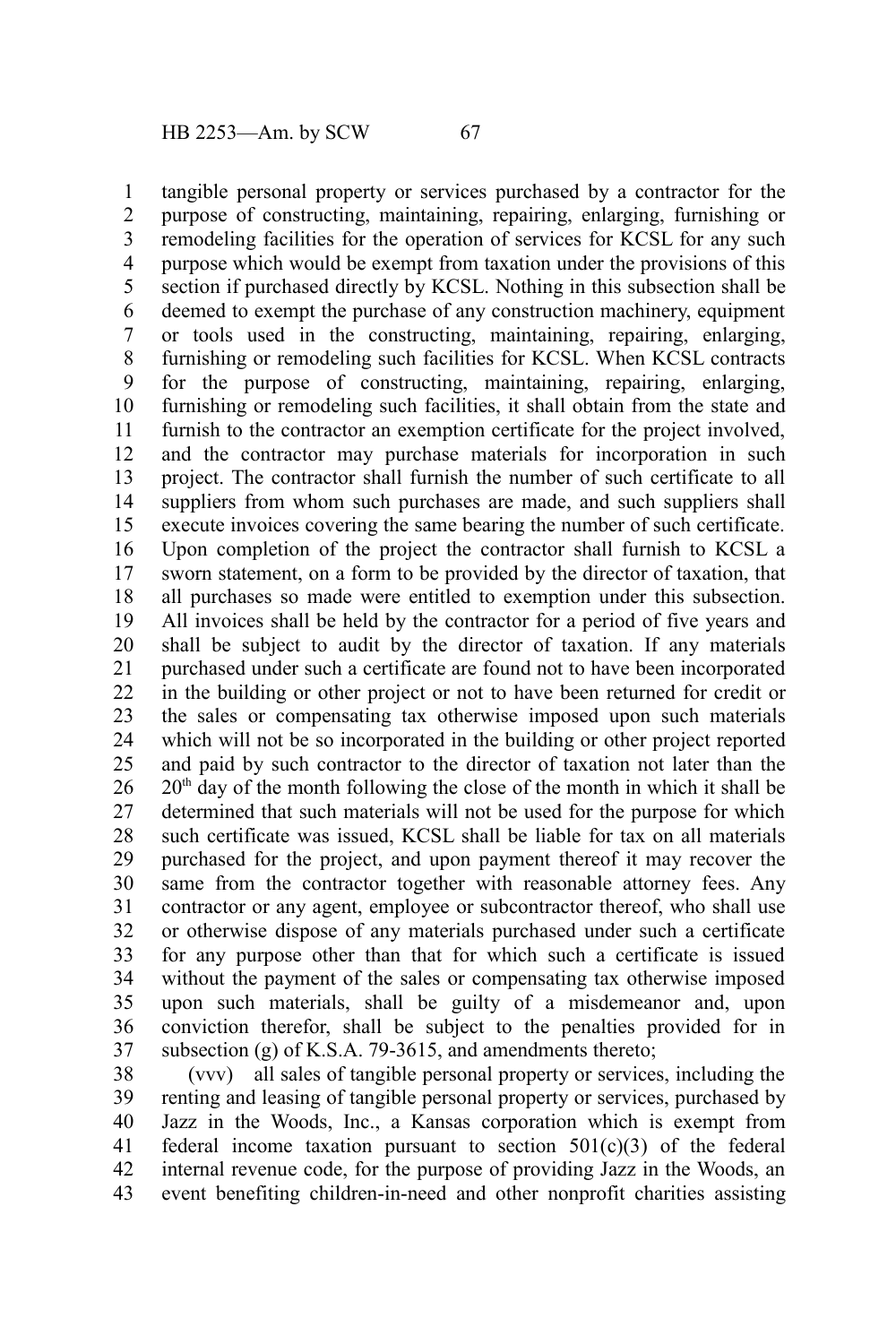such children, and all sales of any such property by or on behalf of such organization for such purpose; 1 2

(www) all sales of tangible personal property purchased by or on behalf of the Frontenac Education Foundation, which is exempt from federal income taxation pursuant to section  $501(c)(3)$  of the federal internal revenue code, for the purpose of providing education support for students, and all sales of any such property by or on behalf of such organization for such purpose; 3 4 5 6 7 8

(xxx) all sales of personal property and services purchased by the booth theatre foundation, inc., an organization which is exempt from federal income taxation pursuant to section  $501(c)(3)$  of the federal internal revenue code of 1986, and which such personal property and services are used by any such organization in the constructing, equipping, reconstructing, maintaining, repairing, enlarging, furnishing or remodeling of the booth theatre, and all sales of tangible personal property or services purchased by a contractor for the purpose of constructing, equipping, reconstructing, maintaining, repairing, enlarging, furnishing or remodeling the booth theatre for such organization, which would be exempt from taxation under the provisions of this section if purchased directly by such organization. Nothing in this subsection shall be deemed to exempt the purchase of any construction machinery, equipment or tools used in the constructing, equipping, reconstructing, maintaining, repairing, enlarging, furnishing or remodeling facilities for any such organization. When any such organization shall contract for the purpose of constructing, equipping, reconstructing, maintaining, repairing, enlarging, furnishing or remodeling facilities, it shall obtain from the state and furnish to the contractor an exemption certificate for the project involved, and the contractor may purchase materials for incorporation in such project. The contractor shall furnish the number of such certificate to all suppliers from whom such purchases are made, and such suppliers shall execute invoices covering the same bearing the number of such certificate. Upon completion of the project the contractor shall furnish to such organization concerned a sworn statement, on a form to be provided by the director of taxation, that all purchases so made were entitled to exemption under this subsection. All invoices shall be held by the contractor for a period of five years and shall be subject to audit by the director of taxation. If any materials purchased under such a certificate are found not to have been incorporated in such facilities or not to have been returned for credit or the sales or compensating tax otherwise imposed upon such materials which will not be so incorporated in such facilities reported and paid by such contractor to the director of taxation not later than the  $20<sup>th</sup>$  day of the month following the close of the month in which it shall be determined that such materials will not be used for the purpose for which such certificate was issued, such 9 10 11 12 13 14 15 16 17 18 19 20 21 22 23 24 25 26 27 28 29 30 31 32 33 34 35 36 37 38 39 40 41 42 43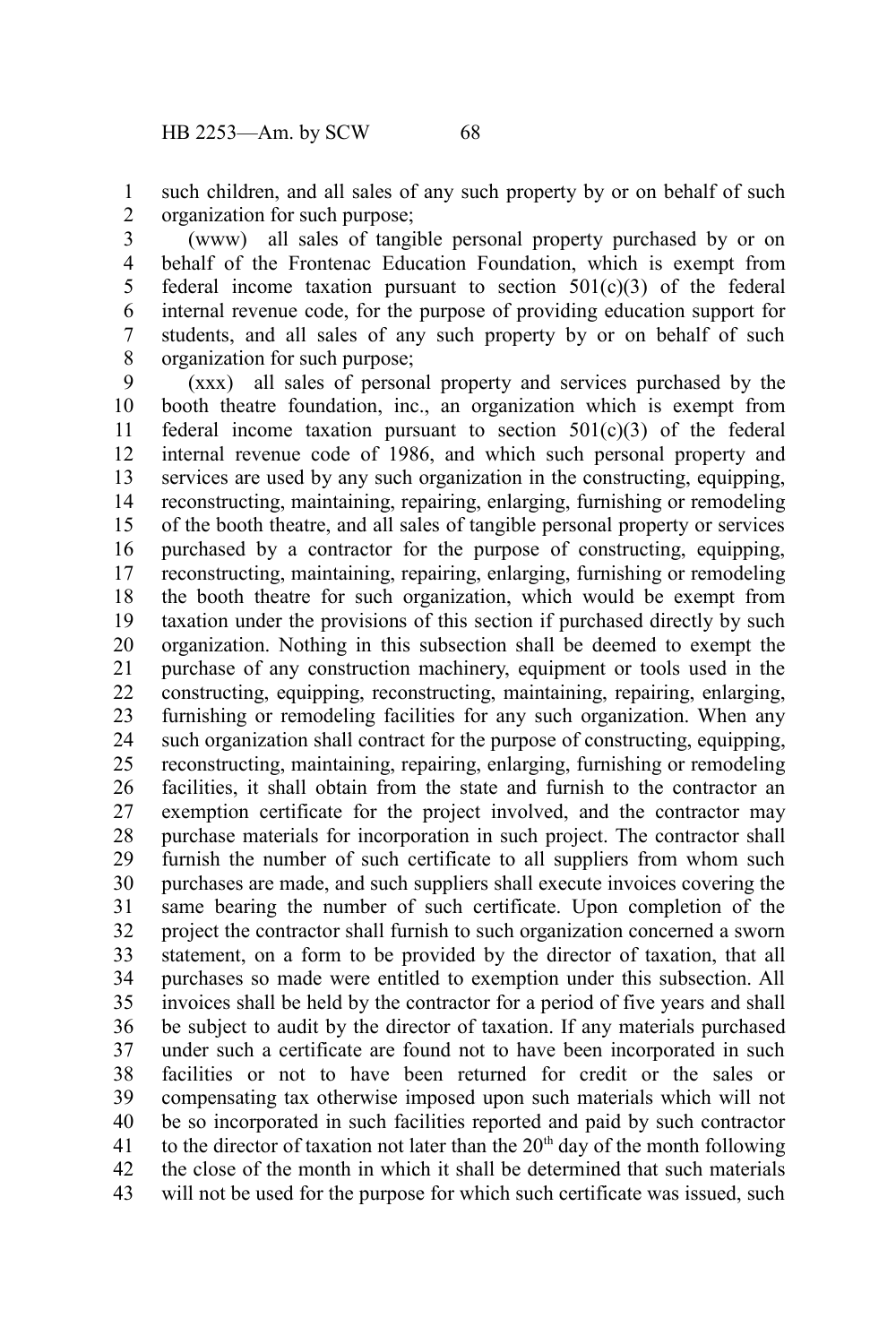organization concerned shall be liable for tax on all materials purchased for the project, and upon payment thereof it may recover the same from the contractor together with reasonable attorney fees. Any contractor or any agent, employee or subcontractor thereof, who shall use or otherwise dispose of any materials purchased under such a certificate for any purpose other than that for which such a certificate is issued without the payment of the sales or compensating tax otherwise imposed upon such materials, shall be guilty of a misdemeanor and, upon conviction therefor, shall be subject to the penalties provided for in subsection (g) of K.S.A. 79-3615, and amendments thereto. Sales tax paid on and after January 1, 2007, but prior to the effective date of this act upon the gross receipts received from any sale which would have been exempted by the provisions of this subsection had such sale occurred after the effective date of this act shall be refunded. Each claim for a sales tax refund shall be verified and submitted to the director of taxation upon forms furnished by the director and shall be accompanied by any additional documentation required by the director. The director shall review each claim and shall refund that amount of sales tax paid as determined under the provisions of this subsection. All refunds shall be paid from the sales tax refund fund upon warrants of the director of accounts and reports pursuant to vouchers approved by the director or the director's designee; 1 2 3 4 5 6 7 8 9 10 11 12 13 14 15 16 17 18 19 20 21

(yyy) all sales of tangible personal property and services purchased by TLC charities foundation, inc., hereinafter referred to as TLC charities, which is exempt from federal income taxation pursuant to section  $501(c)$ (3) of the federal internal revenue code of 1986, and which such property and services are used for the purpose of encouraging private philanthropy to further the vision, values, and goals of TLC for children and families, inc.; and all sales of such property and services by or on behalf of TLC charities for any such purpose and all sales of tangible personal property or services purchased by a contractor for the purpose of constructing, maintaining, repairing, enlarging, furnishing or remodeling facilities for the operation of services for TLC charities for any such purpose which would be exempt from taxation under the provisions of this section if purchased directly by TLC charities. Nothing in this subsection shall be deemed to exempt the purchase of any construction machinery, equipment or tools used in the constructing, maintaining, repairing, enlarging, furnishing or remodeling such facilities for TLC charities. When TLC charities contracts for the purpose of constructing, maintaining, repairing, enlarging, furnishing or remodeling such facilities, it shall obtain from the state and furnish to the contractor an exemption certificate for the project involved, and the contractor may purchase materials for incorporation in such project. The contractor shall furnish the number of such certificate to all suppliers from whom such purchases are made, and such suppliers shall 22 23 24 25 26 27 28 29 30 31 32 33 34 35 36 37 38 39 40 41 42 43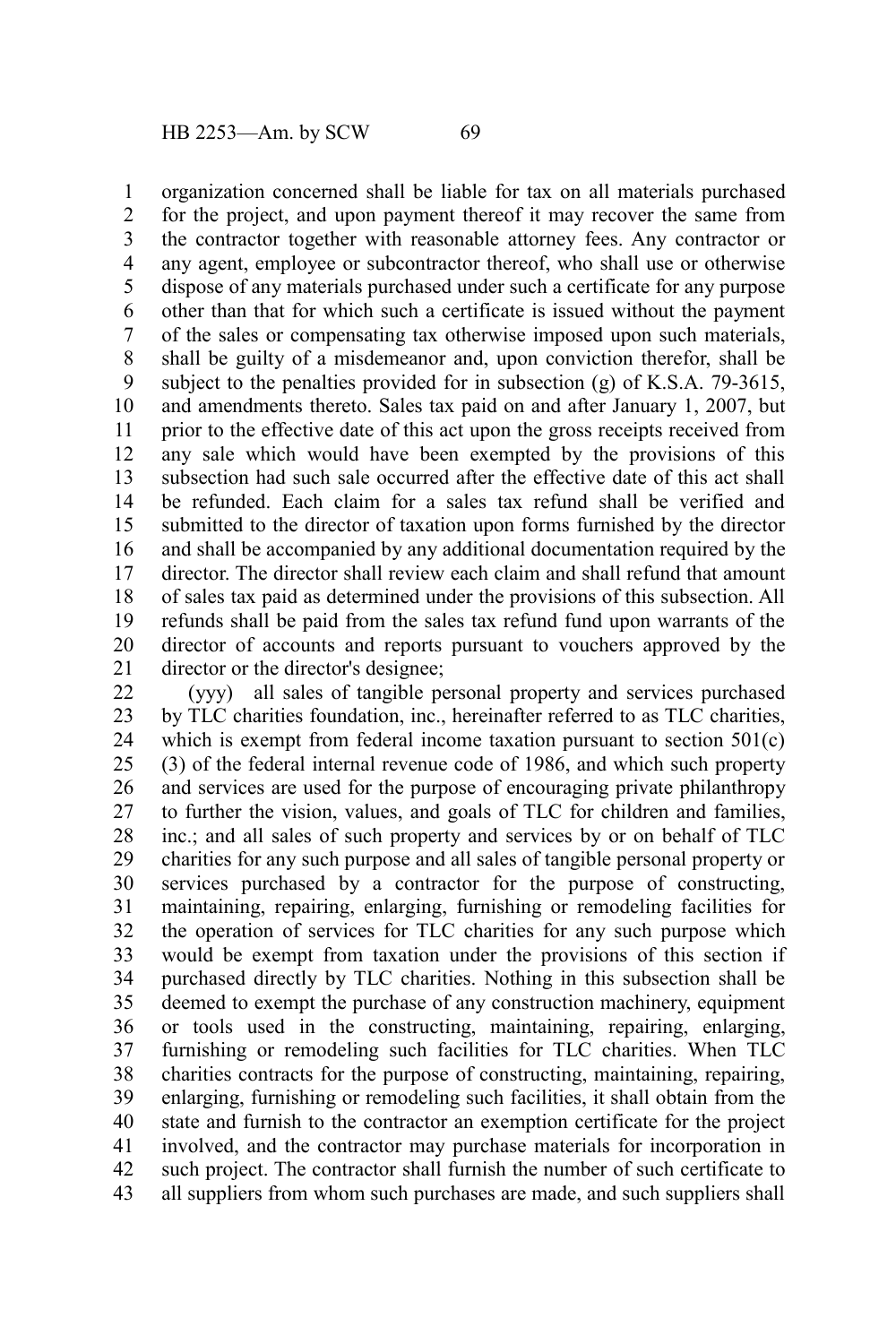execute invoices covering the same bearing the number of such certificate. Upon completion of the project the contractor shall furnish to TLC charities a sworn statement, on a form to be provided by the director of taxation, that all purchases so made were entitled to exemption under this subsection. All invoices shall be held by the contractor for a period of five years and shall be subject to audit by the director of taxation. If any materials purchased under such a certificate are found not to have been incorporated in the building or other project or not to have been returned for credit or the sales or compensating tax otherwise imposed upon such materials which will not be incorporated into the building or other project reported and paid by such contractor to the director of taxation not later than the  $20<sup>th</sup>$  day of the month following the close of the month in which it shall be determined that such materials will not be used for the purpose for which such certificate was issued. TLC charities shall be liable for tax on all materials purchased for the project, and upon payment thereof it may recover the same from the contractor together with reasonable attorney fees. Any contractor or any agent, employee or subcontractor thereof, who shall use or otherwise dispose of any materials purchased under such a certificate for any purpose other than that for which such a certificate is issued without the payment of the sales or compensating tax otherwise imposed upon such materials, shall be guilty of a misdemeanor and, upon conviction therefor, shall be subject to the penalties provided for in subsection (g) of K.S.A. 79-3615, and amendments thereto; 1 2 3 4 5 6 7 8 9 10 11 12 13 14 15 16 17 18 19 20 21 22 23

(zzz) all sales of tangible personal property purchased by the rotary club of shawnee foundation which is exempt from federal income taxation pursuant to section  $501(c)(3)$  of the federal internal revenue code of 1986. as amended, used for the purpose of providing contributions to community service organizations and scholarships; 24 25 26 27 28

(aaaa) all sales of personal property and services purchased by or on behalf of victory in the valley, inc., which is exempt from federal income taxation pursuant to section  $501(c)(3)$  of the federal internal revenue code, for the purpose of providing a cancer support group and services for persons with cancer, and all sales of any such property by or on behalf of any such organization for any such purpose; 29 30 31 32 33 34

(bbbb) all sales of entry or participation fees, charges or tickets by Guadalupe health foundation, which is exempt from federal income taxation pursuant to section  $501(c)(3)$  of the federal internal revenue code, for such organization's annual fundraising event which purpose is to provide health care services for uninsured workers; 35 36 37 38 39

(cccc) all sales of tangible personal property or services purchased by or on behalf of wayside waifs, inc., which is exempt from federal income taxation pursuant to section  $501(c)(3)$  of the federal internal revenue code, for the purpose of providing such organization's annual fundraiser, an 40 41 42 43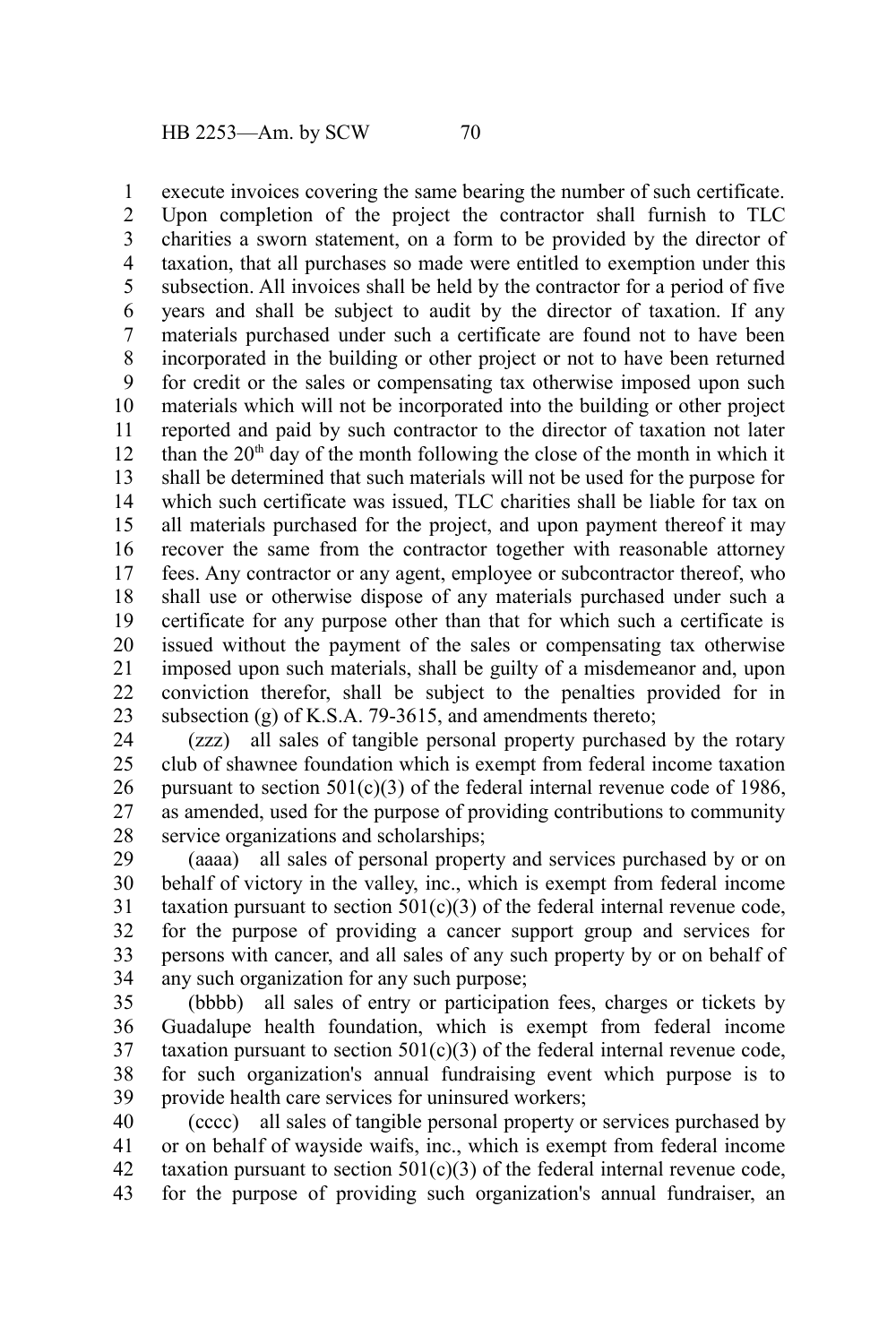event whose purpose is to support the care of homeless and abandoned animals, animal adoption efforts, education programs for children and efforts to reduce animal over-population and animal welfare services, and all sales of any such property, including entry or participation fees or charges, by or on behalf of such organization for such purpose; 1 2 3 4 5

(dddd) all sales of tangible personal property or services purchased by or on behalf of Goodwill Industries or Easter Seals of Kansas, Inc., both of which are exempt from federal income taxation pursuant to section  $501(c)(3)$  of the federal internal revenue code, for the purpose of providing education, training and employment opportunities for people with disabilities and other barriers to employment; 6 7 8 9 10 11

(eeee) all sales of tangible personal property or services purchased by or on behalf of All American Beef Battalion, Inc., which is exempt from federal income taxation pursuant to section  $501(c)(3)$  of the federal internal revenue code, for the purpose of educating, promoting and participating as a contact group through the beef cattle industry in order to carry out such projects that provide support and morale to members of the United States armed forces and military services; 12 13 14 15 16 17 18

(ffff) all sales of tangible personal property and services purchased by sheltered living, inc., which is exempt from federal income taxation pursuant to section  $501(c)(3)$  of the federal internal revenue code of 1986, and which such property and services are used for the purpose of providing residential and day services for people with developmental disabilities or intellectual disability, or both, and all sales of any such property by or on behalf of sheltered living, inc., for any such purpose; and all sales of tangible personal property or services purchased by a contractor for the purpose of rehabilitating, constructing, maintaining, repairing, enlarging, furnishing or remodeling homes and facilities for sheltered living, inc., for any such purpose which would be exempt from taxation under the provisions of this section if purchased directly by sheltered living, inc. Nothing in this subsection shall be deemed to exempt the purchase of any construction machinery, equipment or tools used in the constructing, maintaining, repairing, enlarging, furnishing or remodeling such homes and facilities for sheltered living, inc. When sheltered living, inc., contracts for the purpose of rehabilitating, constructing, maintaining, repairing, enlarging, furnishing or remodeling such homes and facilities, it shall obtain from the state and furnish to the contractor an exemption certificate for the project involved, and the contractor may purchase materials for incorporation in such project. The contractor shall furnish the number of such certificate to all suppliers from whom such purchases are made, and such suppliers shall execute invoices covering the same bearing the number of such certificate. Upon completion of the project the contractor shall furnish to sheltered living, inc., a sworn statement, on a 19 20 21 22 23 24 25 26 27 28 29 30 31 32 33 34 35 36 37 38 39 40 41 42 43